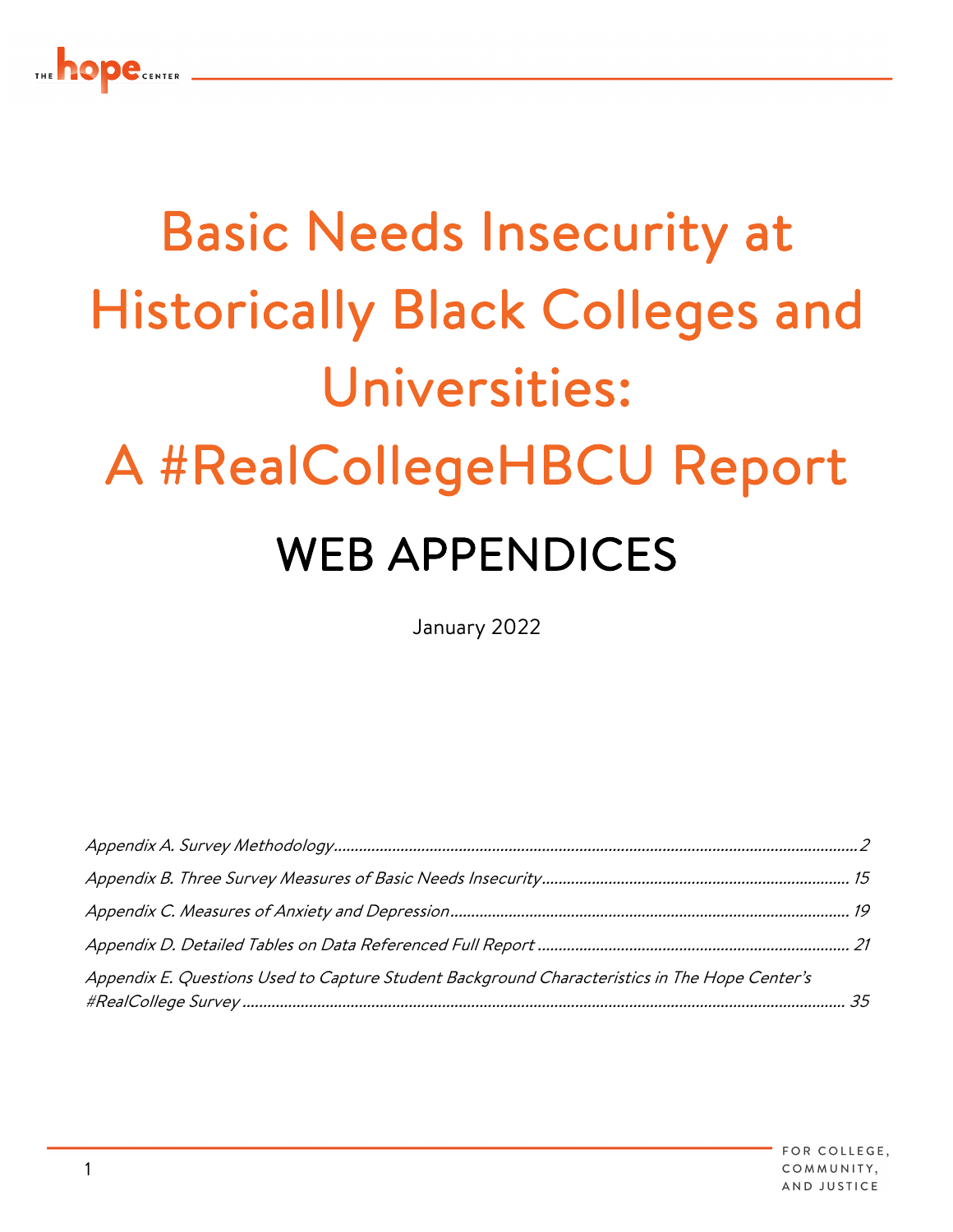

## Appendix A. Survey Methodology

### SURVEY ELIGIBILITY AND PARTICIPATING COLLEGES

Together with administrators, the Hope Center fielded the #RealCollege Survey at 31 Historically Black Colleges and Universities (HBCUs), four-year Minority Serving Institutions (MSIs), and Predominantly Black Community Colleges (PBCCs) included in this report.<sup>1</sup> Each institution agreed to administer an online survey in the fall of 2020.

To boost response rates, a limited number of \$100 incentives were offered to randomly selected survey participants at each college. Institution staff sent a series of invitations and follow-up reminders to all enrolled students encouraging them to participate.

The Hope Center provided the email invitation language as well as hosted the survey as shown below. Upon opening the survey, students were presented with a consent form in compliance with Institutional Review Board standards. To take the survey, the student had to click continue as a record of consent and complete a minimum of the first page of the survey. Participating colleges were asked to use only the provided invitation language to ensure consistency across colleges. In order to improve survey response rates, some colleges also spread the word about the survey using text messages and social media. In these cases, they used language and materials provided by the Hope Center.

Subject: College and you, during a pandemic From email address: [someone students "know" at YOUR COLLEGE]

\_\_\_\_\_\_\_\_\_\_\_\_\_\_\_\_\_\_\_\_\_\_\_\_\_\_\_\_\_\_\_\_\_\_\_\_\_\_\_\_\_\_\_\_\_\_\_\_\_\_\_\_\_\_\_\_\_

[COLLEGE LETTERHEAD FOR EMAIL]

Dear [STUDENT FIRST NAME],

Let's get real. Life is a lot right now. You're the expert when it comes to what's happening with your college experience. So we need your help supporting [COLLEGE OR UNIVERSITY NAME] with information it can use to help.

Share your story in the #RealCollege Survey. We asked the Hope Center for College, Community, and Justice at Temple University to help us do this because we value you. You were chosen simply because you are one of our students. In appreciation, you can win \$100 for completing the survey.

[STUDENT FIRST NAME], please get started now.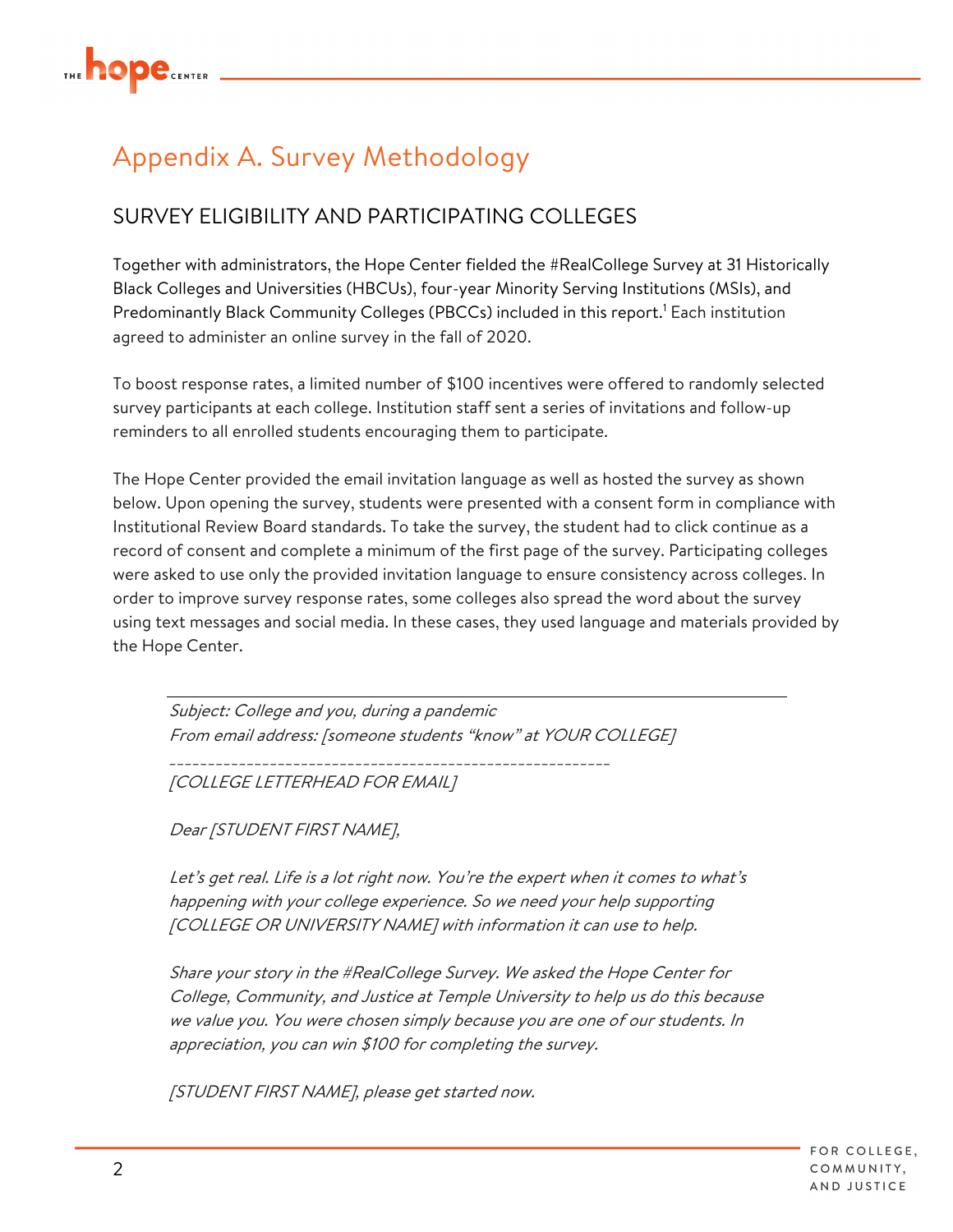

Click here to begin: [LINK]

If the link is not working, try to copy and paste it into your web browser.

Be honest—everything you say is confidential. If you have questions about the survey, send a note to the Hope Center at hopesrvy (@temple.edu.

Thank you.

[NAME AND EMAIL SIGNATURE OF PERSON SENDING EMAIL]

#### COLLEGE SURVEY PARTICIPANTS

Fourteen HBCUs, 14 four-year MSIs, and three PBCCs fielded the survey early in the fall 2020 term, as students enduring basic needs insecurity are at greater risk for dropping out of college later in the year. The institution types included in this report are defined as: HBCUs are Historically Black Colleges and Universities; Four-Year MSIs are Minority Serving Institutions that are not HBCUs; PBCCs are two-year Predominantly Black Institutions. For more information on how these institution types were defined, refer to the "Defining Institution Types" section of the main report.

| <b>HBCUs</b>                           | <b>Four-Year MSIs</b>             | PBCCs <sup>2</sup>                |
|----------------------------------------|-----------------------------------|-----------------------------------|
| Claflin University<br>$\bullet$        | California State<br>$\bullet$     | Community College of<br>$\bullet$ |
| <b>Dillard University</b><br>$\bullet$ | University East Bay               | Philadelphia                      |
| Fayetteville State<br>$\bullet$        | California State<br>$\bullet$     | Los Angeles<br>$\bullet$          |
| University                             | University Northridge             | Southwest College                 |
| <b>Grambling State</b><br>٠            | Colorado State                    | University of<br>$\bullet$        |
| University                             | University                        | Arkansas-Pulaski                  |
| Jackson State<br>$\bullet$             | Concordia University<br>$\bullet$ | <b>Technical College</b>          |
| University                             | Texas                             |                                   |
| Johnson C. Smith<br>$\bullet$          | Dalton State College<br>$\bullet$ |                                   |
| University                             | Diné College<br>$\bullet$         |                                   |
| Lane College                           | Mercy College<br>٠                |                                   |
| Morgan State<br>$\bullet$              | Metropolitan State<br>$\bullet$   |                                   |
| University                             | University of Denver              |                                   |
| Paul Quinn College<br>٠                | Nevada State College<br>$\bullet$ |                                   |
| Prairie View A&M<br>$\bullet$          | Peirce College<br>$\bullet$       |                                   |
| University                             | University of Hawaii              |                                   |
| Spelman College                        | West Oahu                         |                                   |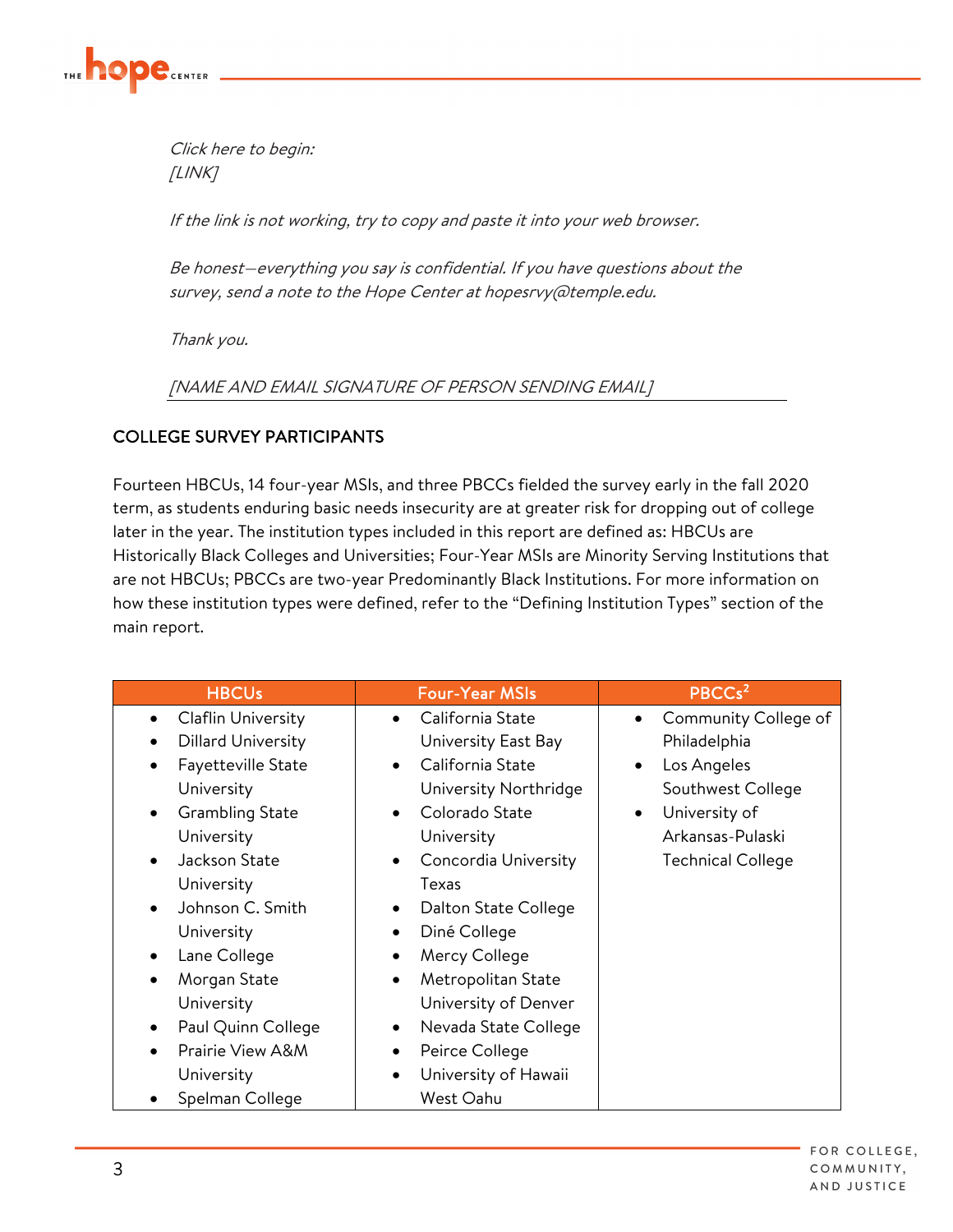

| Talladega College      | University of Hawaii at |  |
|------------------------|-------------------------|--|
| Texas Southern         | Hilo                    |  |
| University             | University of Hawaii at |  |
| University of Arkansas | Manoa                   |  |
| at Pine Bluff          | William Paterson        |  |
|                        | University              |  |

#### TABLE A-1 | CHARACTERISTICS OF PARTICIPATING HBCUs, FOUR-YEAR MSIs, AND PBCCs (WEIGHTED BY SURVEY RESPONDENTS)<sup>3</sup>

|                         | <b>HBCUs</b>        | <b>Four-Year MSIs</b> | <b>PBCCs</b>        |
|-------------------------|---------------------|-----------------------|---------------------|
| N (colleges)            | 14                  | 14                    | 3                   |
| N (survey respondents)  | 4,709               | 11,300                | 1,678               |
|                         | $\%$                | $\%$                  | $\%$                |
| Sector                  |                     |                       |                     |
| Public                  | 78                  | 92                    | 100                 |
| Private, not-for-profit | 22                  | 8                     | $\mathbf 0$         |
| Region                  |                     |                       |                     |
| West                    | $\mathsf{O}\xspace$ | 73                    | 15                  |
| Midwest                 | $\overline{O}$      | $\overline{O}$        | $\overline{O}$      |
| South                   | 88                  | 8                     | 14                  |
| Northeast               | 12                  | 19                    | 71                  |
| Setting                 |                     |                       |                     |
| City                    | 60                  | 72                    | 85                  |
| Suburb                  | $\overline{O}$      | 21                    | 15                  |
| Town                    | 40                  | 1                     | $\mathsf{O}\xspace$ |
| Rural                   | $\overline{0}$      | 6                     | $\overline{O}$      |
| <b>Size</b>             |                     |                       |                     |
| <b>Under 5,000</b>      | 25                  | 9                     | $\mathbf 0$         |
| 5,000 - 9,999           | 35                  | 8                     | 29                  |
| 10,000 - 19,9999        | 40                  | 20                    | $\mathsf{O}\xspace$ |
| 20,000 or more          | $\overline{O}$      | 64                    | 71                  |
| <b>Percent Pell</b>     |                     |                       |                     |
| Below 25%               | $\mathbf 0$         | 29                    | $\mathbf 0$         |
| 25% - 49%               | $\overline{4}$      | 45                    | 15                  |
| 50% - 74%               | 78                  | 25                    | 85                  |
| 75% or above            | 18                  | $\mathbf 0$           | $\overline{O}$      |
| <b>MSI Type</b>         |                     |                       |                     |
| <b>AANAPISI</b>         | $\mathsf{O}\xspace$ | 28                    | $\mathsf{O}\xspace$ |
| <b>ANNH</b>             | $\overline{O}$      | $\overline{2}$        | $\mathbf 0$         |
| <b>HBCU</b>             | 100                 | $\mathsf O$           | $\mathsf{O}\xspace$ |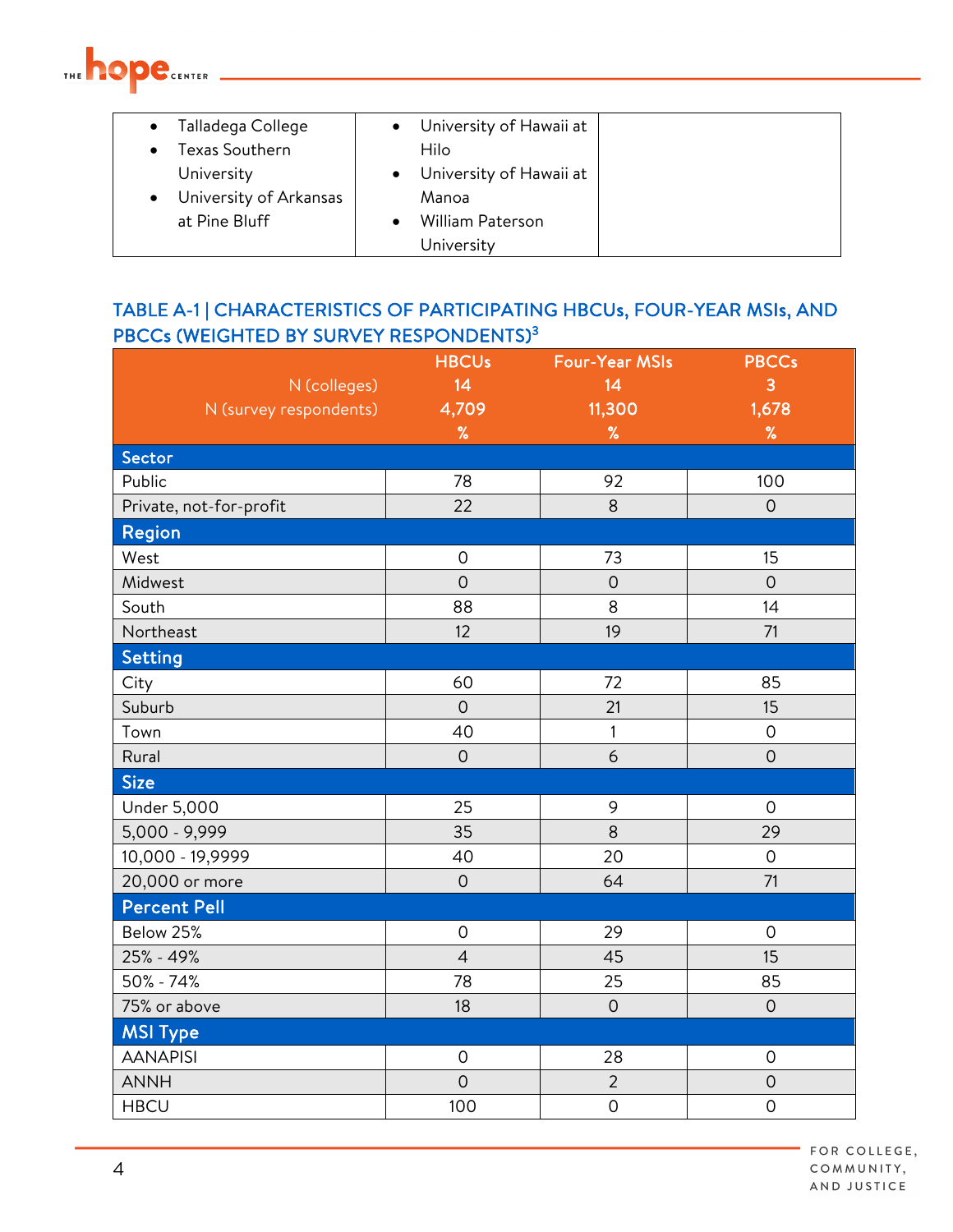| <b>HSI</b> | 94 |     |
|------------|----|-----|
| PBI        |    | 100 |
| <b>TCU</b> |    |     |

Source | Integrated Postsecondary Education Data System (2019), Center for the Study of

MSIs MSI Directory, #RealCollege 2020 Survey

Notes | Most of the information above reflects the characteristics of colleges as of the end of 2019, and information about MSI type reflects designations as of 2020. Cumulative percentages may not add up to 100 due to rounding error. AANAPISIs = Asian American Native American Pacific Islander-Serving Institutions; ANNHs = Alaska Native-Serving and Native Hawaiian-Serving Institutions; HSIs = Hispanic-Serving Institutions; TCUs = Tribal Colleges and Universities; PBIs = Predominantly Black Institutions. HBCUs = Historically Black Colleges and Universities, Four-Year MSIs = Four-Year Minority Serving Institutions that are not HBCUs, PBCCs = Two-Year Predominantly Black Institutions.

#### TABLE A-2 | CHARACTERISTICS OF PARTICIPATING HBCUs, BY SECTOR (WEIGHTED BY SURVEY RESPONDENTS)

|                        | <b>Public</b>  | Private |
|------------------------|----------------|---------|
| N (colleges)           |                | 7       |
| N (survey respondents) | 3,683          | 1,026   |
|                        | %              | %       |
| Region                 |                |         |
| West                   | 0              | 0       |
| Midwest                | $\overline{O}$ | 0       |
| South                  | 85             | 100     |
| Northeast              | 15             | 0       |
| Setting                |                |         |
| City                   | 53             | 88      |
| Suburb                 | $\overline{O}$ | 0       |
| Town                   | 47             | 12      |
| Rural                  | $\mathbf 0$    | 0       |
| <b>Size</b>            |                |         |
| <b>Under 5,000</b>     | 4              | 100     |
| 5,000 - 9,999          | 45             | 0       |
| 10,000 - 19,9999       | 51             | 0       |
| 20,000 or more         | $\mathbf 0$    | 0       |
| <b>Percent Pell</b>    |                |         |
| Below 25%              | 0              | 0       |
| 25% - 49%              | $\Omega$       | 19      |
| 50% - 74%              | 88             | 43      |
| 75% or above           | 12             | 38      |

Source | Integrated Postsecondary Education Data System (2019), #RealCollege 2020 Survey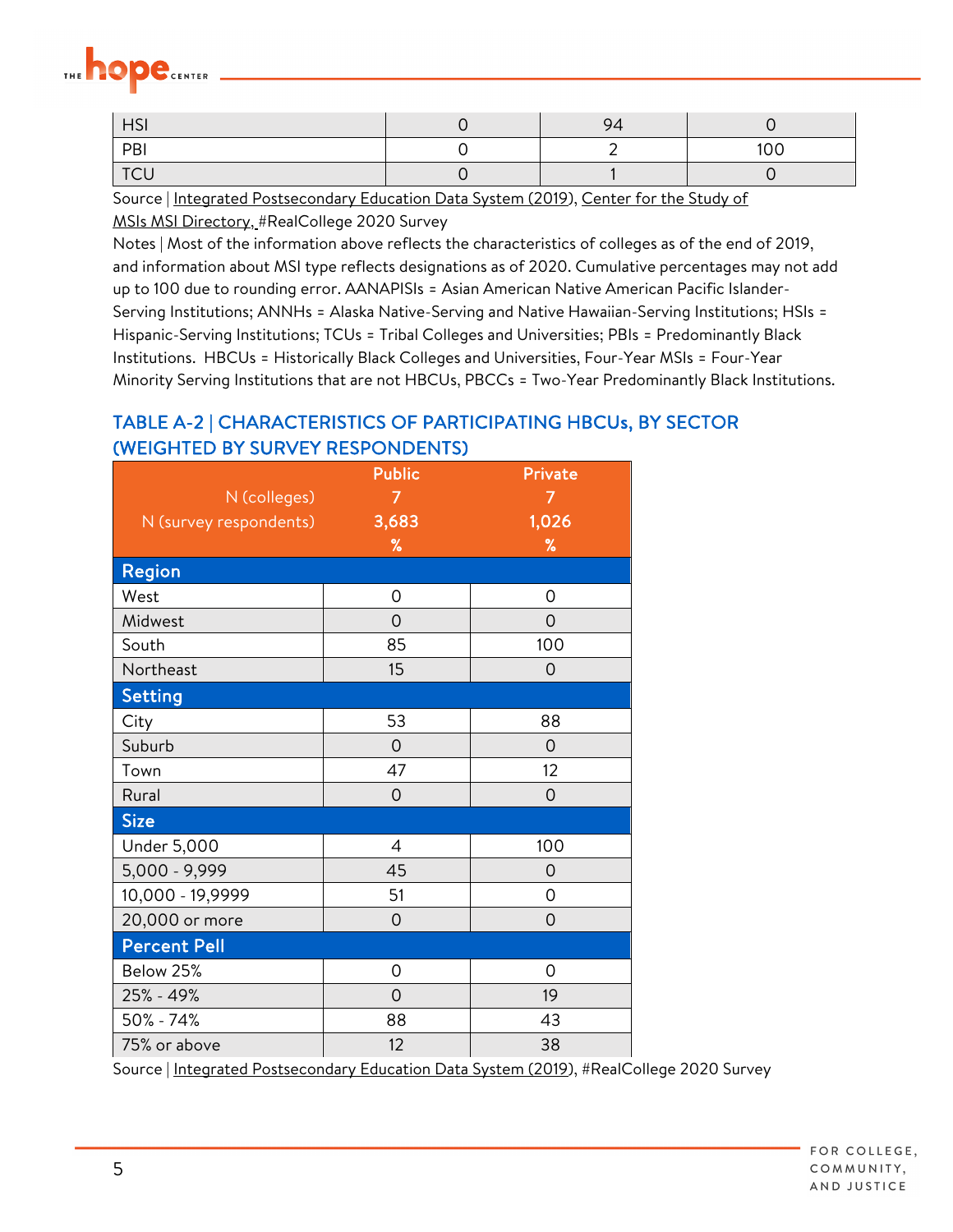

Notes | The information above reflects the characteristics of colleges as of the end of 2019. Cumulative percentages may not add up to 100 due to rounding error.

#### STUDENT SURVEY PARTICIPANTS Who Answered the Survey?

Most students who were sent the #RealCollege Survey did not answer it. Participating HBCUs sent survey invitations to an estimated 56,700 students and 4,709 participated, yielding an estimated response rate of 8.3%.<sup>4</sup> Participating four-year MSIs sent survey invitations to approximately 142,000 students, and 11,300 participated, yielding an estimated response rate of 8.0%. Participating PBCCs sent survey invitations to approximately 23,300 students, and 1,678 participated, yielding an estimated response rate of 7.2%.

Colleges were asked to distribute the survey to all actively enrolled students in the fall of 2020. We computed responses rates using the number of survey participants divided by the number students invited to take the survey. The survey completion rate reflects the ratio at which a respondent answered all #RealCollege 2020 questions asked to all survey participants.

|                        | Average        | <b>Standard</b><br><b>Deviation</b> | <b>Minimum</b> | <b>First</b><br>Quartile | Second<br>Quartile | <b>Third</b><br>Quartile | Maximum |
|------------------------|----------------|-------------------------------------|----------------|--------------------------|--------------------|--------------------------|---------|
| <b>HBCUs (Overall)</b> |                |                                     |                |                          |                    |                          |         |
| Response<br>rate       | $\overline{7}$ | $\overline{4}$                      | $\overline{2}$ | 5                        | $\overline{7}$     | 9                        | 15      |
| Completion<br>rate     | 77             | $\overline{4}$                      | 69             | 72                       | 78                 | 80                       | 81      |
| <b>Four-Year MSIs</b>  |                |                                     |                |                          |                    |                          |         |
| Response<br>rate       | 14             | 7                                   | 3              | 8                        | 15                 | 20                       | 24      |
| Completion<br>rate     | 77             | $\overline{4}$                      | 68             | 76                       | 78                 | 79                       | 83      |
| <b>PBCCs</b>           |                |                                     |                |                          |                    |                          |         |
| Response<br>rate       | 11             | $\overline{7}$                      | $\overline{2}$ | 5                        | 9                  | 15                       | 24      |

#### TABLE A-3 | STATISTICS ON RESPONSE AND COMPLETION RATES, BY INSTITUTION TYPE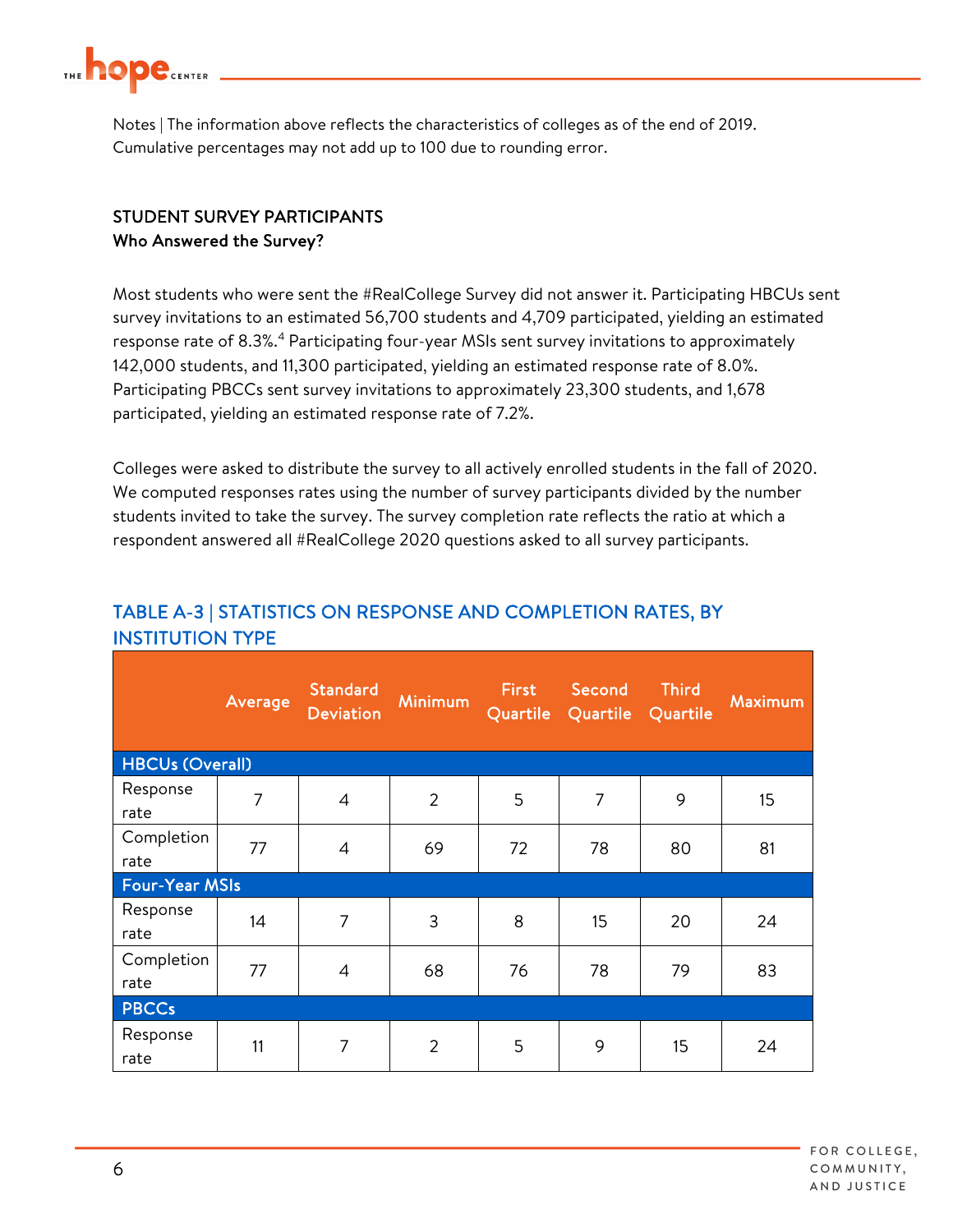

| Completion<br>rate   | 77 | $\overline{4}$ | 68             | 76             | 78 | 79 | 83 |
|----------------------|----|----------------|----------------|----------------|----|----|----|
| <b>Public HBCUs</b>  |    |                |                |                |    |    |    |
| Response<br>rate     | 6  | $\overline{2}$ | $\overline{4}$ | $\overline{4}$ | 6  | 9  | 9  |
| Completion<br>rate   | 80 | $\overline{2}$ | 78             | 78             | 80 | 83 | 83 |
| <b>Private HBCUs</b> |    |                |                |                |    |    |    |
| Response<br>rate     | 9  | 5              | $\leq$ 1       | 5              | 9  | 12 | 16 |
| Completion<br>rate   | 83 | 3              | 77             | 81             | 84 | 85 | 87 |

Notes | Participating colleges provided the number of students invited to complete the survey. Averages shown in the table are unweighted average response rates across all colleges. Percentages were rounded to the nearest whole number. HBCUs = Historically Black Colleges and Universities, Four-Year MSIs = Four-Year Minority Serving Institutions that are not HBCUs, PBCCs = Two-Year Predominantly Black Institutions.

We surveyed all students, in compliance with legal and financial restrictions, rather than draw a sample. The results may be biased—overstating or understating the problem depending on who answered and who did not. As readers ponder this issue, consider that the survey was emailed to students, and thus they had to have electronic access to respond. The incentives provided were negligible and did not include help with their challenges. Finally, the survey was framed as being about college life, not about hunger or homelessness.

|                               | <b>HBCUs</b> | <b>Four-Year MSIs</b> | <b>PBCCs</b>  |
|-------------------------------|--------------|-----------------------|---------------|
|                               | ℅            | ℅                     | ℅             |
| Gender Identity               |              |                       |               |
| Female                        | 80           | 71                    | 79            |
| Male                          | 19           | 27                    | 20            |
| Non-binary/Third gender       |              | 2                     | $\mathcal{P}$ |
| Prefer to self-describe       |              |                       | $\leq$        |
| Prefer not to answer          |              |                       | $\mathcal{P}$ |
| Total respondents (N)         | 3,274        | 8,910                 | 1,213         |
| Non-reporting respondents (N) | 1,435        | 2,390                 | 465           |
| Transgender Identity          |              |                       |               |
| Transgender                   |              |                       |               |

#### TABLE A-4 | CHARACTERISTICS OF SURVEY RESPONDENTS, BY INSTITUTION TYPE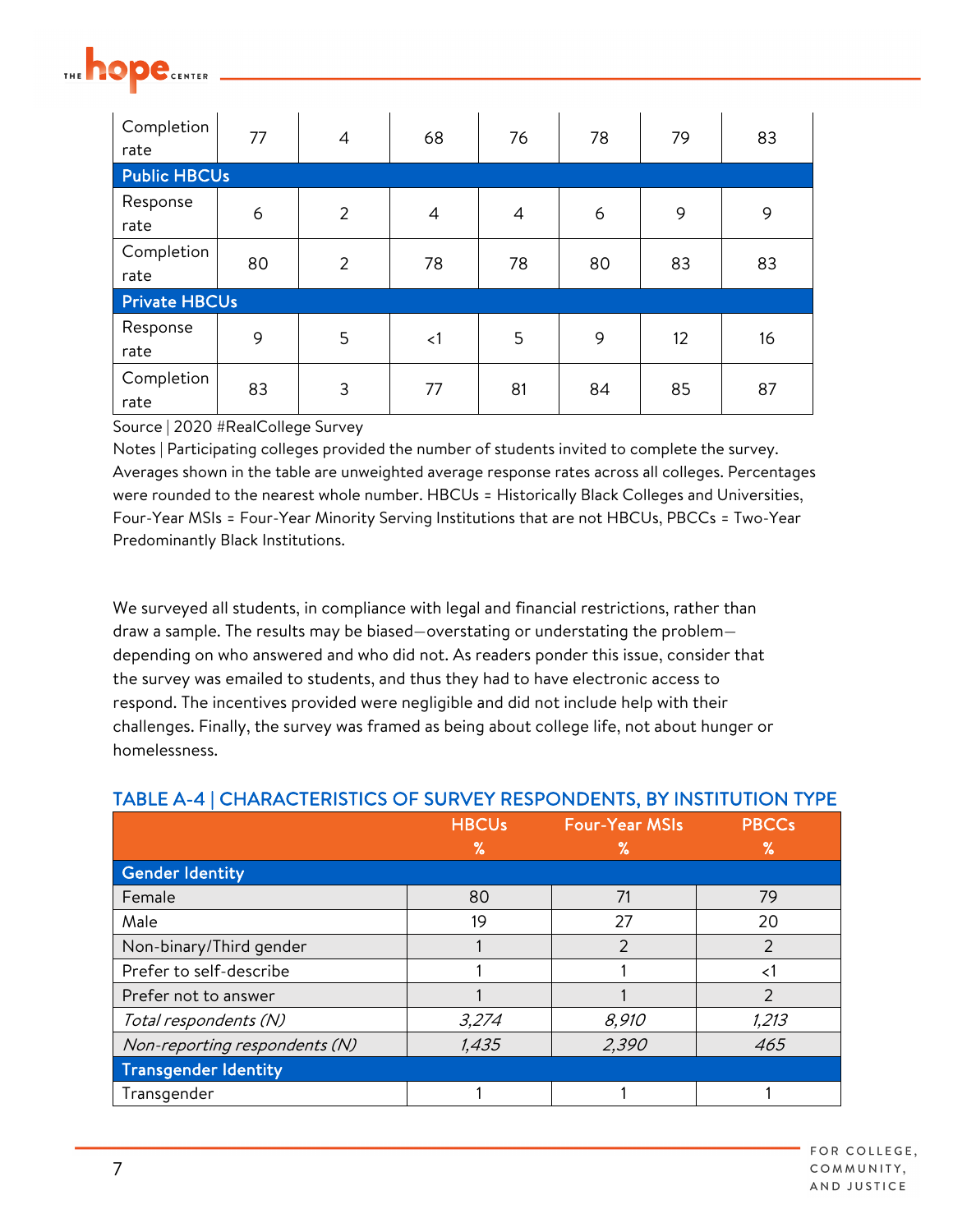

| Non-transgender                                 | 99             | 98             | 97             |  |  |  |  |
|-------------------------------------------------|----------------|----------------|----------------|--|--|--|--|
| Prefer not to answer                            |                | 1              | 2              |  |  |  |  |
| Total respondents (N)                           | 3,289          | 8,953          | 1,214          |  |  |  |  |
| Non-reporting respondents (N)                   | 1,420          | 2,347          | 464            |  |  |  |  |
| <b>Sexual Orientation</b>                       |                |                |                |  |  |  |  |
| Heterosexual or straight                        | 81             | 76             | 75             |  |  |  |  |
| Gay or lesbian                                  | 4              | $\overline{4}$ | 5              |  |  |  |  |
| Bisexual                                        | 8              | 12             | 9              |  |  |  |  |
| Prefer to self-describe                         | $\overline{2}$ | 3              | $\overline{4}$ |  |  |  |  |
| Prefer not to answer                            | 5              | 5              | $\overline{7}$ |  |  |  |  |
| Total respondents (N)                           | 3,285          | 8,921          | 1,200          |  |  |  |  |
| Non-reporting respondents (N)                   | 1,424          | 2,379          | 478            |  |  |  |  |
| <b>Racial or Ethnic Background</b>              |                |                |                |  |  |  |  |
| White                                           | 8              | 56             | 31             |  |  |  |  |
| <b>Black</b>                                    | 86             | 9              | 44             |  |  |  |  |
| Hispanic or Latinx                              | 8              | 30             | 18             |  |  |  |  |
| American Indian or Alaskan Native               | 3              | 4              | 3              |  |  |  |  |
| Indigenous                                      |                | 3              | $\overline{2}$ |  |  |  |  |
| Middle Eastern or North African or              | 1              | $\overline{2}$ | 3              |  |  |  |  |
| Arab or Arab American                           |                |                |                |  |  |  |  |
| Southeast Asian                                 |                | $\overline{4}$ | 3              |  |  |  |  |
| Pacific Islander or Native Hawaiian             |                | 2              | 1              |  |  |  |  |
| Other Asian or Asian-American                   | $\overline{2}$ | 8              | 7              |  |  |  |  |
| Other                                           | $\overline{2}$ | $\overline{2}$ | $\overline{4}$ |  |  |  |  |
| Prefer not to answer                            | $\overline{2}$ | $\overline{2}$ | 3              |  |  |  |  |
| Total respondents (N)                           | 3,261          | 8,909          | 1,200          |  |  |  |  |
| Non-reporting respondents (N)                   | 1,448          | 2,391          | 478            |  |  |  |  |
| Student is a U.S. Citizen or Permanent Resident |                |                |                |  |  |  |  |
| Yes                                             | 96             | 95             | 96             |  |  |  |  |
| No                                              | $\overline{4}$ | 4              | 3              |  |  |  |  |
| Prefer not to answer                            | $\lt 1$        | 1              | 1              |  |  |  |  |
| Total respondents (N)                           | 3,297          | 8,976          | 1,224          |  |  |  |  |
| Non-reporting respondents (N)                   | 1,412          | 2,324          | 454            |  |  |  |  |
| <b>Highest Level of Parental Education</b>      |                |                |                |  |  |  |  |
| No diploma                                      | 7              | 13             | 16             |  |  |  |  |
| High school diploma                             | 20             | 16             | 25             |  |  |  |  |
| Some college                                    | 35             | 26             | 36             |  |  |  |  |
| Bachelor's degree or greater                    | 34             | 42             | 18             |  |  |  |  |
| Don't know                                      | 3              | $\overline{2}$ | $\overline{4}$ |  |  |  |  |
| Prefer not to answer                            | 1              | $\mathbf{1}$   | $\overline{2}$ |  |  |  |  |
| Total respondents (N)                           | 3,293          | 8,943          | 1,217          |  |  |  |  |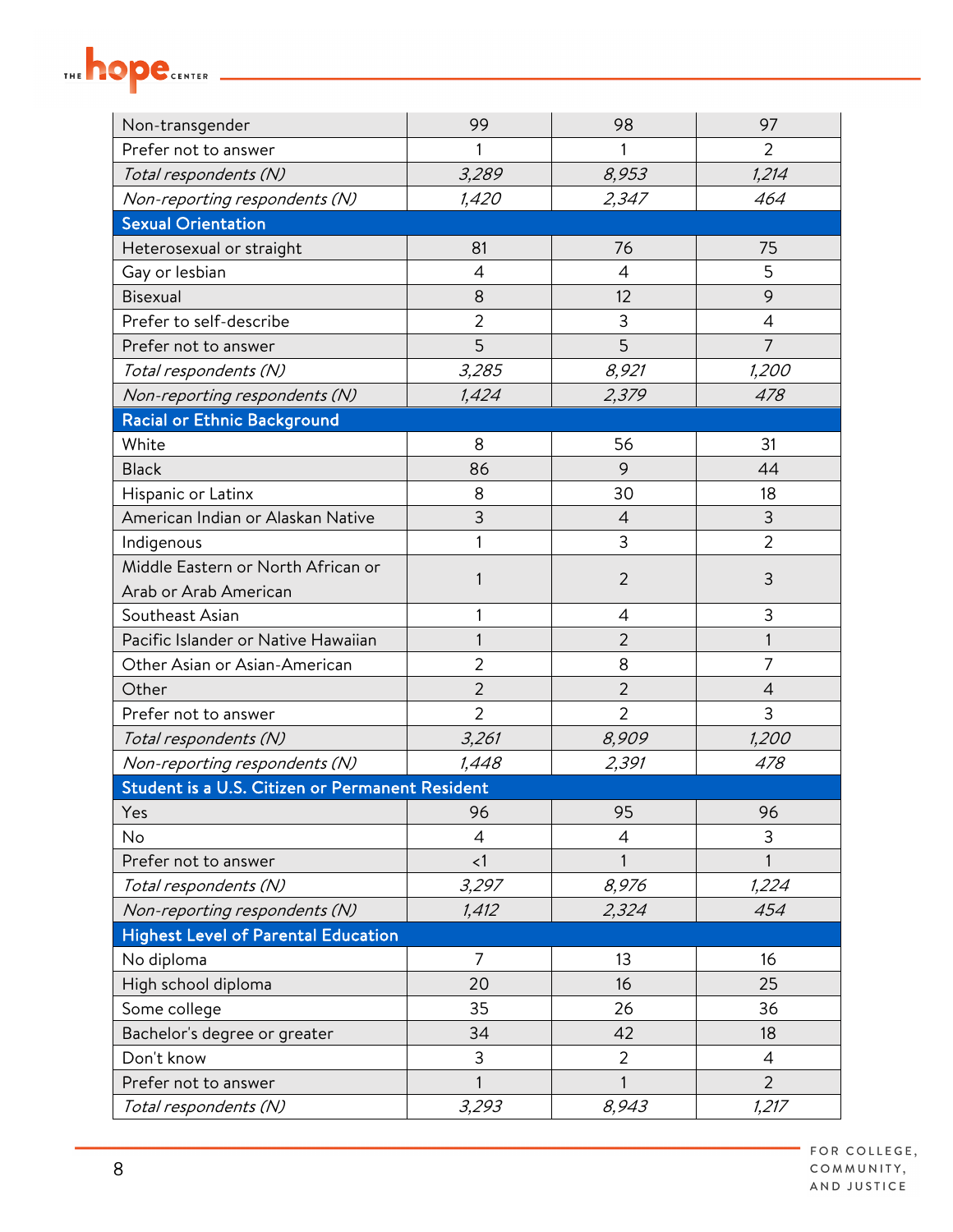## THE **hope** CENTER

| Non-reporting respondents (N)          | 1,416          | 2,357          | 461            |
|----------------------------------------|----------------|----------------|----------------|
| Age                                    |                |                |                |
| 18 to 20                               | 46             | 35             | 26             |
| 21 to 25                               | 31             | 36             | 22             |
| 26 to 30                               | 7              | 13             | 17             |
| Over 30                                | 16             | 17             | 35             |
| Prefer not to answer                   | $\overline{0}$ | 0              | 0              |
| Total respondents (N)                  | 3,229          | 8,839          | 1,186          |
| Non-reporting respondents (N)          | 1,480          | 2,461          | 492            |
| <b>Parenting Student Status</b>        |                |                |                |
| Parenting Student                      | 17             | 13             | 33             |
| Non-parenting Student                  | 83             | 87             | 67             |
| Total respondents (N)                  | 3,554          | 9,378          | 1,318          |
| Non-reporting respondents (N)          | 1,155          | 1,922          | 360            |
| <b>Relationship Status</b>             |                |                |                |
| Single                                 | 64             | 52             | 51             |
| In a relationship                      | 22             | 32             | 25             |
| Married or domestic partnership        | 10             | 13             | 16             |
| Divorced                               | $\overline{2}$ | 1              | 3              |
| Widowed                                | < 1            | < 1            | $\mathbf{1}$   |
| Prefer not to answer                   | 3              | $\overline{2}$ | $\overline{4}$ |
| Total respondents (N)                  | 3,283          | 8,924          | 1,211          |
| Non-reporting respondents (N)          | 1,426          | 2,376          | 467            |
| <b>Student is Foster Care-Involved</b> |                |                |                |
| Yes                                    | $\overline{2}$ | $\overline{2}$ | 5              |
| No                                     | 97             | 97             | 93             |
| Prefer not to answer                   | 1              | $\mathbf{1}$   | $\overline{2}$ |
| Total respondents (N)                  | 3,276          | 8,892          | 1,209          |
| Non-reporting respondents (N)          | 1,433          | 2,408          | 469            |
| <b>Student Served in the Military</b>  |                |                |                |
| Yes                                    | $\overline{4}$ | 3              | $\overline{4}$ |
| No                                     | 95             | 96             | 95             |
| Prefer not to answer                   | 1              | 1              | 1              |
| Total respondents (N)                  | 3,287          | 8,959          | 1,219          |
| Non-reporting respondents (N)          | 1,422          | 2,341          | 459            |
| <b>Employment Status</b>               |                |                |                |
| Employed                               | 52             | 61             | 61             |
| Not employed, looking                  | 28             | 20             | 23             |
| Not employed, not looking              | 20             | 19             | 16             |
| Total respondents (N)                  | 4,099          | 10,278         | 1,494          |
| Non-reporting respondents (N)          | 610            | 1,022          | 184            |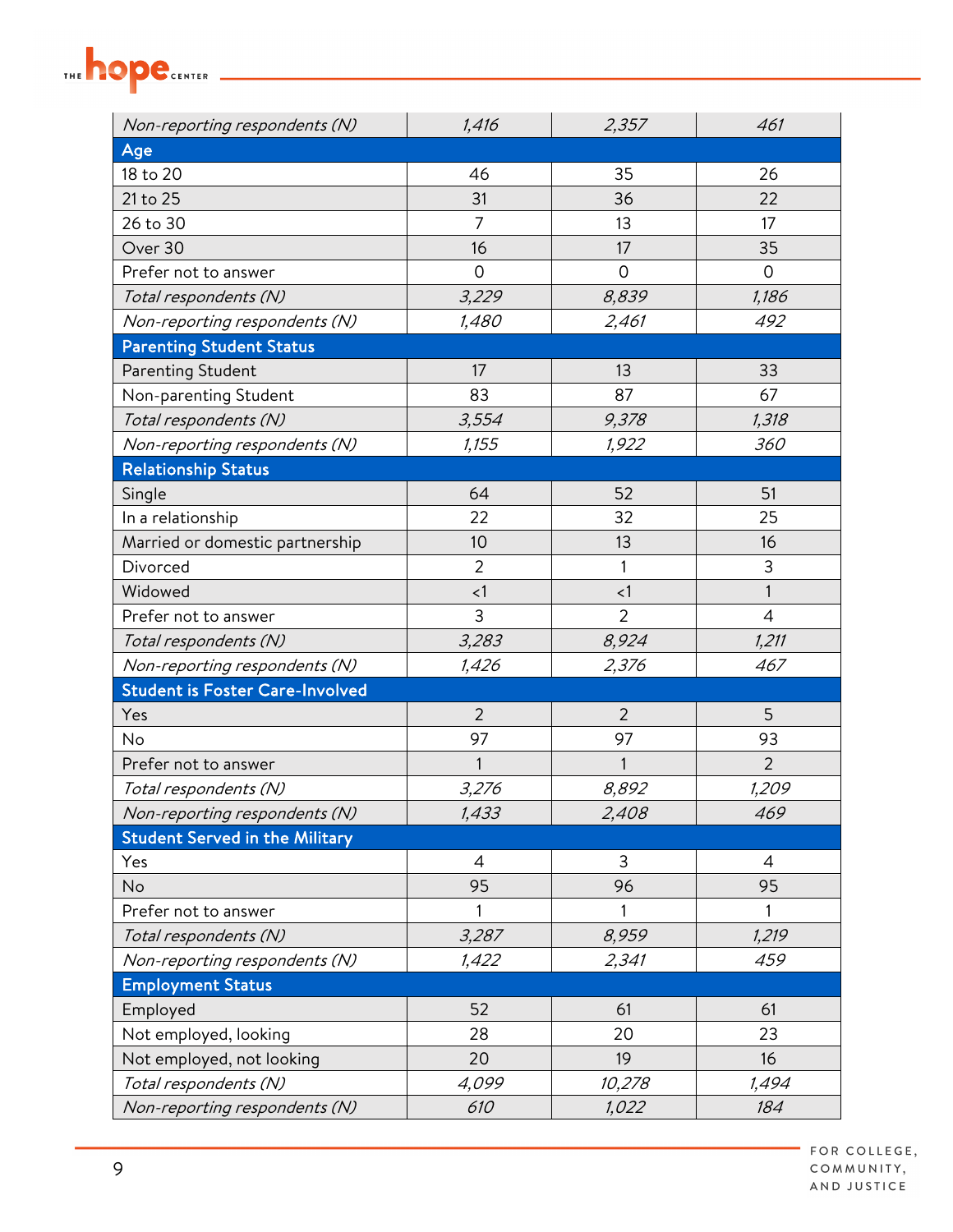

| Student has been Justice System-Involved      |                |                |                |  |  |
|-----------------------------------------------|----------------|----------------|----------------|--|--|
| Yes                                           | 1              | $\overline{2}$ | 4              |  |  |
| No                                            | 98             | 97             | 93             |  |  |
| Prefer not to answer                          |                | 1              | 3              |  |  |
| Total respondents (N)                         | 3,397          | 9,130          | 1,256          |  |  |
| Non-reporting respondents (N)                 | 1,312          | 2,170          | 422            |  |  |
| <b>Disabilities and/or Medical Conditions</b> |                |                |                |  |  |
| Learning disability                           | 8              | 14             | 12             |  |  |
| Physical disability                           | 5              | $\overline{4}$ | 6              |  |  |
| Chronic illness                               | 16             | 15             | 19             |  |  |
| Psychological disorder                        | 21             | 32             | 34             |  |  |
| Other                                         | $\overline{2}$ | $\overline{2}$ | $\overline{4}$ |  |  |
| No disability                                 | 62             | 54             | 50             |  |  |
| Prefer not to answer                          | $\overline{2}$ | $\overline{2}$ | $\overline{2}$ |  |  |
| Total respondents (N)                         | 3,293          | 8,984          | 1,216          |  |  |
| Non-reporting respondents (N)                 | 1,416          | 2,316          | 462            |  |  |
| <b>College Enrollment Status</b>              |                |                |                |  |  |
| Full-time                                     | 74             | 71             | 36             |  |  |
| Part-time                                     | 23             | 27             | 59             |  |  |
| Don't know                                    | 3              | $\overline{2}$ | 5              |  |  |
| Total respondents (N)                         | 4,612          | 11,166         | 1,625          |  |  |
| Non-reporting respondents (N)                 | 97             | 134            | 53             |  |  |
| <b>Years in College</b>                       |                |                |                |  |  |
| Less than 1                                   | 23             | 19             | 27             |  |  |
| 1 to 2                                        | 27             | 23             | 40             |  |  |
| 3 or more                                     | 50             | 58             | 33             |  |  |
| Total respondents (N)                         | 4,554          | 11,020         | 1,613          |  |  |
| Non-reporting respondents (N)                 | 155            | 280            | 65             |  |  |
| <b>Student is Considered a Dependent</b>      |                |                |                |  |  |
| Yes                                           | 43             | 40             | 18             |  |  |
| No                                            | 38             | 45             | 68             |  |  |
| Don't know                                    | 18             | 14             | 12             |  |  |
| Prefer not to answer                          | 1              | 1              | $\overline{2}$ |  |  |
| Total respondents (N)                         | 3,271          | 8,898          | 1,213          |  |  |
| Non-reporting respondents (N)                 | 1,438          | 2,402          | 465            |  |  |
| <b>Student is a Pell Recipient</b>            |                |                |                |  |  |
| Yes                                           | 65             | 46             | 67             |  |  |
| No                                            | 35             | 54             | 33             |  |  |
| Total respondents (N)                         | 4,223          | 10,270         | 1,519          |  |  |
| Non-reporting respondents (N)                 | 486            | 1,030          | 159            |  |  |
| <b>Level of Study</b>                         |                |                |                |  |  |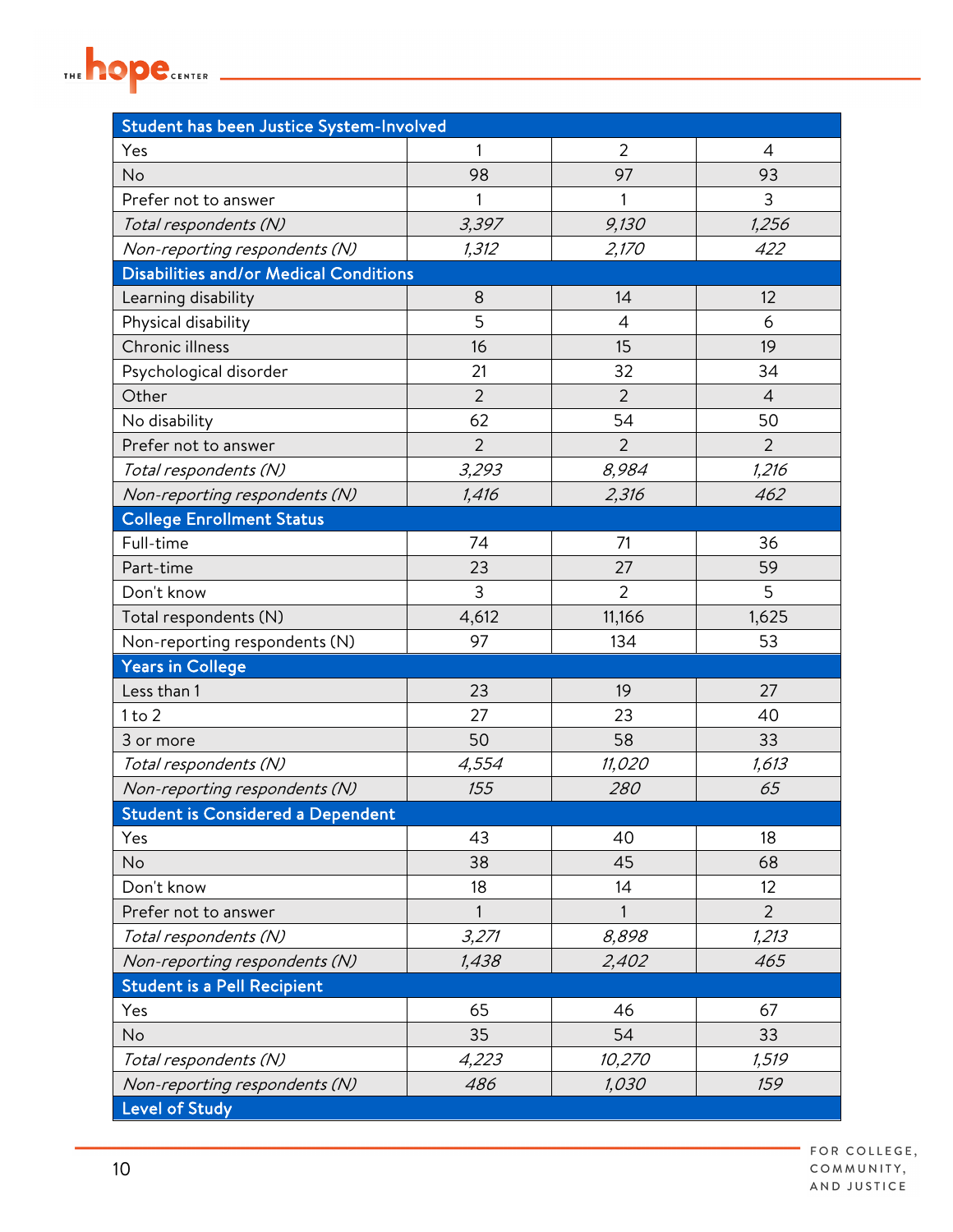

| High school equivalency/GED         |        | 2      |                |
|-------------------------------------|--------|--------|----------------|
| Undergraduate degree: Associate     | 4      | 4      | 75             |
| Undergraduate degree: Bachelor's    | 80     | 80     | 10             |
| Graduate degree                     | 13     | 12     | $\overline{2}$ |
| Certificate or license              | ${<}1$ |        | 5              |
| Non-degree                          | 3      | 3      | 13             |
| Total respondents (N)               | 4,681  | 11,262 | 1,663          |
| Non-reporting respondents (N)       | 28     | 38     | 15             |
| <b>Student is a Varsity Athlete</b> |        |        |                |
| Yes                                 | 6      | 2      | 1>             |
| <b>No</b>                           | 93     | 98     | 99             |
| Prefer not to answer                |        | ا>     |                |
| Total respondents (N)               | 3,212  | 8,756  | 1,195          |
| Non-reporting respondents (N)       | 1,497  | 2,544  | <i>483</i>     |

Notes | Classifications of gender identity, racial and ethnic background, and disability or medical condition are not mutually exclusive. Students could self-identify with multiple classifications. Percentages of mutually exclusive groups may not add up to 100 due to rounding error. Justice system–involved is defined by whether a student has been convicted of a crime. Foster care–involved is defined by a student who is or was placed in the home of a state-certified caregiver or a family member approved by the state. A dependent is a student who does not earn sufficient income to be an independent student or who must report parental income when qualifying for federal student aid. Percentages were rounded to the nearest whole number. HBCUs = Historically Black Colleges and Universities, Four-Year MSIs = Four-Year Minority Serving Institutions that are not HBCUs, PBCCs = Two-Year Predominantly Black Institutions.

| TABLE A-5   CHARACTERISTICS OF HBCU SURVEY RESPONDENTS, BY SECTOR |  |
|-------------------------------------------------------------------|--|
|-------------------------------------------------------------------|--|

|                               | <b>Public</b> | Private |
|-------------------------------|---------------|---------|
|                               | ℅             | ℅       |
| <b>Gender Identity</b>        |               |         |
| Female                        | 79            | 84      |
| Male                          | 20            | 16      |
| Non-binary/Third gender       |               |         |
| Prefer to self-describe       |               |         |
| Prefer not to answer          |               |         |
| Total respondents (N)         | 2,553         | 721     |
| Non-reporting respondents (N) | 1,130         | 305     |
| <b>Transgender Identity</b>   |               |         |
| Transgender                   |               |         |
| Non-transgender               | 99            | 99      |
| Prefer not to answer          |               | $\lt1$  |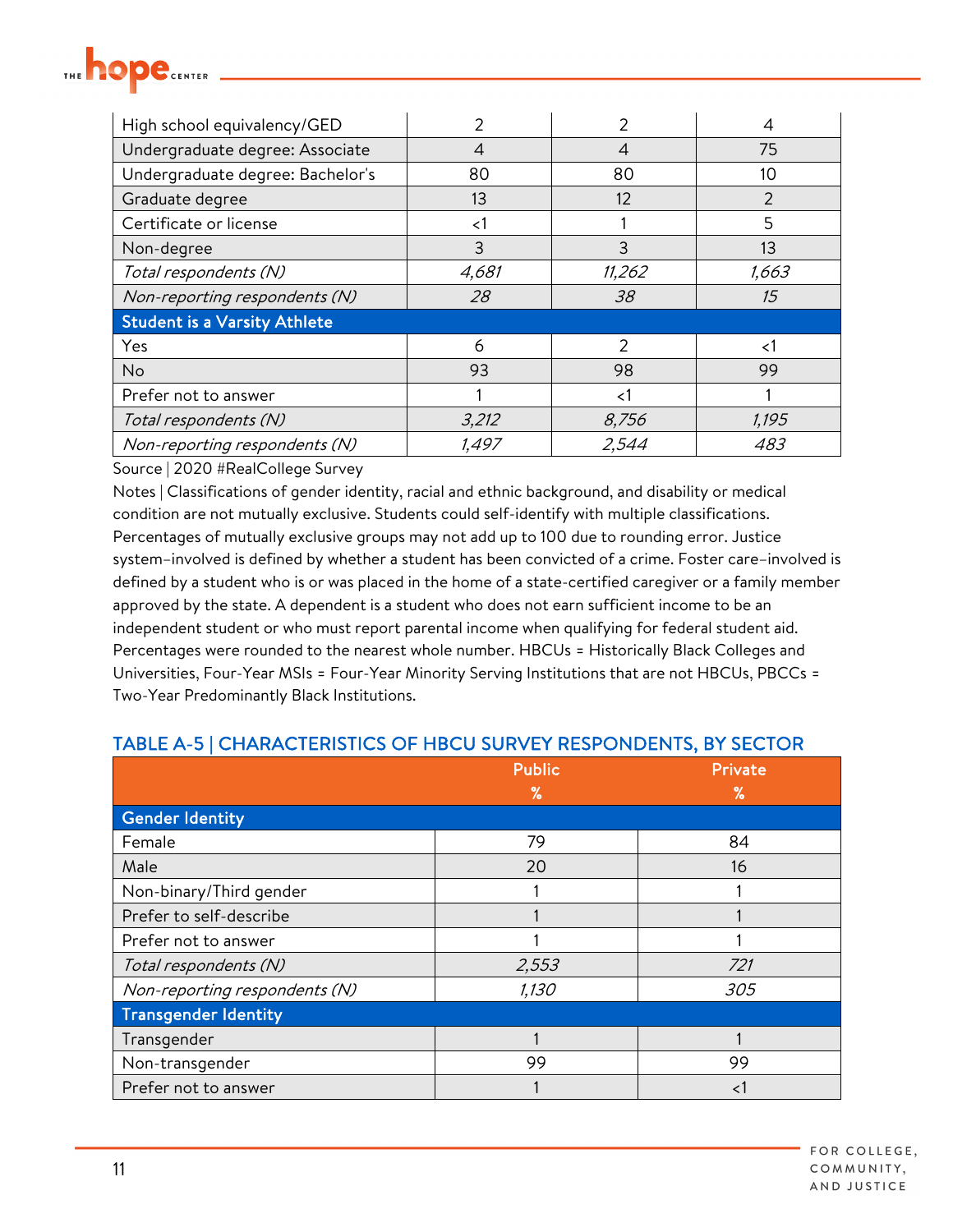

| Total respondents (N)                           | 2,564          | 725            |
|-------------------------------------------------|----------------|----------------|
| Non-reporting respondents (N)                   | 1,119          | 301            |
| <b>Sexual Orientation</b>                       |                |                |
| Heterosexual or straight                        | 82             | 78             |
| Gay or lesbian                                  | 4              | 5              |
| Bisexual                                        | 8              | 11             |
| Prefer to self-describe                         | $\overline{2}$ | $\overline{2}$ |
| Prefer not to answer                            | 5              | $\overline{4}$ |
| Total respondents (N)                           | 2,560          | 725            |
| Non-reporting respondents (N)                   | 1,123          | 301            |
| <b>Racial or Ethnic Background</b>              |                |                |
| White                                           | 10             | 4              |
| <b>Black</b>                                    | 84             | 95             |
| Hispanic or Latinx                              | 8              | 6              |
| American Indian or Alaskan Native               | 3              | 3              |
| Indigenous                                      | $\overline{2}$ |                |
| Middle Eastern or North African or Arab         | 1              |                |
| or Arab American                                |                |                |
| Southeast Asian                                 | 1              | 1              |
| Pacific Islander or Native Hawaiian             |                |                |
| Other Asian or Asian-American                   | $\overline{2}$ |                |
| Other                                           | $\overline{2}$ | 2              |
| Prefer not to answer                            | $\overline{2}$ | $\overline{2}$ |
| Total respondents (N)                           | 2,540          | 721            |
| Non-reporting respondents (N)                   | 1,143          | 305            |
| Student is a U.S. Citizen or Permanent Resident |                |                |
| Yes                                             | 95             | 98             |
| No                                              | $\overline{4}$ | 2              |
| Prefer not to answer                            | $\leq$ 1       | $\lt 1$        |
| Total respondents (N)                           | 2,567          | 730            |
| Non-reporting respondents (N)                   | 1,116          | 296            |
| <b>Highest Level of Parental Education</b>      |                |                |
| No diploma                                      | $\overline{7}$ | 6              |
| High school diploma                             | 19             | 21             |
| Some college                                    | 36             | 33             |
| Bachelor's degree or greater                    | 34             | 35             |
| Don't know                                      | 3              | $\overline{2}$ |
| Prefer not to answer                            | 1              | 1              |
| Total respondents (N)                           | 2,567          | 726            |
| Non-reporting respondents (N)                   | 1,116          | 300            |
| Age                                             |                |                |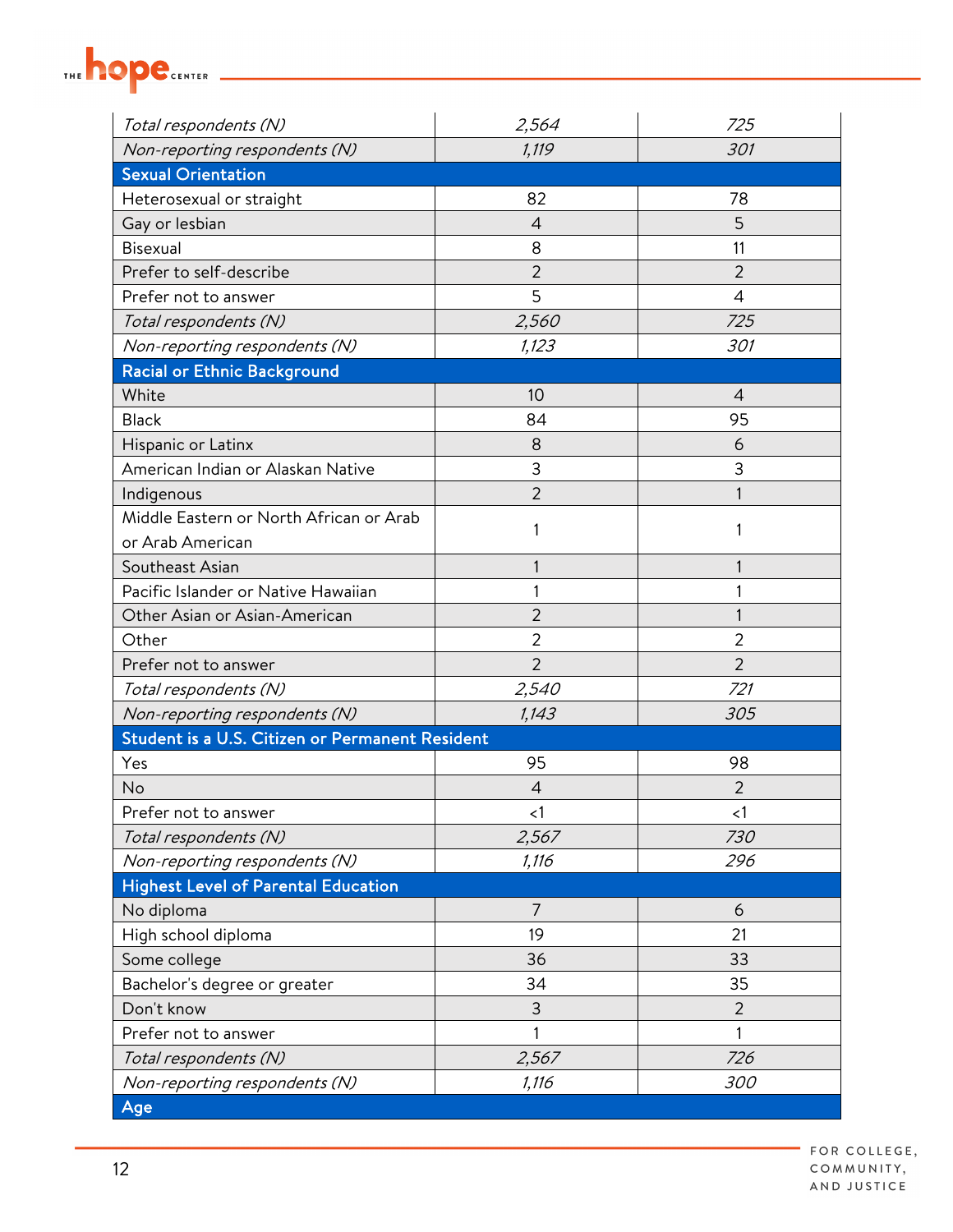| 18 to 20                                 | 43             | 58             |
|------------------------------------------|----------------|----------------|
| 21 to 25                                 | 31             | 31             |
| 26 to 30                                 | 8              | 3              |
| Over 30                                  | 18             | 8              |
| Prefer not to answer                     | $\Omega$       | $\overline{0}$ |
| Total respondents (N)                    | 2,516          | 713            |
| Non-reporting respondents (N)            | 1,167          | 313            |
| <b>Parenting Student Status</b>          |                |                |
| Parenting Student                        | 18             | 11             |
| Non-parenting Student                    | 82             | 89             |
| Total respondents (N)                    | 2,761          | 793            |
| Non-reporting respondents (N)            | 922            | 233            |
| <b>Relationship Status</b>               |                |                |
| Single                                   | 62             | 69             |
| In a relationship                        | 22             | 23             |
| Married or domestic partnership          | 11             | $\overline{4}$ |
| Divorced                                 | $\overline{2}$ | 1              |
| Widowed                                  | $\leq$ 1       | $\leq$ 1       |
| Prefer not to answer                     | 3              | 3              |
| Total respondents (N)                    | 2,561          | 722            |
| Non-reporting respondents (N)            | 1,122          | 304            |
| <b>Student is Foster Care-Involved</b>   |                |                |
| Yes                                      | $\overline{2}$ | 3              |
| No                                       | 97             | 96             |
| Prefer not to answer                     | 1              | 1              |
| Total respondents (N)                    | 2,553          | 723            |
| Non-reporting respondents (N)            | 1,130          | 303            |
| <b>Student Served in the Military</b>    |                |                |
| Yes                                      | 5              | $\overline{2}$ |
| No                                       | 95             | 97             |
| Prefer not to answer                     | 1              | <1             |
| Total respondents (N)                    | 2,562          | 725            |
| Non-reporting respondents (N)            | 1,121          | 301            |
| <b>Employment Status</b>                 |                |                |
| Employed                                 | 50             | 58             |
| Not employed, looking                    | 29             | 25             |
| Not employed, not looking                | 21             | 17             |
| Total respondents (N)                    | 3,217          | 882            |
| Non-reporting respondents (N)            | 466            | 144            |
| Student has been Justice System-Involved |                |                |
| Yes                                      | 1              | 1              |

THE hope.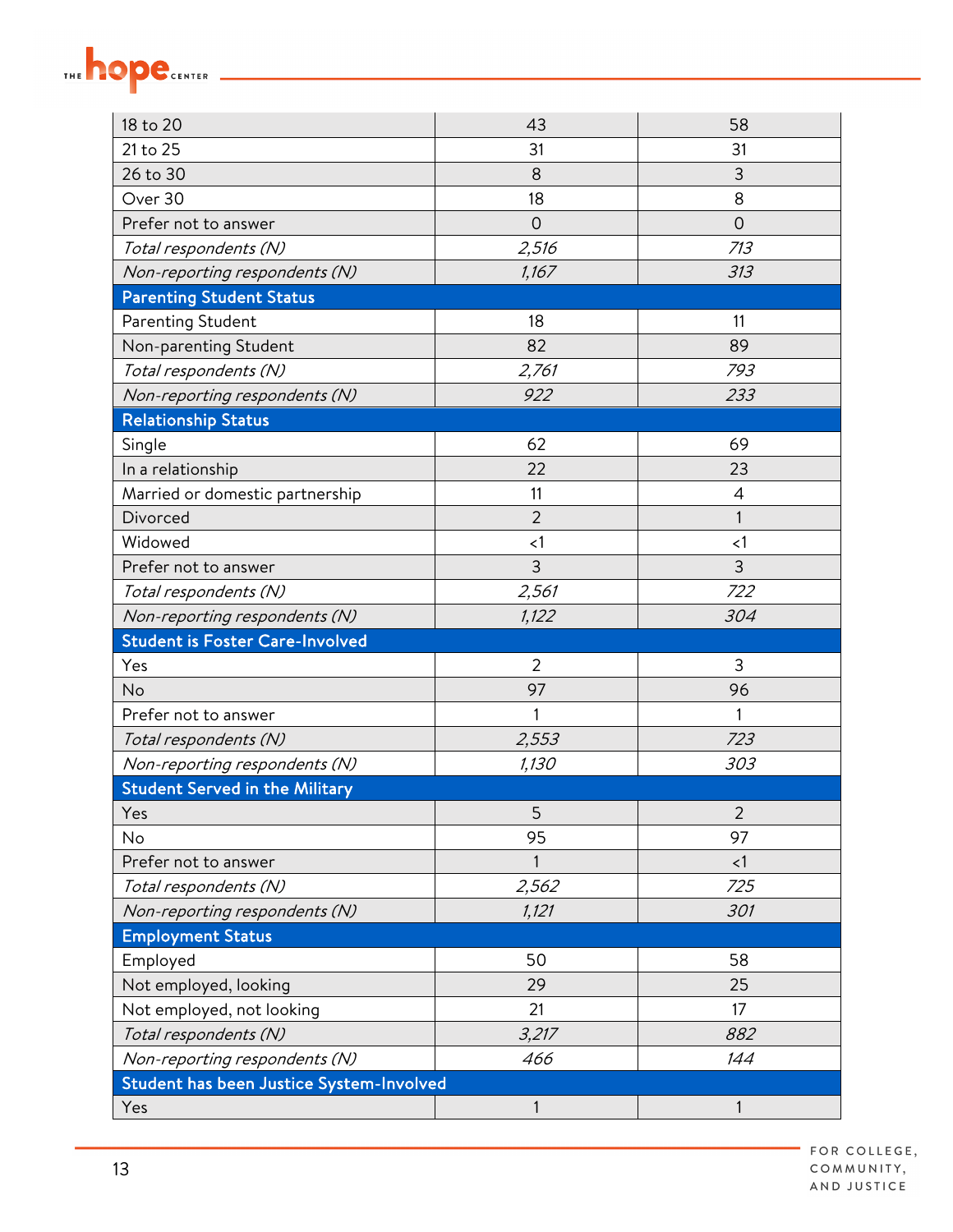

| No                                            | 98             | 98             |
|-----------------------------------------------|----------------|----------------|
| Prefer not to answer                          | 1              |                |
| Total respondents (N)                         | 2,651          | 746            |
| Non-reporting respondents (N)                 | 1,032          | 280            |
| <b>Disabilities and/or Medical Conditions</b> |                |                |
| Learning disability                           | 9              | 7              |
| Physical disability                           | 5              | 5              |
| Chronic illness                               | 16             | 16             |
| Psychological disorder                        | 21             | 23             |
| Other                                         | $\overline{2}$ | 3              |
| No disability                                 | 63             | 60             |
| Prefer not to answer                          | $\overline{2}$ | $\overline{2}$ |
| Total respondents (N)                         | 2,565          | 728            |
| Non-reporting respondents (N)                 | 1,118          | 298            |
| <b>College Enrollment Status</b>              |                |                |
| Full-time                                     | 72             | 80             |
| Part-time                                     | 25             | 15             |
| Don't know                                    | 3              | $\overline{4}$ |
| Total respondents (N)                         | 3,610          | 1,002          |
| Non-reporting respondents (N)                 | 73             | 24             |
| <b>Years in College</b>                       |                |                |
| Less than 1                                   | 22             | 27             |
| $1$ to $2$                                    | 26             | 28             |
| 3 or more                                     | 51             | 45             |
| Total respondents (N)                         | 3,560          | 994            |
| Non-reporting respondents (N)                 | 123            | 32             |
| <b>Student is Considered a Dependent</b>      |                |                |
| Yes                                           | 41             | 53             |
| No                                            | 41             | 25             |
| Don't know                                    | 17             | 21             |
| Prefer not to answer                          | 1              |                |
| Total respondents (N)                         | 2,550          | 721            |
| Non-reporting respondents (N)                 | 1,133          | 305            |
| <b>Student is a Pell Recipient</b>            |                |                |
| Yes                                           | 63             | 73             |
| No                                            | 37             | 27             |
| Total respondents (N)                         | 3,282          | 941            |
| Non-reporting respondents (N)                 | 401            | 85             |
| <b>Level of Study</b>                         |                |                |
| High school equivalency/GED                   | $\overline{2}$ | $\overline{2}$ |
| Undergraduate degree: Associate               | 4              | 5              |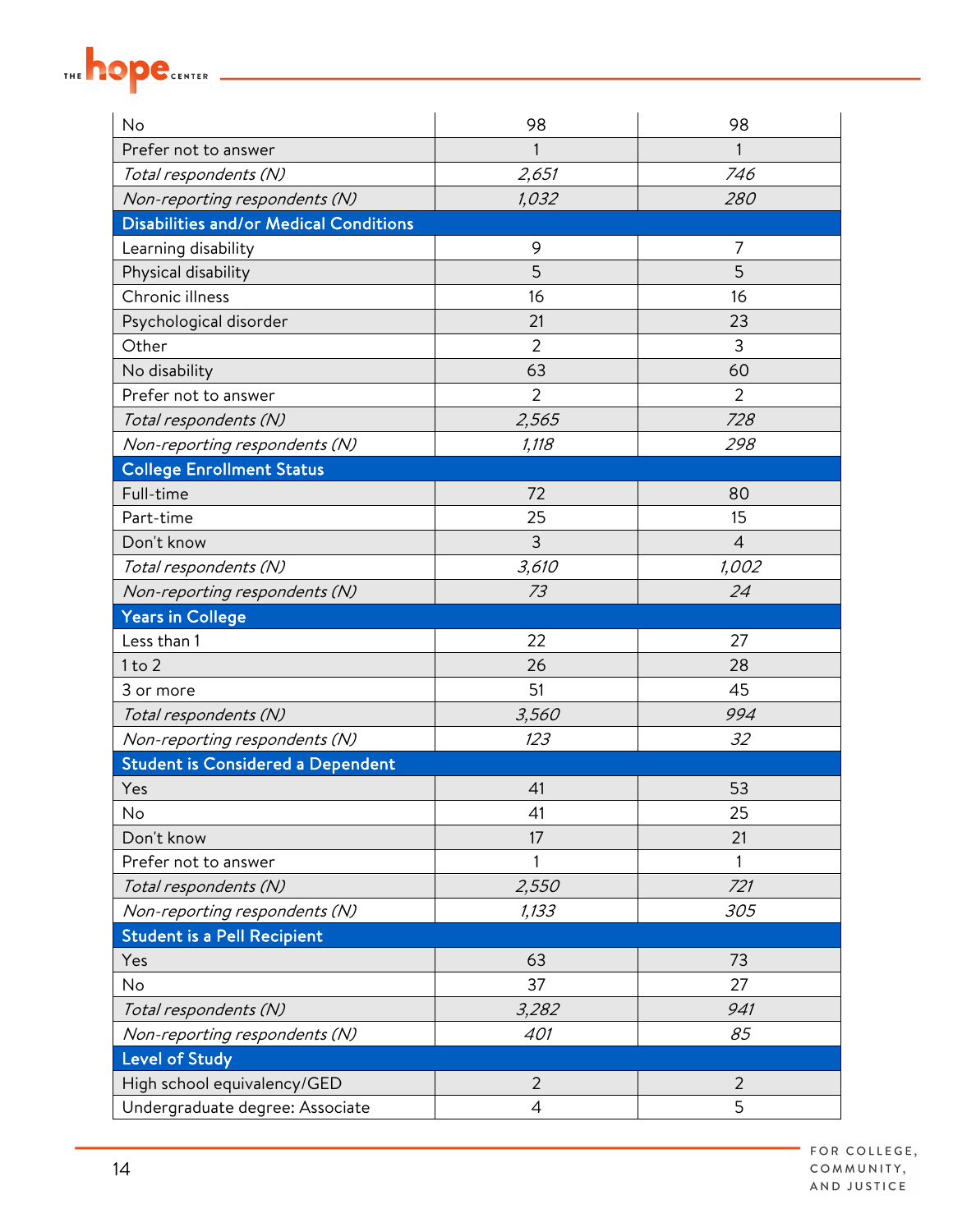<span id="page-14-0"></span>

| Undergraduate degree: Bachelor's    | 78       | 87            |
|-------------------------------------|----------|---------------|
| Graduate degree                     | 15       | 5             |
| Certificate or license              | $\leq$ 1 | $\langle$ 1   |
| Non-degree                          | 3        | 3             |
| Total respondents (N)               | 3,666    | 1,015         |
| Non-reporting respondents (N)       | 17       | 11            |
| <b>Student is a Varsity Athlete</b> |          |               |
|                                     |          |               |
| Yes                                 | 5        | 11            |
| No                                  | 95       | 88            |
| Prefer not to answer                |          | $\mathcal{P}$ |
| Total respondents (N)               | 2,506    | 706           |

Notes | Classifications of gender identity, racial and ethnic background, and disability or medical condition are not mutually exclusive. Students could self-identify with multiple classifications. Percentages of mutually exclusive groups may not add up to 100 due to rounding error. Justice system–involved is defined by whether a student has been convicted of a crime. Foster care–involved is defined by a student who is or was placed in the home of a state-certified caregiver or a family member approved by the state. A dependent is a student who does not earn sufficient income to be an independent student or who must report parental income when qualifying for federal student aid. Percentages were rounded to the nearest whole number.

## Appendix B. Three Survey Measures of Basic Needs Insecurity

#### FOOD SECURITY

To assess food *security* in the fall of 2020, we used questions from the 18-item Household Food Security Survey Module (shown below) from the U.S. Department of Agriculture (USDA). It is important to note that while we mainly discuss *insecurity*, the standard is to measure the level of security, referring to those with low or very low security as "food insecure."

#### Food Security Module

Adult Stage 1

- 1. "In the last 30 days, I worried whether my food would run out before I got money to buy more." (Often true, Sometimes true, Never true)
- 2. "In the last 30 days, the food that I bought just didn't last, and I didn't have money to get more." (Often true, Sometimes true, Never true)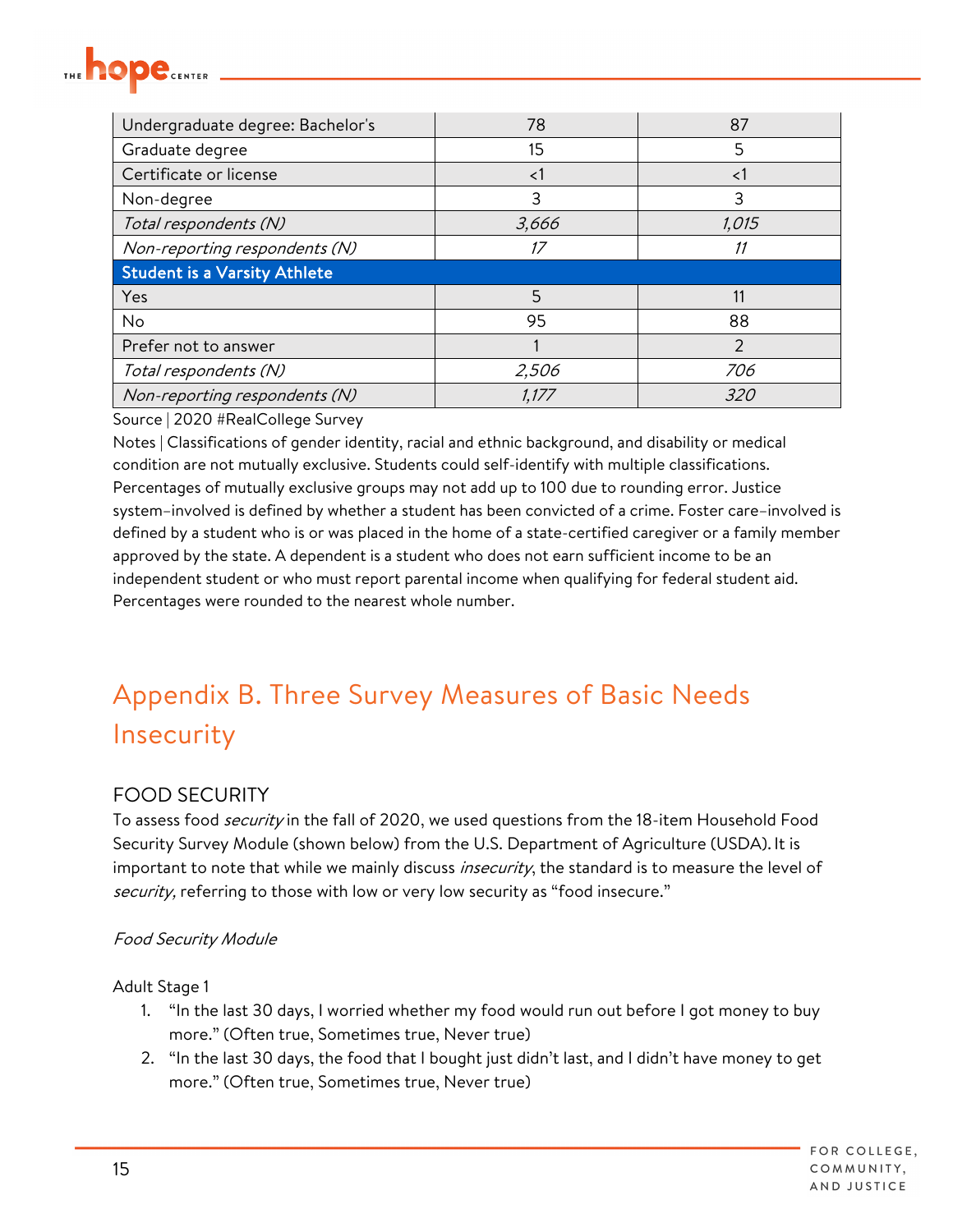

3. "In the last 30 days, I couldn't afford to eat balanced meals." (Often true, Sometimes true, Never true)

If the respondent answers "often true" or "sometimes true" to any of the three questions in Adult Stage 1, then proceed to Adult Stage 2.

Adult Stage 2

- 4. "In the last 30 days, did you ever cut the size of your meals or skip meals because there wasn't enough money for food?" (Yes/No)
- 5. [If yes to question 4, ask] "In the last 30 days, how many days did this happen?" (Once, Twice, Three times, Four times, Five times, More than five times)
- 6. "In the last 30 days, did you ever eat less than you felt you should because there wasn't enough money for food?" (Yes/No)
- 7. "In the last 30 days, were you ever hungry but didn't eat because there wasn't enough money for food?" (Yes/No)
- 8. "In the last 30 days, did you lose weight because there wasn't enough money for food?" (Yes/No)

If the respondent answers "yes" to any of the questions in Adult Stage 2, then proceed to Adult Stage 3.

Adult Stage 3

- 9. "In the last 30 days, did you ever not eat for a whole day because there wasn't enough money for food?" (Yes/No)
- 10. [If yes to question 9, ask] "In the last 30 days, how many days did this happen?" (Once, Twice, Three times, Four times, Five times, More than five times)

#### If the respondent has indicated that children under 18 are present in the household, then proceed to Child Stage 1.

Child Stage 1

- 11. "In the last 30 days, I relied on only a few kinds of low-cost food to feed my children because I was running out of money to buy food." (Often true, Sometimes true, Never true)
- 12. "In the last 30 days, I couldn't feed my children a balanced meal, because I couldn't afford that." (Often true, Sometimes true, Never true)
- 13. "In the last 30 days, my child was not eating enough because I just couldn't afford enough food." (Often true, Sometimes true, Never true)

If the respondent answers "often true" or "sometimes true" to any of the three questions in Child Stage 1, then proceed to Child Stage 2.

Child Stage 2

14. "In the last 30 days, did you ever cut the size of your children's meals because there wasn't enough money for food?" (Yes/No)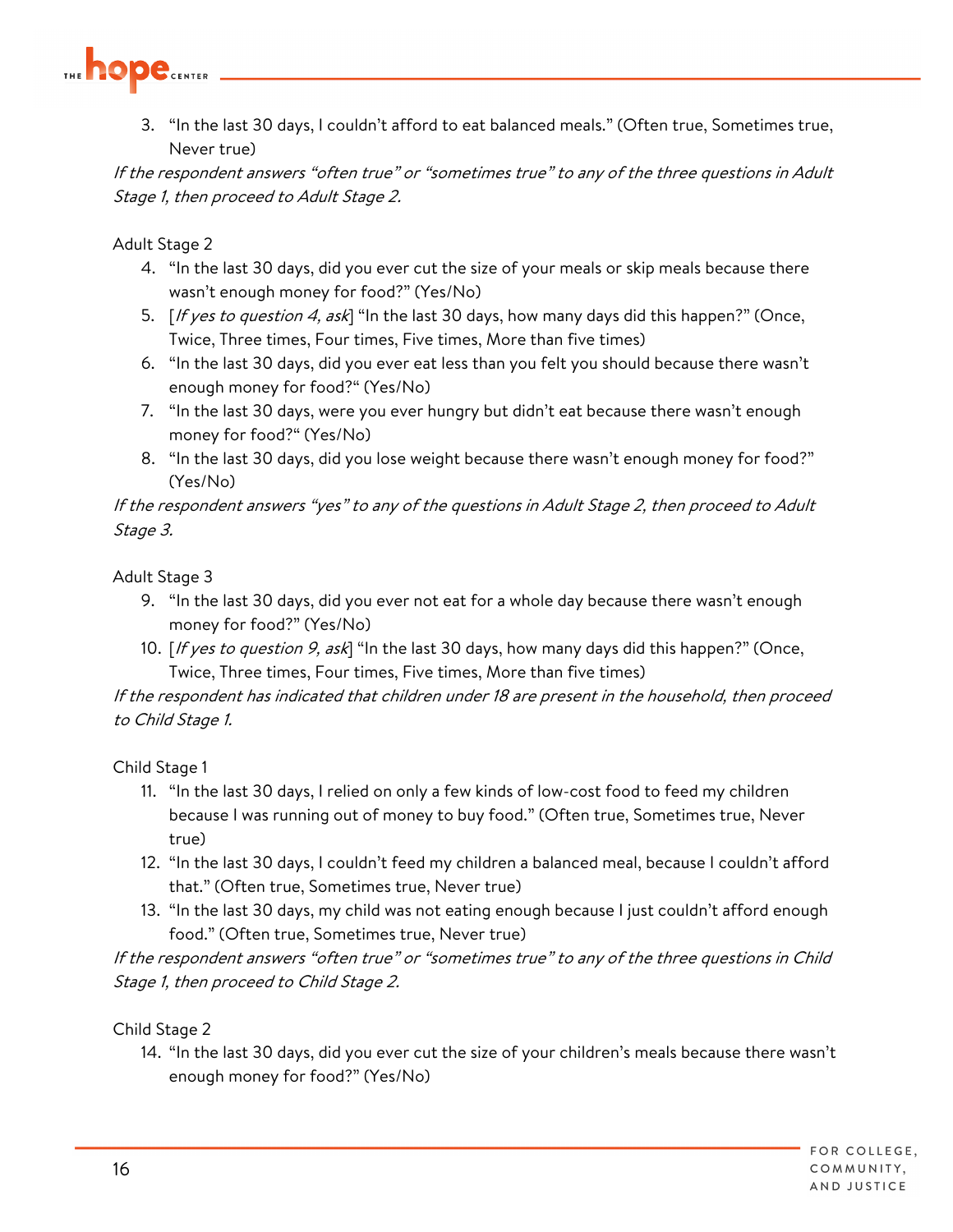

- 15. "In the last 30 days, did your children ever skip meals because there wasn't enough money for food?" (Yes/No)
- 16. [If yes to question 15, ask] "In the last 30 days, how often did this happen?" (1, 2, 3, 4, 5, 6, 7, 8 or more times)
- 17. "In the last 30 days, were your children ever hungry but you just couldn't afford more food?" (Yes/No)
- 18. "In the last 30 days, did any of your children ever not eat for a whole day because there wasn't enough money for food?" (Yes/No)

To calculate a raw score for food security, we counted the number of questions to which a student answered affirmatively.

- a. "Often true" and "sometimes true" were counted as affirmative answers.
- b. Answers of "Three times" or more were counted as a "yes." We translated the raw score into food security levels as follows:

|                            | <b>Raw Score</b>              |                                  |  |  |  |
|----------------------------|-------------------------------|----------------------------------|--|--|--|
| <b>Food security level</b> | 18-item<br>(children present) | 18-item<br>(no children present) |  |  |  |
| High                       | 0                             | Ω                                |  |  |  |
| Marginal                   | $1 - 2$                       | $1 - 2$                          |  |  |  |
| Low                        | $3 - 7$                       | $3 - 5$                          |  |  |  |
| Very Low                   | $8 - 18$                      | $6 - 10$                         |  |  |  |

#### HOUSING INSECURITY

To assess housing insecurity, we used a series of survey questions adapted from the national Survey of Income and Program Participation (SIPP) Adult Well-Being Module to measure students' access to and ability to pay for safe and reliable housing.<sup>1</sup> In the fall of 2020, we asked students the following questions:

#### Housing Insecurity Module

- 1. "In the past 12 months, was there a rent or mortgage increase that made it difficult to pay?" (Yes/No)
- 2. "In the past 12 months, have you been unable to pay or underpaid your rent or mortgage?" (Yes/No)
- 3. "In the past 12 months, have you received a summons to appear in housing court?" (Yes/No)
- 4. "In the past 12 months, have you not paid the full amount of a gas, oil, or electricity bill?" (Yes/No)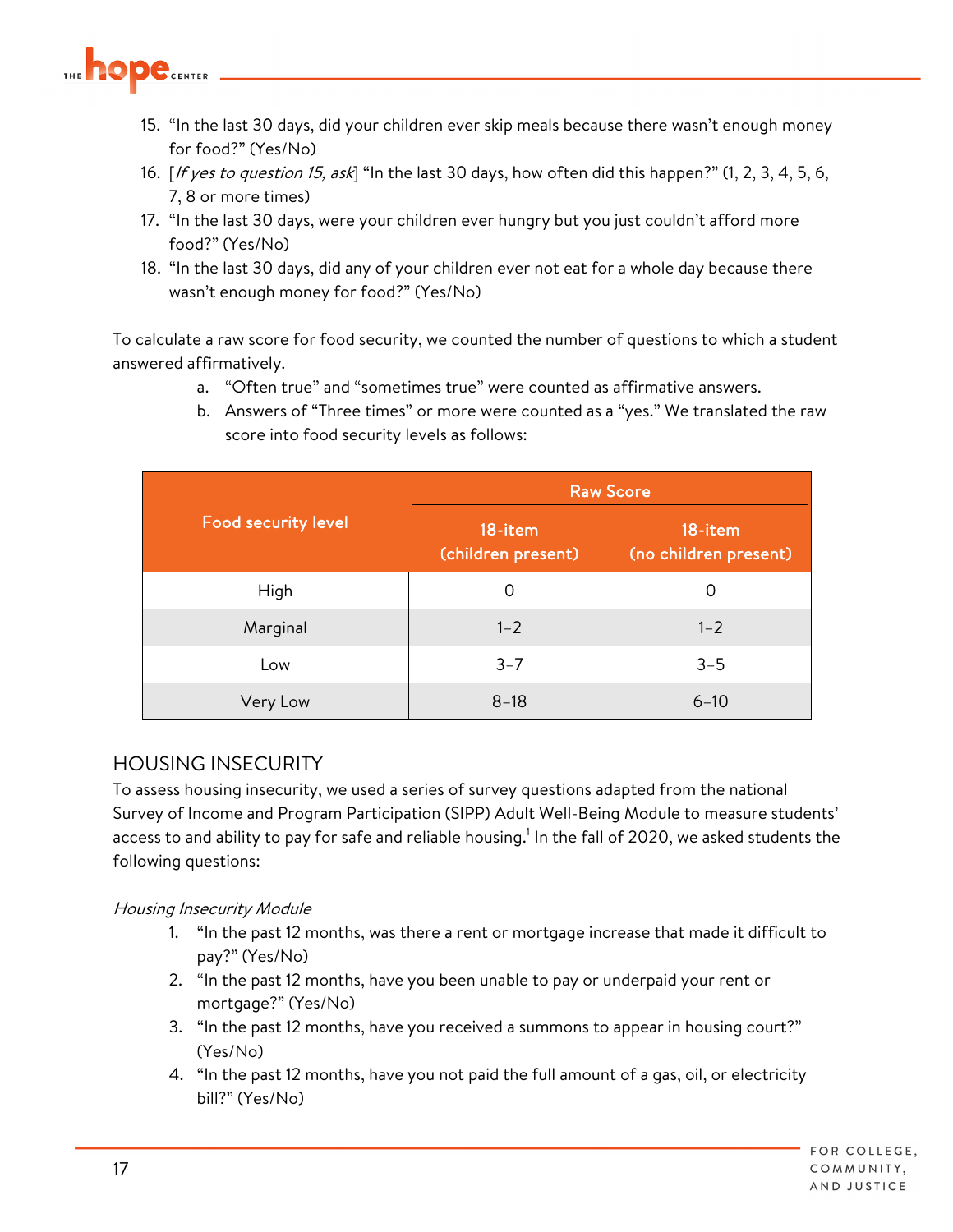

- 5. "In the past 12 months, did you have an account default or go into collections?" (Yes/No)
- 6. "In the past 12 months, have you moved in with other people, even for a little while, because of financial problems?" (Yes/No)
- 7. "In the past 12 months, have you lived with others beyond the expected capacity of the house or apartment?" (Yes/No)
- 8. "In the past 12 months, did you leave your household because you felt unsafe?" (Yes/No)
- 9. "In the past 12 months, how many times have you moved?" (None, Once, Twice, 3 times, 4 times, 5 times, 6 times, 7 times, 8 times, 9 times, 10 or more times)

Students were considered housing insecure if they answered "yes" to any of the first eight questions or said they moved at least *three* times (question #9).

#### **HOMELESSNESS**

To measure homelessness, we asked a series of survey questions that align with the definition of homelessness dictated by the McKinney Vento Homeless Assistance Act. Please refer to pp. 31–32 in Crutchfield and Maguire (2017) for further discussion of this measure.<sup>5</sup>

In the fall of 2020, students were considered homeless if they answered affirmatively to question #1 OR any part of question #2 (parts e through m) in the Homelessness Module (below).

#### Homelessness Module

- 1. "In the past 12 months, have you ever been homeless?"
- 2. "In the past 12 months, have you slept in any of the following places? Please check all that apply."
- a. Campus or university housing
- b. Sorority/fraternity house
- c. In a rented or owned house, mobile home, or apartment (alone or with roommates or friends)
- d. In a rented or owned house, mobile home, or apartment with my family (parent, guardian, or relative)
- e. At a shelter
- f. In a camper or RV
- g. Temporarily staying with a relative, friend, or couch surfing until I find other housing
- h. Temporarily at a hotel or motel without a permanent home to return to (not on vacation or business travel)
- i. In transitional housing or independent living program
- j. At a group home such as halfway house or residential program for mental health or substance abuse
- k. At a treatment center (such as detox, hospital, etc.)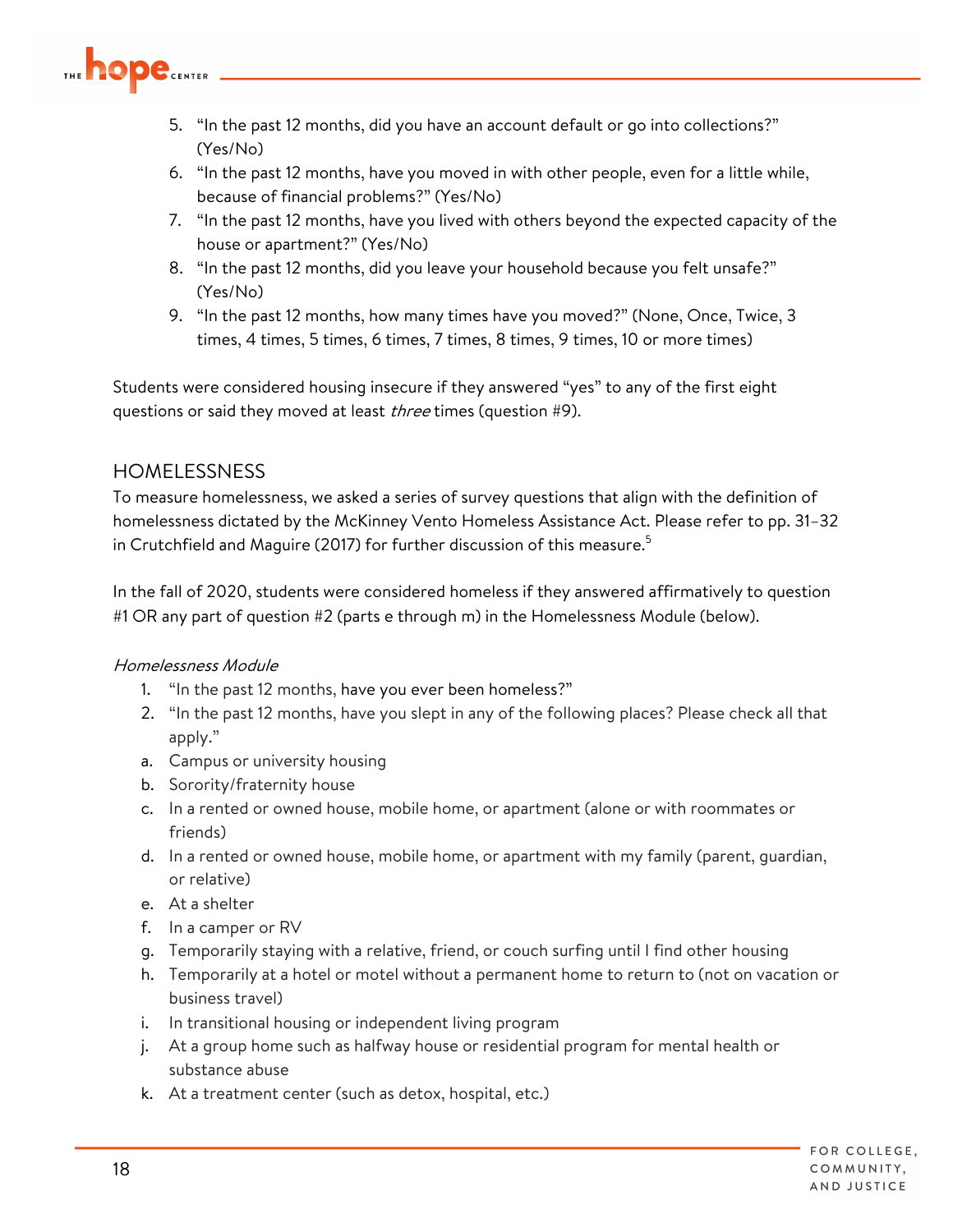<span id="page-18-0"></span>

- l. Outdoor location (such as street, sidewalk, or alley; bus or train stop; campground or woods, park, beach, or riverbed; under bridge or overpass; or other)
- m. In a closed area/space with a roof not meant for human habitation (such as abandoned building; car, truck, or van; encampment or tent; unconverted garage, attic, or basement; etc.)

### Appendix C. Measures of Anxiety and Depression

#### ANXIETY

Students' anxiety levels were assessed using a validated seven-item instrument called the Generalized Anxiety Disorder Scale (GAD-7).<sup>6</sup> In the #RealCollege 2020 survey instrument, the items were separated into two sections (items 1-2 and items 3-7). The student needed to cross a certain score threshold in the first two items to progress to the remaining items. The assessment asked students about the number of times in the last two weeks – 0 days (0), 1-6 days (1), 7-12 days (2), or 13-14 days (3) – they were bothered by any of the following items:

#### Generalized Anxiety Disorder Scale (GAD-7) Module

- 1. Feeling nervous, anxious, or on edge
- 2. Not being able to stop or control worrying
- 3. Worrying too much about different things
- 4. Trouble relaxing
- 5. Being so restless that it's hard to sit still
- 6. Becoming easily annoyed or irritable
- 7. Feeling afraid as if something awful might happen

To calculate a raw score for anxiety, we counted the response score (0 to 3) for each of the questions to which a student answered. Those who indicated that they felt bothered at least some of the days were considered moderately to severely anxious.

|                      | <b>Raw Score</b> |
|----------------------|------------------|
| <b>Anxiety level</b> | Seven-item       |
| None to minimal      | $0 - 4$          |
| Mild                 | $5 - 9$          |
| Moderate             | $10 - 14$        |
| Severe               | $15+$            |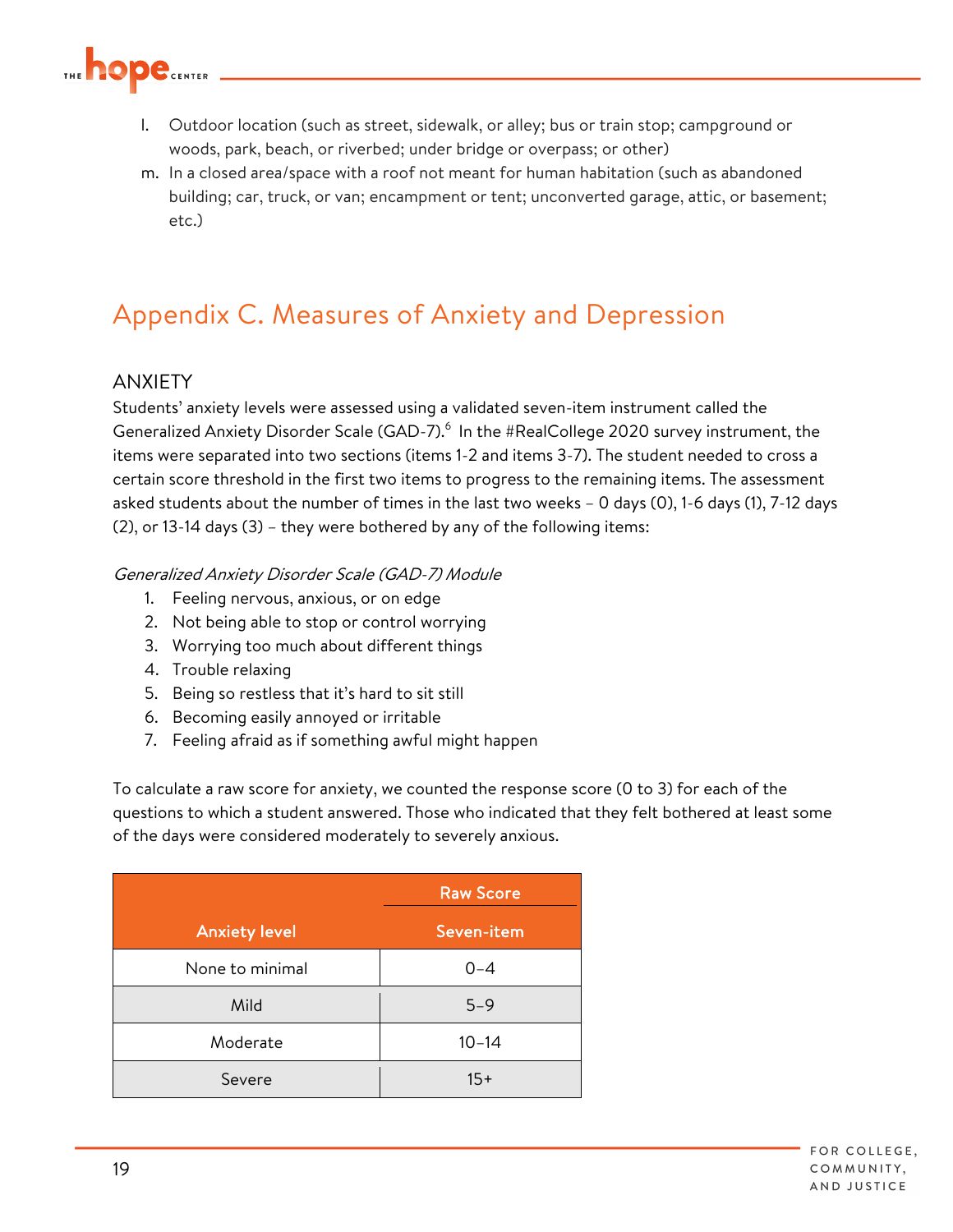

#### **DEPRESSION**

Students' depression levels were assessed using a validated nine-item instrument, called the Patient Health Questionnaire (PHQ-9). In the #RealCollege 2020 survey instrument, the items were separated into two sections (items 1-2 and items 3-9). The student needed to reach a certain response threshold in the first two items to progress to the remaining items. The assessment asked students about the number of times in the last two weeks – 0 days (0), 1-6 days (1), 7-12 days (2), or 13-14 days (3) – they were bothered by any of the following items:

#### Patient Health Questionnaire (PHQ-9) Module

- 1. Little interest or pleasure in doing things
- 2. Feeling down, depressed, or hopeless
- 3. Trouble falling asleep, staying asleep, or sleeping too much
- 4. Feeling tired or having little energy
- 5. Poor appetite or overeating
- 6. Feeling bad about yourself—or that you're a failure or have let yourself or your family down
- 7. Trouble concentrating on things, such as reading the newspaper or watching television
- 8. Moving or speaking so slowly that other people could have noticed; or the opposite—being so fidgety or restless that you have been moving around a lot more than usual
- 9. Thought that you would be better off dead or hurting yourself in some way

To calculate a raw score for depression, we counted the response score (0 to 3) for each of the questions to which a student answered. Those who indicated that they felt bothered at least some of the days were considered moderately to severely depressed.

|                          | <b>Raw Score</b> |
|--------------------------|------------------|
| <b>Depression level</b>  | Nine-item        |
| None to minimal          | $0 - 4$          |
| Mild                     | $5 - 9$          |
| Moderate                 | $10 - 14$        |
| <b>Moderately Severe</b> | $15 - 19$        |
| Severe                   | $20+$            |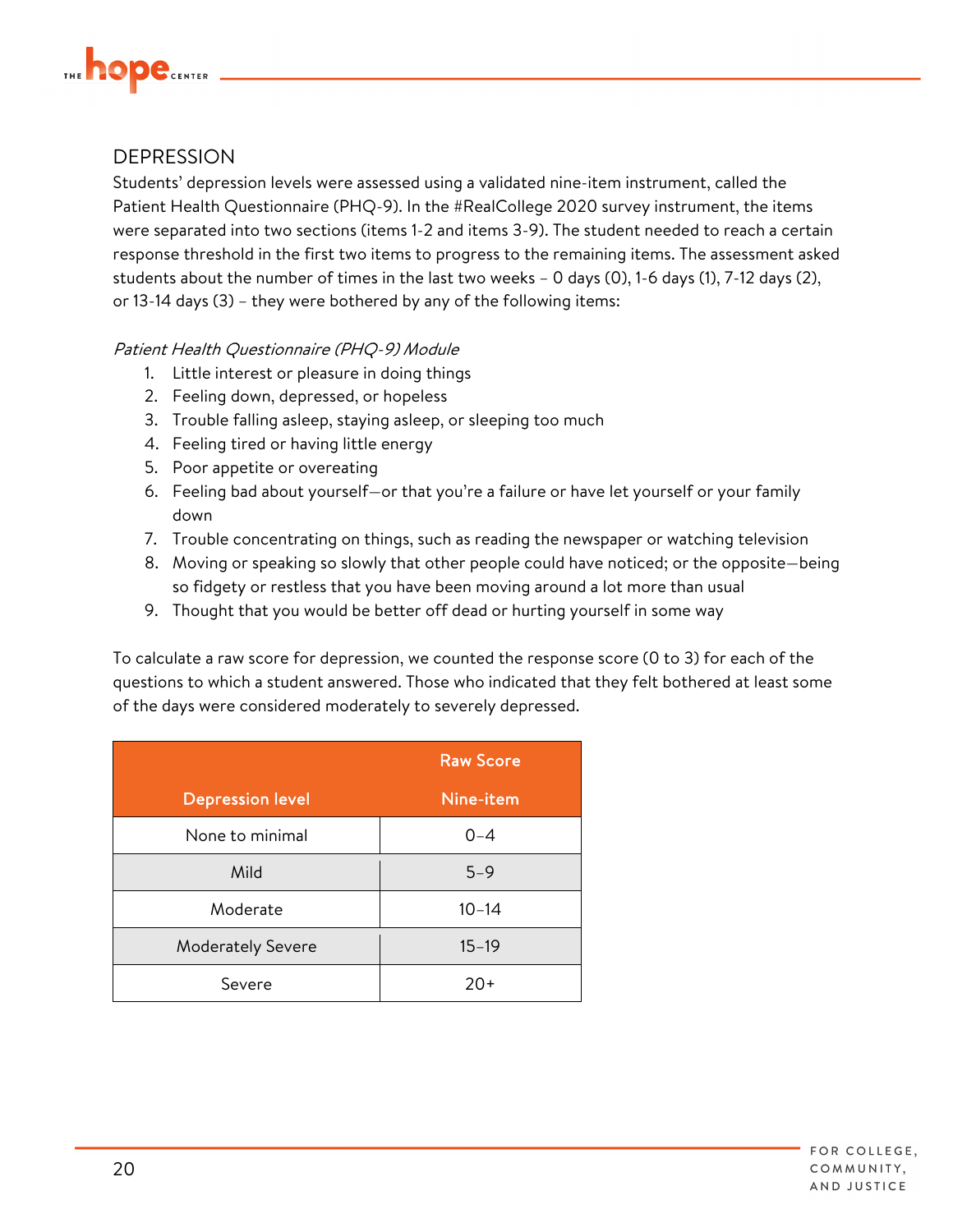## <span id="page-20-0"></span>Appendix D. Detailed Tables on Data Referenced Full Report

### TABLE D-1 | PERSONAL EXPERIENCES WITH COVID-19, BY INSTITUTION TYPE (FIGURE 2)

|                                                                | <b>HBCUs</b> |    | <b>Four-Year MSIs</b> |    | <b>PBCCs</b> |    |
|----------------------------------------------------------------|--------------|----|-----------------------|----|--------------|----|
|                                                                |              | ℅  |                       | ℅  |              | %  |
| was sick with COVID-19.                                        | 237          | 8  | 467                   | 6  | 69           |    |
| A close friend or family<br>member was sick with COVID-<br>19. | 1,622        | 52 | 3,192                 | 42 | 429          | 42 |
| A close friend or family<br>member died of COVID-19.           | 742          | 24 | 1,104                 | 15 | 164          | 16 |

Source | 2020 #RealCollege Survey

Notes | Experiences with COVID-19 are not mutually exclusive. HBCUs = Historically Black Colleges and Universities, Four-Year MSIs = Four-Year Minority Serving Institutions that are not HBCUs, PBCCs = Two-Year Predominantly Black Institutions. For more information on institution types, refer to the "Defining Institution Types" section within the main report. Percentages were rounded to the nearest whole number.

#### TABLE D-2 | ANXIETY AND DEPRESSION, BY INSTITUTION TYPE (FIGURE 3)

|                        | <b>HBCUs</b> |    | ا Four-Year MSIs |    | <b>PBCCs</b> |    |
|------------------------|--------------|----|------------------|----|--------------|----|
|                        |              |    |                  |    |              | %  |
| Experienced anxiety    | 1.002        | 30 | 3,386            | 37 | 409          | 33 |
| Experienced depression | 1,147        | 34 | 3,323            |    | 403          | 32 |

Source | 2020 #RealCollege Survey

Notes | Students "experienced anxiety" by indicating they experienced moderate to severe anxiety in the prior two weeks; students "experienced depression" by indicating they experienced moderate, moderately severe, or severe levels of depression in the prior two weeks. For more details on measures of anxiety and depression used in this report, refer to the Appendix C. Experiences with anxiety and depression are not mutually exclusive. HBCUs = Historically Black Colleges and Universities, Four-Year MSIs = Four-Year Minority Serving Institutions that are not HBCUs, PBCCs = Two-Year Predominantly Black Institutions. For more information on institution types, refer to the "Defining Institution Types" section within the main report. Percentages were rounded to the nearest whole number.

#### TABLE D-3 | CHANGES IN STUDENT EMPLOYMENT DURING THE PANDEMIC, BY PRE-PANDEMIC JOB STATUS AND INSTITUTION TYPE (FIGURE 4)

| <b>HBCUs</b> |  | <b>Four-Year MSIs</b> |    | <b>PBCCs</b> |    |
|--------------|--|-----------------------|----|--------------|----|
|              |  |                       | 70 |              | 70 |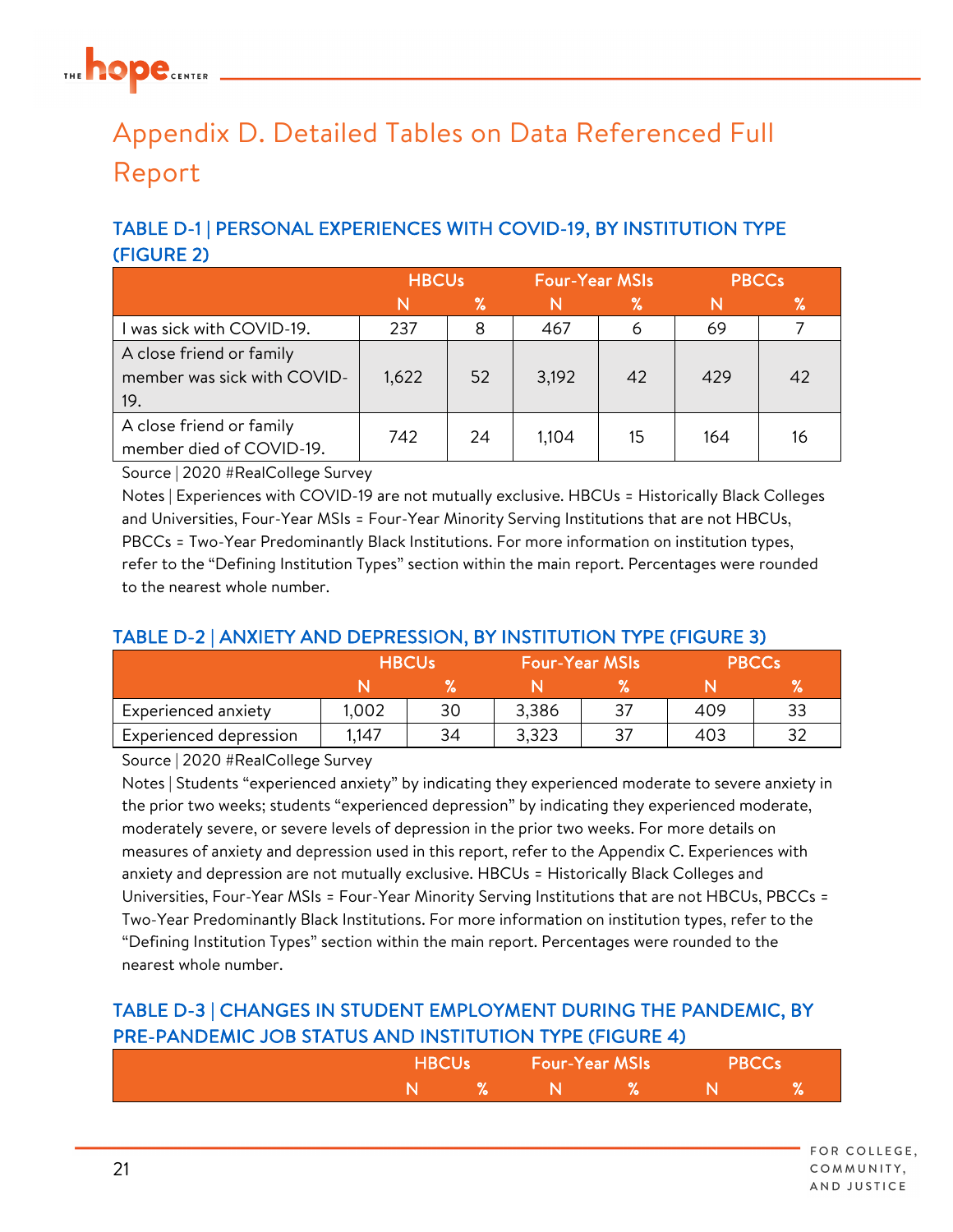

| Part-Time Job                  |       |    |       |    |     |    |
|--------------------------------|-------|----|-------|----|-----|----|
| I lost my job.                 | 979   | 57 | 2,027 | 41 | 250 | 50 |
| My current hours/pay are lower |       |    |       |    |     |    |
| than they were before the      | 355   | 21 | 1,288 | 26 | 110 | 22 |
| pandemic.                      |       |    |       |    |     |    |
| <b>Full-Time Job</b>           |       |    |       |    |     |    |
| I lost my job.                 | 436   | 40 | 867   | 31 | 209 | 31 |
| My current hours/pay are lower |       |    |       |    |     |    |
| than they were before the      | 193   | 18 | 669   | 24 | 161 | 24 |
| pandemic.                      |       |    |       |    |     |    |
| Overall                        |       |    |       |    |     |    |
| I lost my job.                 | 1,464 | 50 | 2,975 | 38 | 470 | 39 |
| My current hours/pay are lower |       |    |       |    |     |    |
| than they were before the      | 574   | 20 | 2,017 | 26 | 280 | 23 |
| pandemic.                      |       |    |       |    |     |    |

Notes | Results are among students who had at least one job before the pandemic. Students with full-time employment worked 35 or more hours a week, and students with part-time employment worked less than 35 hours a week. HBCUs = Historically Black Colleges and Universities, Four-Year MSIs = Four-Year Minority Serving Institutions that are not HBCUs, PBCCs = Two-Year Predominantly Black Institutions. For more information on institution types, refer to the "Defining Institution Types" section within the main report. Percentages were rounded to the nearest whole number.

#### TABLE D-4 | CHALLENGES FACED BY PARENTING STUDENTS, BY INSTITUTION TYPE (FIGURE 5)

|                                                                                                                                                 | <b>HBCUs</b>                        |    |              | <b>Four-Year MSIs</b> | <b>PBCCs</b> |    |  |  |  |
|-------------------------------------------------------------------------------------------------------------------------------------------------|-------------------------------------|----|--------------|-----------------------|--------------|----|--|--|--|
|                                                                                                                                                 | N                                   | %  | $\mathsf{N}$ | ℅                     | N            | ℅  |  |  |  |
| Homeschooling (Spring 2020)                                                                                                                     |                                     |    |              |                       |              |    |  |  |  |
| In spring 2020, I had to help<br>children in my home with their<br>82<br>247<br>85<br>313<br>74<br>712<br>schooling while attending<br>classes. |                                     |    |              |                       |              |    |  |  |  |
| In spring 2020, approximately how many days did you miss work/class because of childcare                                                        |                                     |    |              |                       |              |    |  |  |  |
| arrangements?                                                                                                                                   |                                     |    |              |                       |              |    |  |  |  |
| None                                                                                                                                            | 41                                  | 31 | 79           | 28                    | 27           | 25 |  |  |  |
| $1-2$ days                                                                                                                                      | 18                                  | 13 | 56           | 20                    | 24           | 22 |  |  |  |
| 3-5 days                                                                                                                                        | 36                                  | 27 | 68           | 24                    | 28           | 25 |  |  |  |
| 6 or more days                                                                                                                                  | 39                                  | 29 | 84           | 29                    | 31           | 28 |  |  |  |
|                                                                                                                                                 | Childcare affordability (Fall 2020) |    |              |                       |              |    |  |  |  |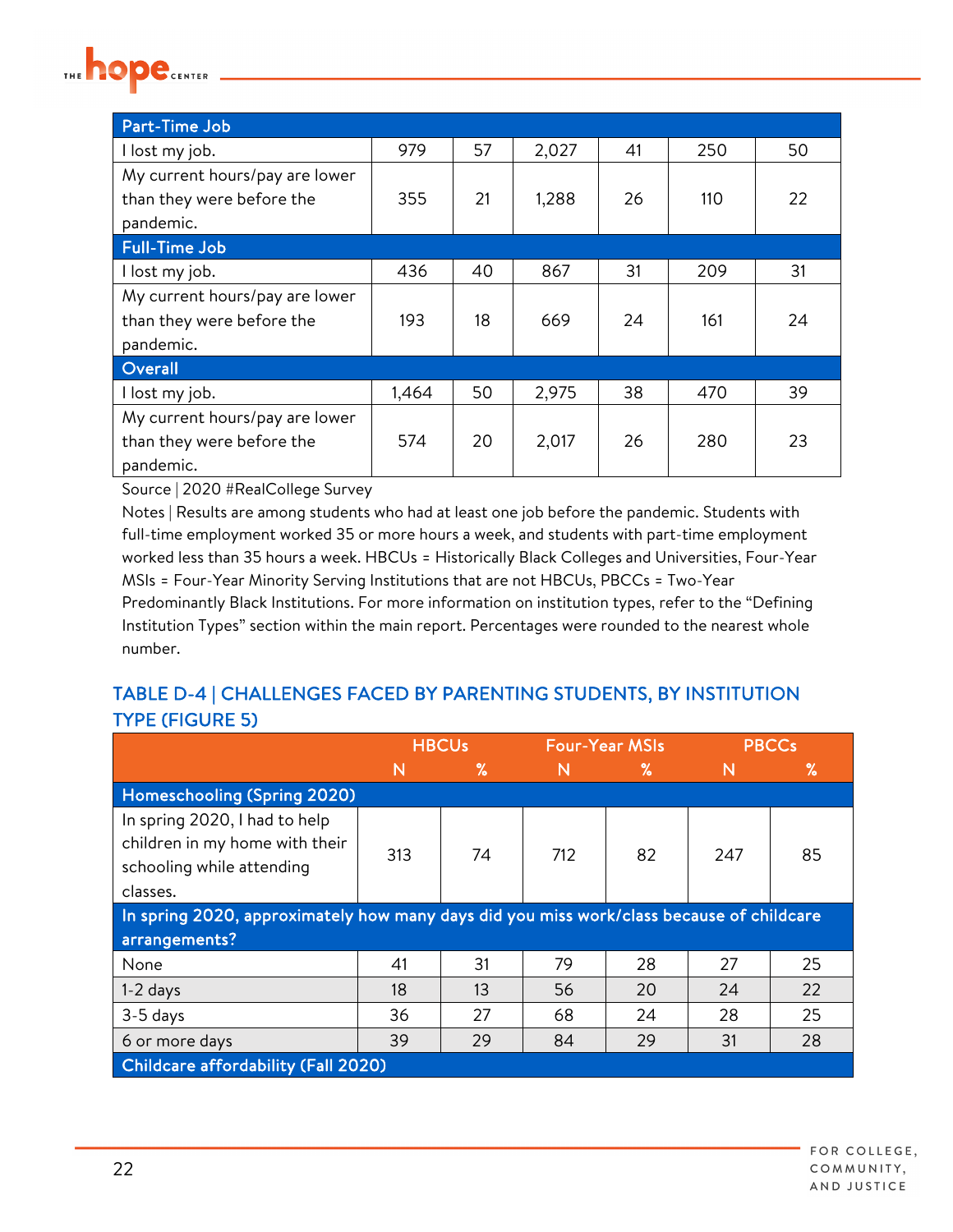

| I can afford to pay for<br>childcare. | 37  | 21 | 97  | 25 | 34  | 24 |  |
|---------------------------------------|-----|----|-----|----|-----|----|--|
| Hours spent on childcare (Fall 2020)  |     |    |     |    |     |    |  |
| I spend at least 40 hours a           | 420 |    | 887 | 73 | 348 | 80 |  |
| week caring for a child.              |     |    |     |    |     |    |  |

Notes | All results in this figure are among parenting students, and results for questions about the spring 2020 term are limited to students who were enrolled in that term. Days absent due to childcare and childcare affordability are among those who reported that they need, use, or plan to use childcare. A parenting student is a parent, primary caregiver, or guardian (legal or informal) of any children in or outside their household. Cumulative percentages may not add up to 100 due to rounding. Percentages were rounded to the nearest whole number.

#### TABLE D-5 | BASIC NEEDS INSECURITY, BY INSTITUTION TYPE (FIGURE 6)

|                    | <b>HBCUs</b> |    | <b>Four-Year MSIs</b> |    | <b>PBCCs</b> |                          |  |
|--------------------|--------------|----|-----------------------|----|--------------|--------------------------|--|
|                    |              | %  |                       | ℅  |              | $\overline{\mathcal{C}}$ |  |
| Any BNI            | 2,822        | 67 | 5,860                 | 56 | 1,049        | 69                       |  |
| Food insecurity    | 1,848        | 46 | 3,267                 | 32 | 655          | 44                       |  |
| Housing insecurity | 2,329        | 55 | 4,754                 | 46 | 915          | 60                       |  |
| Homelessness       | 837          | 20 | 1,370                 | 13 | 226          | 15                       |  |

Source | 2020 #RealCollege Survey

Notes | Students experiencing "any basic needs insecurity" is defined as students who experienced food insecurity in the past 30 days, or housing insecurity or homelessness within the last year. For more details on how each measure of basic needs insecurity was created, refer to Appendix B. HBCUs = Historically Black Colleges and Universities, Four-Year MSIs = four-year Minority Serving Institutions that are not HBCUs, PBCCs = two-year Predominantly Black Institutions. For more information on institution types, refer to the "Defining Institution Types" section within the main report. Percentages were rounded to the nearest whole number.

|                    | <b>Public</b> |    | Private |               |  |  |  |  |  |
|--------------------|---------------|----|---------|---------------|--|--|--|--|--|
|                    |               | %  |         | $\mathbf{o}/$ |  |  |  |  |  |
| Any BNI            | 2,219         | 68 | 603     | 64            |  |  |  |  |  |
| Food insecurity    | 1,470         |    | 378     |               |  |  |  |  |  |
| Housing insecurity | 1,835         | 56 | 494     | 53            |  |  |  |  |  |
| Homelessness       | 626           |    | 211     | 23            |  |  |  |  |  |

#### TABLE D-6 | BASIC NEEDS INSECURITY AT HBCUs (FIGURE 7)

Source | 2020 #RealCollege Survey

Notes | Students experiencing "any basic needs insecurity" is defined as students who experienced food insecurity in the past 30 days or housing insecurity or homelessness within the last year. For more details on how each measure of basic needs insecurity was created, refer to Appendix B. Percentages were rounded to the nearest whole number.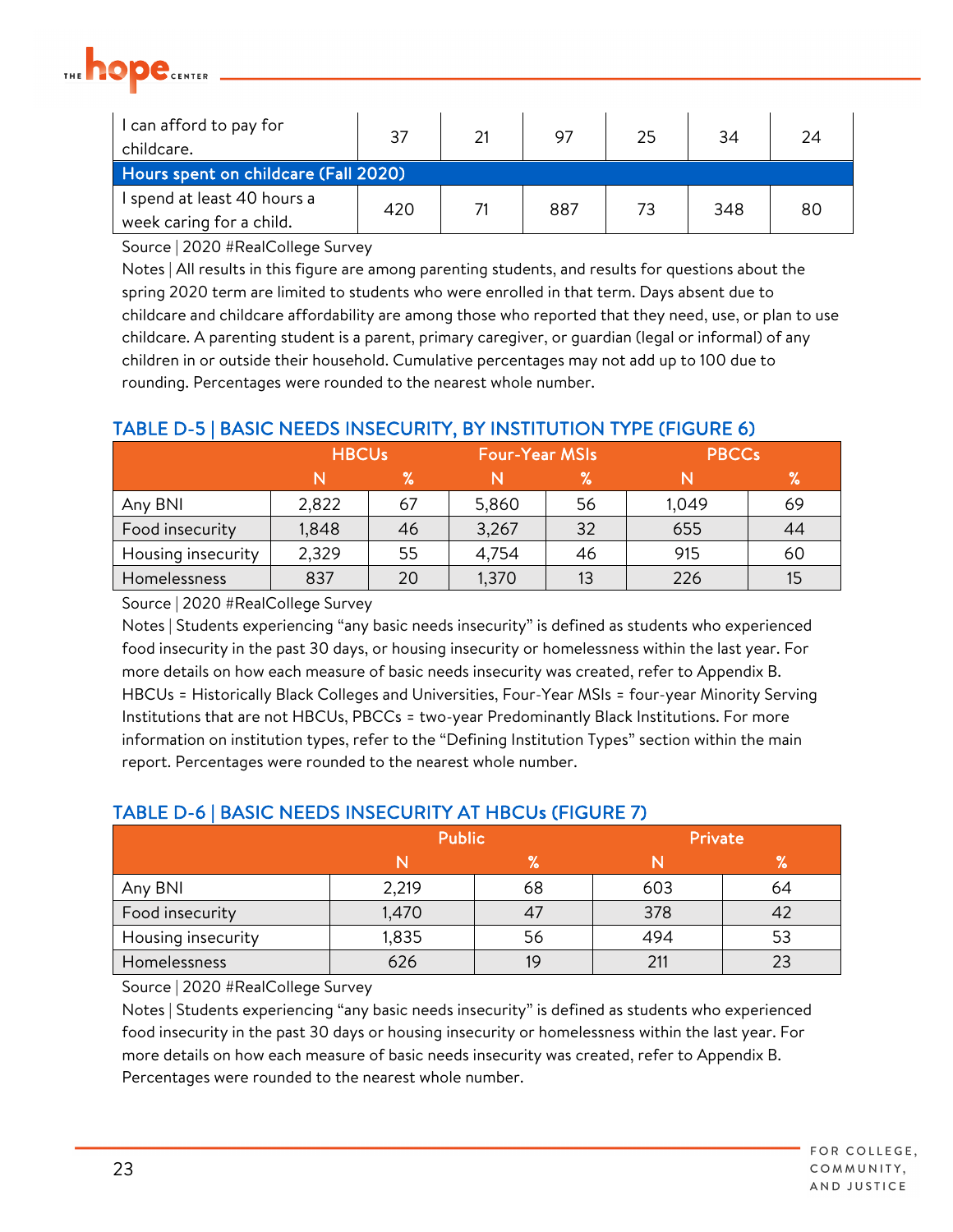

|          | <b>HBCUs</b> |    | <b>Four-Year MSIs</b> |      | <b>PBCCs</b> |    |  |
|----------|--------------|----|-----------------------|------|--------------|----|--|
|          |              | %  |                       | $\%$ |              | %  |  |
| High     | 1,709        | 42 | 5,507                 | 54   | 591          | 40 |  |
| Marginal | 492          | 12 | 1,405                 | 14   | 228          | 15 |  |
| Low      | 682          | 17 | 1,396                 | 14   | 262          | 18 |  |
| Very Low | 1,166        | 29 | 1,871                 | 18   | 393          | 27 |  |

#### TABLE D-7 | LEVEL OF FOOD SECURITY, BY INSTITUTION TYPE (PAGE 14)

Source | 2020 #RealCollege Survey

Notes | According to the USDA, students at either low or very low levels of food security are termed "food insecure." Cumulative percentages may not add up to 100 due to rounding. For more details on how we measure food insecurity, refer to Appendix B. HBCUs = Historically Black Colleges and Universities, Four-Year MSIs = Four-Year Minority Serving Institutions that are not HBCUs, PBCCs = Two-Year Predominantly Black Institutions. For more information on institution types, refer to the "Defining Institution Types" section within the main report. Percentages were rounded to the nearest whole number.

#### TABLE D-8 | LEVEL OF FOOD SECURITY AT HBCUs, BY SECTOR (PAGE 14)

|          |       | <b>Public</b>   | Private |    |  |
|----------|-------|-----------------|---------|----|--|
|          |       | $\mathcal{C}_0$ |         | %  |  |
| High     | 1,291 | 41              | 418     | 46 |  |
| Marginal | 384   | 12              | 108     | 12 |  |
| Low      | 542   |                 | 140     | 15 |  |
| Very Low | 928   | 30              | 238     | 26 |  |

Source | 2020 #RealCollege Survey

Notes | According to the USDA, students at either low or very low levels of food security are termed "food insecure." Cumulative percentages may not add up to 100 due to rounding. For more details on how we measure food insecurity, refer to Appendix B. HBCUs = Historically Black Colleges and Universities. For more information on institution types, refer to the "Defining Institution Types" section within the main report. Percentages were rounded to the nearest whole number.

#### TABLE D-9 | FOOD SECURITY QUESTIONS, BY INSTITUTION TYPE (PAGE 14)

|                                                                                        | <b>HBCUs</b> |    | <b>Four-Year MSIs</b> |    | <b>PBCCs</b> |    |
|----------------------------------------------------------------------------------------|--------------|----|-----------------------|----|--------------|----|
|                                                                                        | N            | %  | N                     | ℅  |              | ℅  |
| worried whether my food would run<br>out before I got money to buy more.               | 2,061        | 51 | 3,741                 | 37 | 774          | 53 |
| couldn't afford to eat balanced meals.                                                 | 1,752        | 43 | 3,615                 | 36 | 668          | 45 |
| The food that I bought just didn't last<br>and I didn't have the money to buy<br>more. | 1,726        | 43 | 2,735                 | 27 | 612          | 42 |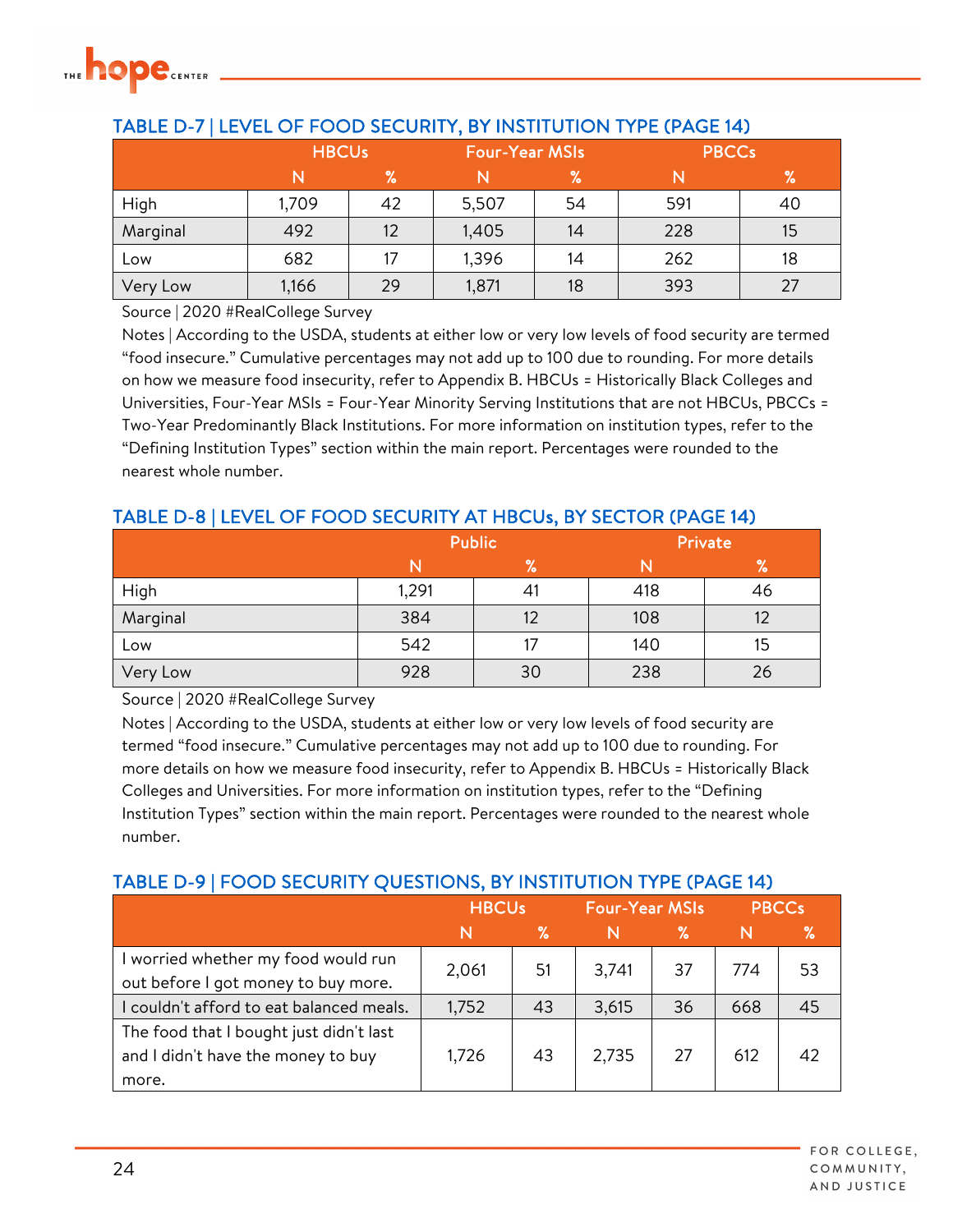| I cut the size of meals or skipped meals<br>because there wasn't enough money<br>for food.             | 1,555 | 38 | 2,740 | 27             | 539 | 37 |
|--------------------------------------------------------------------------------------------------------|-------|----|-------|----------------|-----|----|
| I ate less than I felt I should because<br>there wasn't enough money for food.                         | 1,445 | 36 | 2,635 | 26             | 509 | 35 |
| I was hungry but didn't eat because<br>there wasn't enough money for food.                             | 1,211 | 30 | 2,019 | 20             | 402 | 27 |
| I cut the size of meals or skipped<br>because there wasn't enough money<br>for food. (3 or more times) | 1,041 | 26 | 1,840 | 18             | 351 | 24 |
| I lost weight because there wasn't<br>enough money for food.                                           | 914   | 23 | 1,400 | 14             | 299 | 20 |
| I did not eat for a whole day because<br>there wasn't enough money for food.                           | 578   | 14 | 664   | 7              | 203 | 14 |
| I did not eat for a whole day because<br>there wasn't enough money for food.<br>(3 or more times)      | 365   | 9  | 394   | $\overline{4}$ | 133 | 9  |

hope

Notes | Some students may have experienced more than one of the circumstances listed above. For more details on how we measure food insecurity, refer to Appendix B. HBCUs = Historically Black Colleges and Universities, Four-Year MSIs = Four-Year Minority Serving Institutions that are not HBCUs, PBCCs = Two-Year Predominantly Black Institutions. For more information on institution types, refer to the "Defining Institution Types" section within the main report. Percentages were rounded to the nearest whole number.

#### TABLE D-10 | FOOD SECURITY QUESTIONS AT HBCUs, BY SECTOR (PAGE 14)

|                                                                                                     | <b>Public</b> |    | Private |    |
|-----------------------------------------------------------------------------------------------------|---------------|----|---------|----|
|                                                                                                     | N             | ℅  | N       | ℅  |
| I worried whether my food would run out before I got<br>money to buy more.                          | 1,638         | 52 | 423     | 47 |
| I couldn't afford to eat balanced meals.                                                            | 1,382         | 44 | 370     | 41 |
| The food that I bought just didn't last and I didn't have the<br>money to buy more.                 | 1,366         | 43 | 360     | 40 |
| I cut the size of meals or skipped meals because there<br>wasn't enough money for food.             | 1,246         | 40 | 309     | 34 |
| ate less than I felt I should because there wasn't enough<br>money for food.                        | 1,149         | 37 | 296     | 33 |
| I was hungry but didn't eat because there wasn't enough<br>money for food.                          | 955           | 30 | 256     | 28 |
| I cut the size of meals or skipped because there wasn't<br>enough money for food. (3 or more times) | 840           | 27 | 201     | 22 |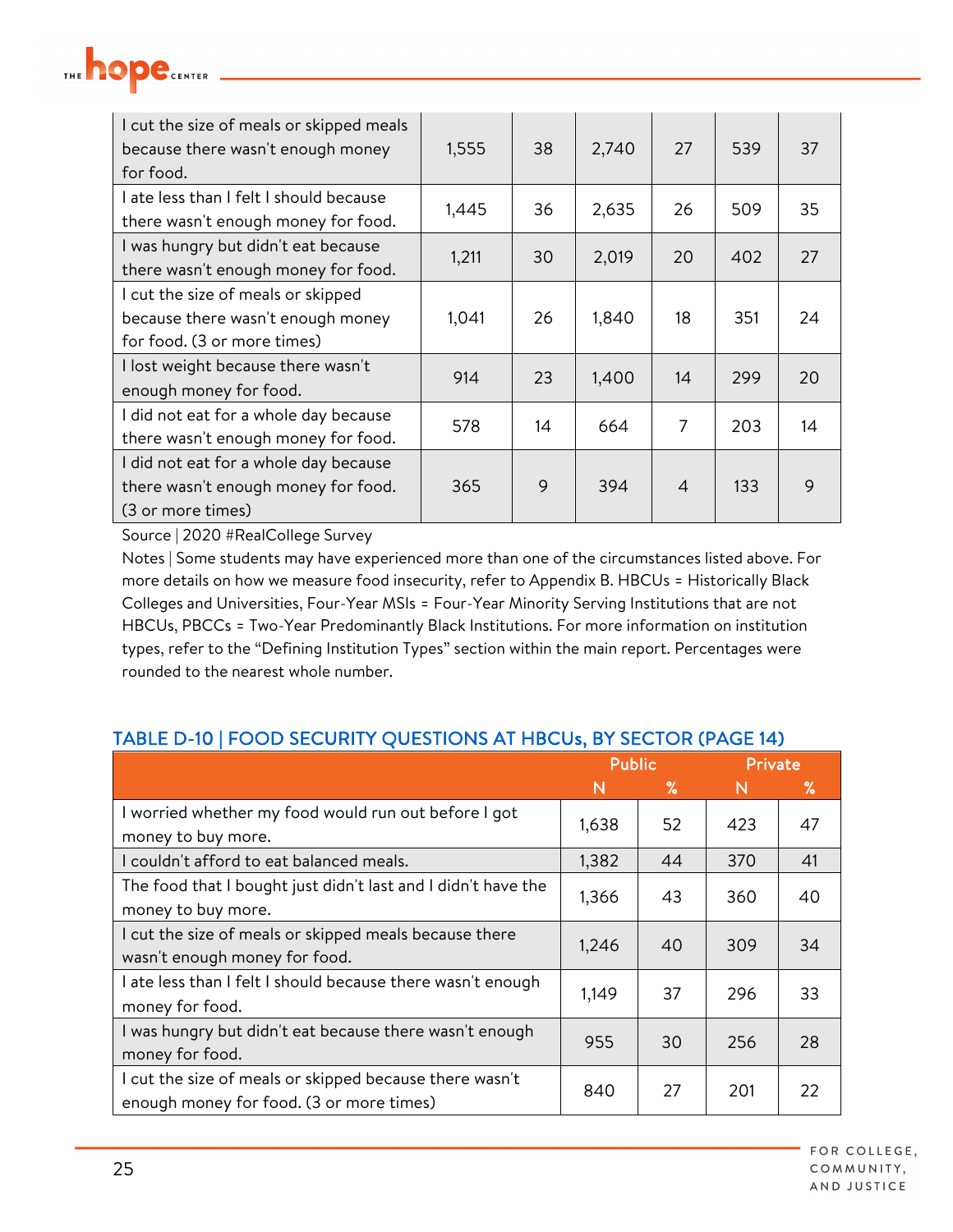

| I lost weight because there wasn't enough money for<br>food.                                   | 732 | 23 | 182 | 20 |
|------------------------------------------------------------------------------------------------|-----|----|-----|----|
| I did not eat for a whole day because there wasn't enough<br>money for food.                   | 453 | 14 | 125 | 14 |
| I did not eat for a whole day because there wasn't enough<br>money for food. (3 or more times) | 281 |    | 84  |    |

Notes | Some students may have experienced more than one of the circumstances listed above. For more details on how we measure food insecurity, refer to Appendix B. HBCUs = Historically Black Colleges and Universities. For more information on institution types, refer to the "Defining Institution Types" section within the main report. Percentages were rounded to the nearest whole number.

#### TABLE D-11 | HOUSING INSECURITY, BY INSTITUTION TYPE (PAGE 14)

|                                                                                      |       | <b>HBCUs</b>   |       | <b>Four-Year MSIs</b> |              | <b>PBCCs</b>   |
|--------------------------------------------------------------------------------------|-------|----------------|-------|-----------------------|--------------|----------------|
|                                                                                      | N     | %              | N     | $\%$                  | $\mathsf{N}$ | $\%$           |
| Any item                                                                             | 2,329 | 55             | 4,754 | 46                    | 915          | 60             |
| Had a rent or mortgage increase<br>that made it difficult to pay                     | 679   | 16             | 1,600 | 15                    | 313          | 21             |
| Did not pay full amount of rent or<br>mortgage                                       | 1,050 | 25             | 2,006 | 19                    | 527          | 35             |
| Did not pay full utilities (gas, oil, or<br>electricity bill)                        | 1,219 | 29             | 1,957 | 19                    | 599          | 40             |
| Had an account default or go into<br>collections                                     | 727   | 17             | 952   | 9                     | 365          | 24             |
| Moved in with other people, even<br>for a little while, due to financial<br>problems | 727   | 17             | 1,277 | 12                    | 220          | 15             |
| Lived with others beyond the<br>expected capacity of the house or<br>apartment       | 514   | 12             | 942   | 9                     | 189          | 12             |
| Left household because felt unsafe                                                   | 226   | 5              | 477   | 5                     | 77           | 5              |
| Moved three or more times                                                            | 565   | 13             | 734   | 7                     | 36           | $\overline{2}$ |
| Received a summons to appear in<br>housing court                                     | 79    | $\overline{2}$ | 96    |                       | 26           | $\overline{2}$ |

Source | 2020 #RealCollege Survey

Notes | Some students may have experienced more than one of the circumstances listed above. For more details on how we measure housing insecurity, refer to Appendix B. HBCUs = Historically Black Colleges and Universities, Four-Year MSIs = Four-Year Minority Serving Institutions that are not HBCUs, PBCCs = Two-Year Predominantly Black Institutions. For more information on institution types, refer to the "Defining Institution Types" section within the main report. Percentages were rounded to the nearest whole number.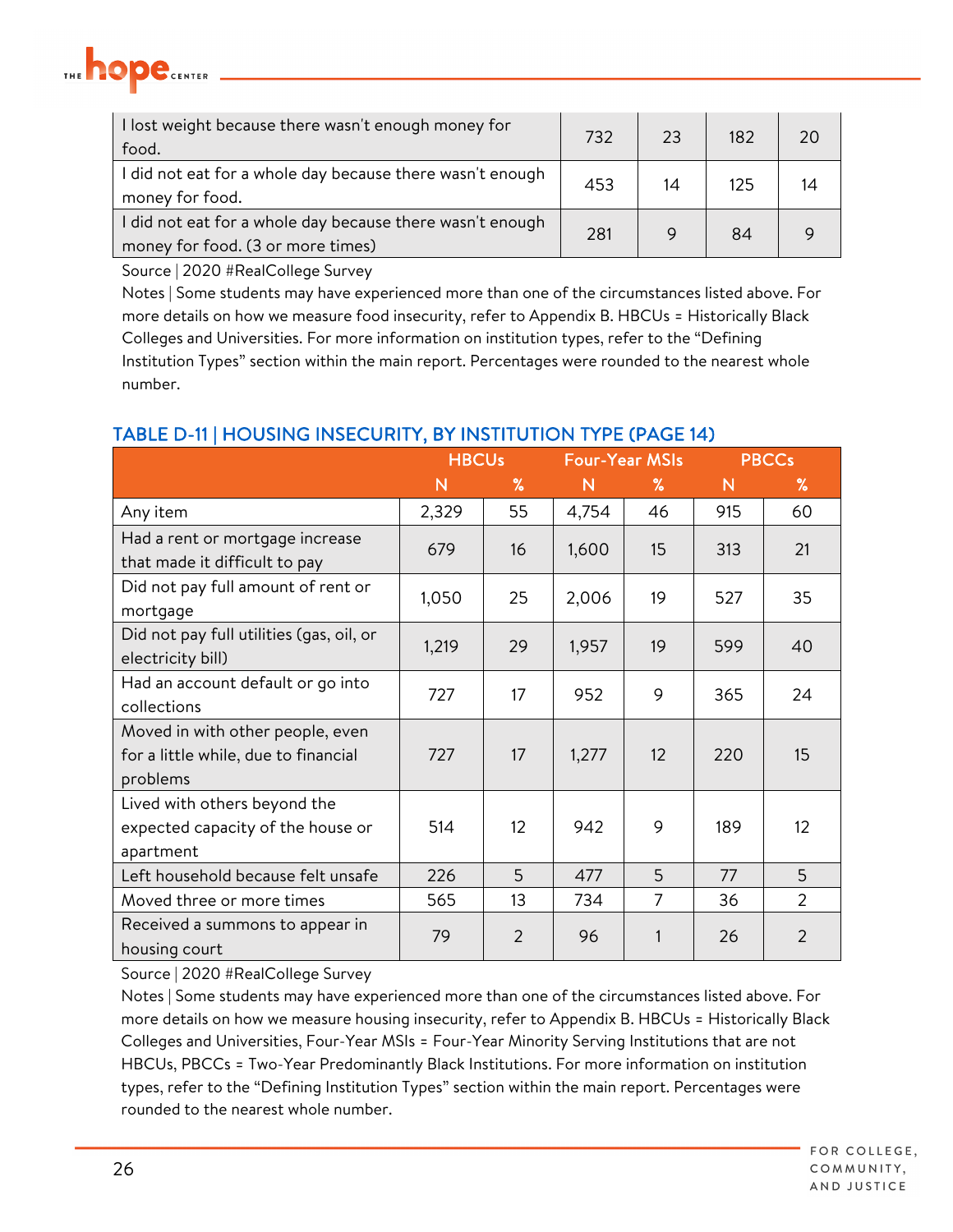

#### TABLE D-12 | HOUSING INSECURITY AMONG HBCU STUDENTS, BY SECTOR (PAGE 14)

|                                                            | <b>Public</b> |                   |     | Private |
|------------------------------------------------------------|---------------|-------------------|-----|---------|
|                                                            | N             | ℅                 | N   | ℅       |
| Any item                                                   | 1,835         | 56                | 494 | 53      |
| Had a rent or mortgage increase that made it difficult     | 532           | 16                | 147 | 16      |
| to pay                                                     |               |                   |     |         |
| Did not pay full amount of rent or mortgage                | 847           | 26                | 203 | 22      |
| Did not pay full utilities (gas, oil, or electricity bill) | 978           | 30                | 241 | 26      |
| Had an account default or go into collections              | 563           | 17                | 164 | 18      |
| Moved in with other people, even for a little while, due   | 559           | 17                | 168 | 18      |
| to financial problems                                      |               |                   |     |         |
| Lived with others beyond the expected capacity of the      | 391           | $12 \overline{ }$ | 123 | 13      |
| house or apartment                                         |               |                   |     |         |
| Left household because felt unsafe                         | 171           | 5                 | 55  | 6       |
| Moved three or more times                                  | 411           | 13                | 154 | 16      |
| Received a summons to appear in housing court              | 70            | $\mathcal{P}$     | 9   |         |

Source | 2020 #RealCollege Survey

Notes | Some students may have experienced more than one of the circumstances listed above. For more details on how we measure housing insecurity, refer to Appendix B. HBCUs = Historically Black Colleges and Universities. For more information on institution types, refer to the "Defining Institution Types" section within the main report. Percentages were rounded to the nearest whole number.

#### TABLE D-13 | HOMELESSNESS, BY INSTITUTION TYPE (PAGE 14)

|                                                                                                                                                                                        | <b>HBCUs</b> |      | <b>Four-Year MSIs</b> |               | <b>PBCCs</b> |                   |
|----------------------------------------------------------------------------------------------------------------------------------------------------------------------------------------|--------------|------|-----------------------|---------------|--------------|-------------------|
|                                                                                                                                                                                        | N            | $\%$ | N                     | %             | N            | $\%$              |
| Any item                                                                                                                                                                               | 837          | 20   | 1,370                 | 13            | 226          | 15                |
| Self-identified homeless                                                                                                                                                               | 185          | 4    | 197                   | $\mathcal{P}$ | 73           | 5                 |
| Locations stayed overnight:                                                                                                                                                            |              |      |                       |               |              |                   |
| Temporarily staying with relative, friend or<br>couch surfing until I find other housing                                                                                               | 712          | 17   | 1,073                 | 10            | 180          | $12 \overline{ }$ |
| Temporarily at a hotel or motel without a<br>permanent home to return to                                                                                                               | 200          | 5    | 220                   | 2             | 62           |                   |
| In closed area/space with roof not meant<br>for human habitation (such as abandoned<br>building; car, truck, or van; encampment or<br>tent; unconverted garage, attic, or<br>basement) | 66           | 2    | 137                   |               | 24           |                   |
| At outdoor location (such as street,<br>sidewalk or alley; bus or train stop;                                                                                                          | 40           |      | 126                   |               | 19           |                   |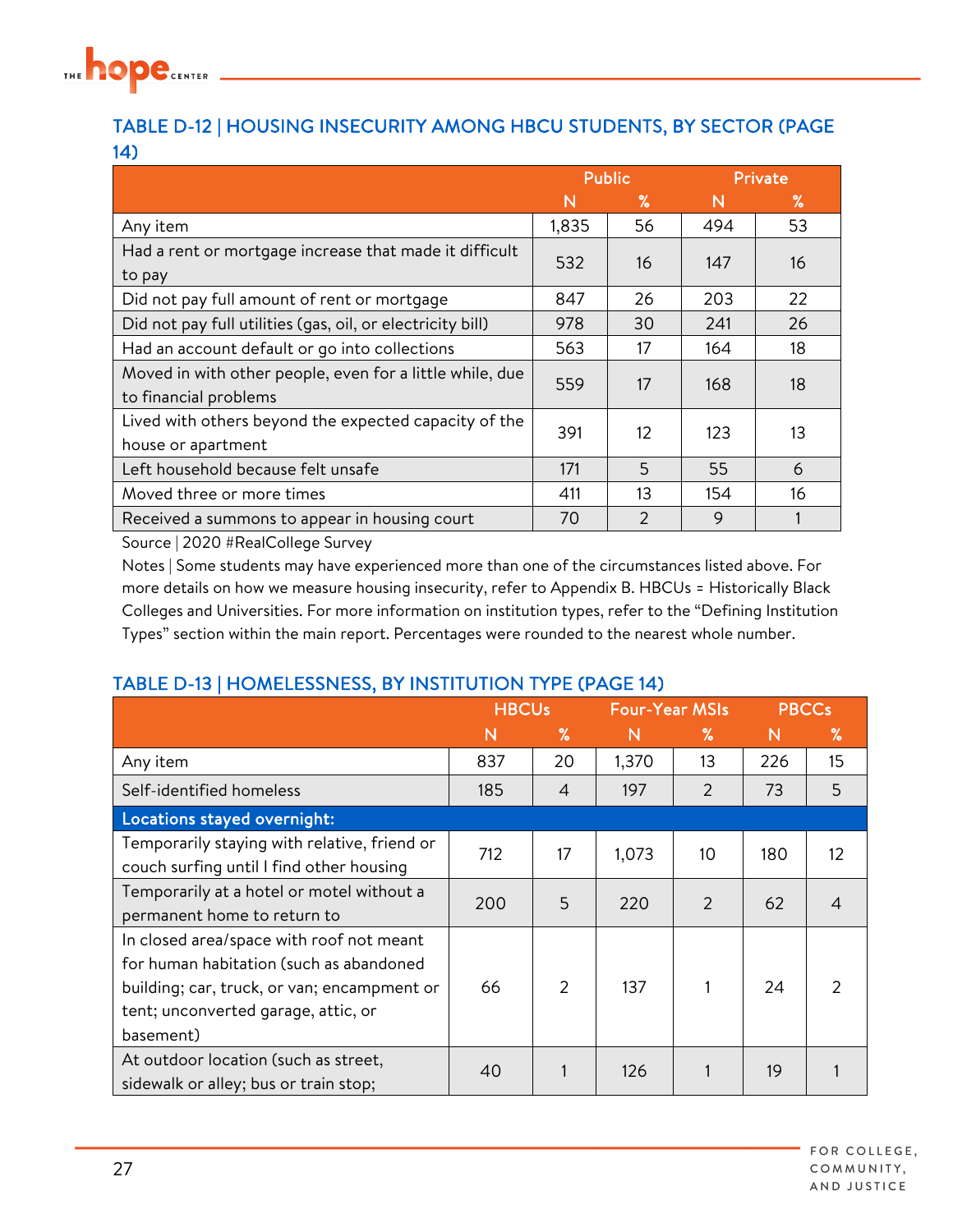### **hope**CENTER THE

| campground or woods, park, beach, or<br>riverbed; under bridge or overpass)                             |    |                |     |          |    |  |
|---------------------------------------------------------------------------------------------------------|----|----------------|-----|----------|----|--|
| At a treatment center (such as detox,<br>hospital, etc.)                                                | 40 |                | 98  |          | 12 |  |
| In transitional housing or independent<br>living program                                                | 31 |                | 42  | $\leq$ 1 | 17 |  |
| In a camper or RV                                                                                       | 25 |                | 100 |          | 9  |  |
| At a shelter                                                                                            | 32 |                | 33  | $\lt$ 1  | 13 |  |
| At a group home such as halfway house or<br>residential program for mental health or<br>substance abuse | 20 | $\mathord{<}1$ | 27  | 1>       | 9  |  |

Source | 2020 #RealCollege Survey

Notes | Some students may have experienced more than one of the circumstances listed above. For more details on how we measure homelessness, refer to Appendix B. HBCUs = Historically Black Colleges and Universities, Four-Year MSIs = four-year Minority Serving Institutions that are not HBCUs, PBCCs = two-year Predominantly Black Institutions. For more information on institution types, refer to the "Defining Institution Types" section within the main report. Percentages were rounded to the nearest whole number.

|                                                                                                                                                                                     | <b>Public</b> |               | Private |                          |
|-------------------------------------------------------------------------------------------------------------------------------------------------------------------------------------|---------------|---------------|---------|--------------------------|
|                                                                                                                                                                                     | N             | %             | N       | ℅                        |
| Any item                                                                                                                                                                            | 626           | 19            | 211     | 23                       |
| Self-identified homeless                                                                                                                                                            | 145           | 5             | 40      | $\overline{\mathcal{A}}$ |
| Locations stayed overnight:                                                                                                                                                         |               |               |         |                          |
| Temporarily staying with relative, friend or couch<br>surfing until I find other housing                                                                                            | 526           | 16            | 186     | 20                       |
| Temporarily at a hotel or motel without a permanent<br>home to return to                                                                                                            | 155           | 5             | 45      | 5                        |
| In closed area/space with roof not meant for human<br>habitation (such as abandoned building; car, truck, or<br>van; encampment or tent; unconverted garage, attic, or<br>basement) | 53            | $\mathcal{P}$ | 13      |                          |
| At outdoor location (such as street, sidewalk or alley;<br>bus or train stop; campground or woods, park, beach, or<br>riverbed; under bridge or overpass)                           | 33            |               | 7       |                          |
| At a treatment center (such as detox, hospital, etc.)                                                                                                                               | 30            |               | 10      |                          |
| In transitional housing or independent living program                                                                                                                               | 25            |               | 6       |                          |
| In a camper or RV                                                                                                                                                                   | 23            |               | 2       | ${<}1$                   |
| At a shelter                                                                                                                                                                        | 27            |               | 5       |                          |

#### TABLE D-14 | HOMELESSNESS AT HBCUs, BY SECTOR (PAGE 14)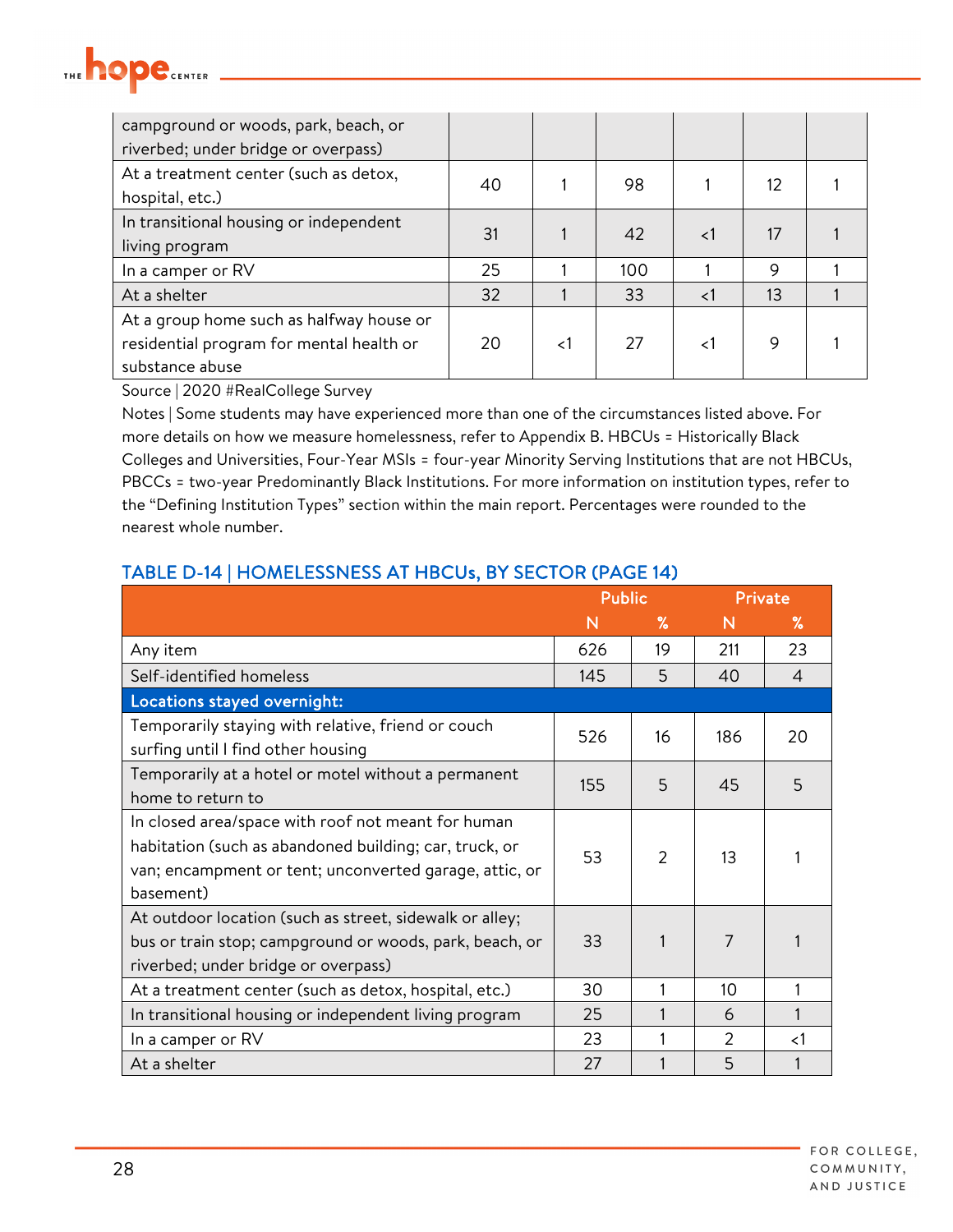

| At a group home such as halfway house or residential |  |  |  |
|------------------------------------------------------|--|--|--|
| program for mental health or substance abuse         |  |  |  |
| $\sim$ $\sim$ $\sim$ $\sim$ $\sim$ $\sim$ $\sim$     |  |  |  |

Notes | Some students may have experienced more than one of the circumstances listed above. For more details on how we measure homelessness, refer to Appendix B. HBCUs = Historically Black Colleges and Universities. For more information on institution types, refer to the "Defining Institution Types" section within the main report. Percentages were rounded to the nearest whole number.

#### TABLE D-15 | DISPARITIES IN BASIC NEEDS INSECURITY AMONG STUDENTS, BY GENDER, LGBTQ STATUS, PELL GRANT STATUS, FIRST GENERATION STATUS, PARENTING STATUS, AND INSTITUTION TYPE (FIGURE 8)

|                                         | <b>HBCUs</b> |      | <b>Four-Year MSIs</b> |      |              | <b>PBCCs</b> |
|-----------------------------------------|--------------|------|-----------------------|------|--------------|--------------|
|                                         | N            | $\%$ | $\mathsf{N}$          | $\%$ | $\mathsf{N}$ | %            |
| Gender                                  |              |      |                       |      |              |              |
| Female                                  | 1,771        | 68   | 3,679                 | 58   | 681          | 71           |
| Male                                    | 403          | 63   | 1,227                 | 52   | 154          | 64           |
| <b>Student is LGBTQ</b>                 |              |      |                       |      |              |              |
| Yes                                     | 370          | 74   | 1,146                 | 64   | 173          | 77           |
| <b>No</b>                               | 1,845        | 66   | 3,919                 | 55   | 684          | 68           |
| <b>Student Receives Pell Grant</b>      |              |      |                       |      |              |              |
| Yes                                     | 1,829        | 70   | 2,881                 | 63   | 697          | 72           |
| No                                      | 858          | 61   | 2,684                 | 50   | 294          | 62           |
| <b>First Generation College Student</b> |              |      |                       |      |              |              |
| Yes                                     | 595          | 67   | 1,552                 | 62   | 327          | 66           |
| <b>No</b>                               | 1,521        | 66   | 3,328                 | 54   | 474          | 72           |
| <b>Student Is a Parent</b>              |              |      |                       |      |              |              |
| Yes                                     | 428          | 72   | 827                   | 68   | 368          | 85           |
| No                                      | 1,951        | 66   | 4,470                 | 55   | 556          | 63           |

Source | 2020 #RealCollege Survey

Notes | Classifications of gender identity are not mutually exclusive. Students could self-identify with multiple classifications. Students who reported as self-identifying as lesbian, gay, bisexual, transgender, nonbinary/third gender, or preferred to self-describe their gender identity or sexual orientation are classified as LGBTQ. Students experiencing "any basic needs insecurity" were defined as students who experienced food insecurity in the past 30 days or housing insecurity or homelessness within the last year. For more details on how each measure of basic needs insecurity was created, refer to the Appendix B. Percentages were rounded to the nearest whole number.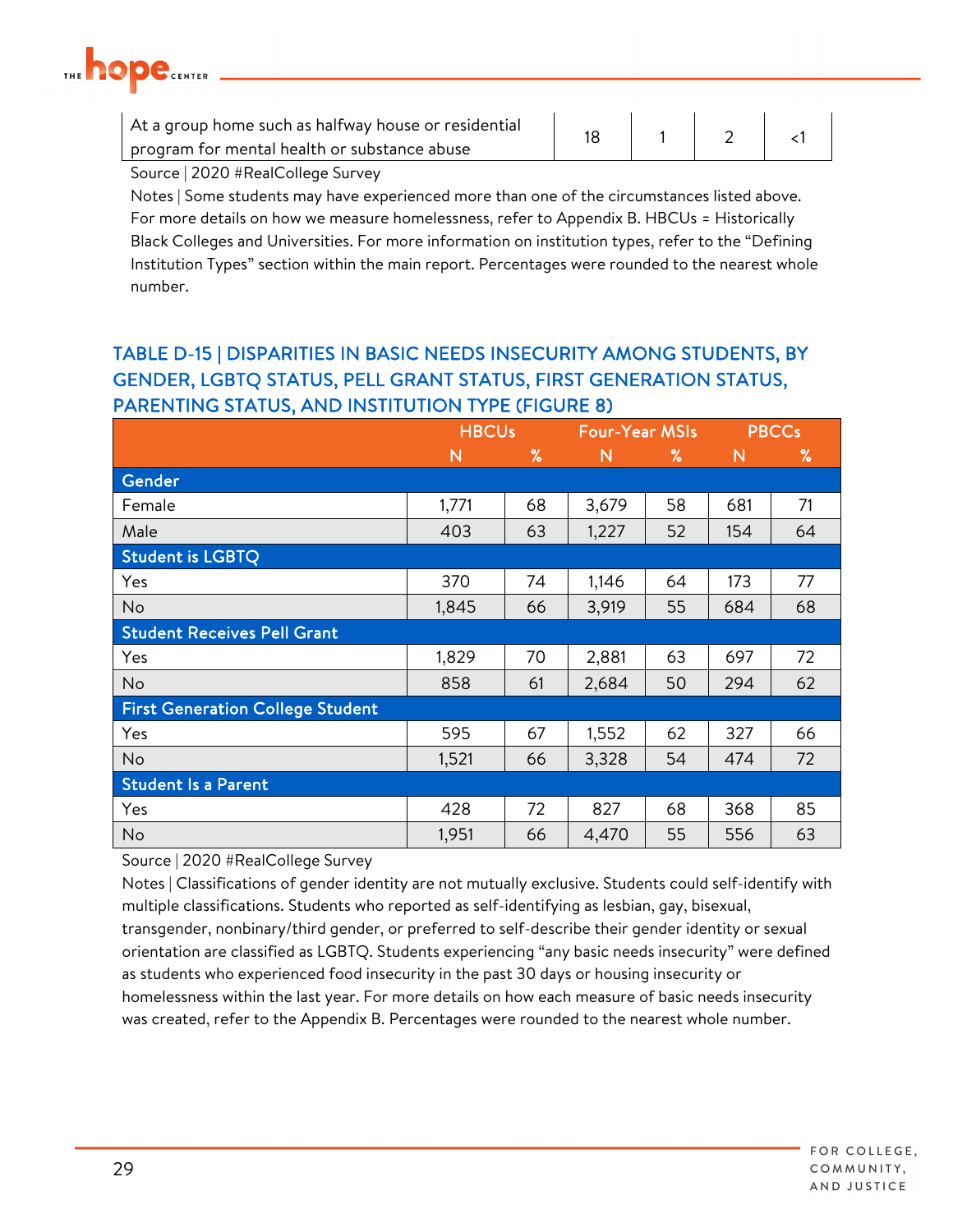### TABLE D-16 | KNOWLEDGE OF, APPLICATION FOR, AND RECEIPT OF CARES ACT GRANTS AMONG STUDENTS EXPERIENCING BASIC NEEDS INSECURITY, BY INSTITUTION TYPE (FIGURE 9)

|                                       | <b>HBCUs</b> |    | Four-Year MSIs |    | <b>PBCCs</b> |    |
|---------------------------------------|--------------|----|----------------|----|--------------|----|
|                                       |              |    |                |    |              |    |
| Heard of CARES Act Grant program      | 1.748        | 69 | 3,005          | 55 | 524          | 54 |
| Applied for CARES Act Grant this year | 1,219        | 48 | 1,545          | 28 | 341          | 35 |
| Received a CARES Act Grant this year  | 972          | 38 | 1.579          | 29 | 305          | 32 |

Source | 2020 #RealCollege Survey

Notes | "Applied for" and "Received" are out of those who heard of CARES emergency aid. All are out of those experiencing basic needs insecurity. For more details on how each measure of basic needs insecurity was created, refer to the web appendices. HBCUs = Historically Black Colleges and Universities, Four-Year MSIs = four-year Minority Serving Institutions that are not HBCUs, PBCCs = two-year Predominantly Black Institutions. For more information on institution types, refer to the "Defining Institution Types" section within the main report. Percentages were rounded to the nearest whole number.

#### TABLE D-17 | KNOWLEDGE OF, APPLICATION FOR, AND RECEIPT OF CARES ACT GRANTS AMONG HBCU STUDENTS EXPERIENCING BASIC NEEDS INSECURITY, BY SECTOR (PAGE 17)

|                                       | <b>Public</b> |    | <b>Private</b> |    |
|---------------------------------------|---------------|----|----------------|----|
|                                       |               |    |                |    |
| Heard of CARES Act Grant program      | 2,002         | 68 | 518            | 61 |
| Applied for CARES Act Grant this year | 1,360         | 46 | 262            | 31 |
| Received a CARES Act Grant this year  | 977           | 33 | 323            | 38 |

Source | 2020 #RealCollege Survey

Notes | "Applied" and "Received grant" are out of those who heard of CARES emergency aid. All are out of those experiencing basic needs insecurity. For more details on how each measure of basic needs insecurity was created, refer to Appendix B. HBCUs = Historically Black Colleges and Universities, Four-Year MSIs = four-year Minority Serving Institutions that are not HBCUs, PBCCs = two-year Predominantly Black Institutions. For more information on institution types, refer to the "Defining Institution Types" section within the main report. Percentages were rounded to the nearest whole number.

#### TABLE D-18 | TOP USES OF EMERGENCY AID FUNDING, BY INSTITUTION TYPE (FIGURE 10)

|                                              | <b>HBCUs</b> |    | <b>Four-Year MSIs</b> |    | <b>PBCCs</b> |  |
|----------------------------------------------|--------------|----|-----------------------|----|--------------|--|
|                                              |              |    |                       |    |              |  |
| Stay enrolled in my college or<br>university | 1,006        | 68 | 1,933                 | 67 | 302          |  |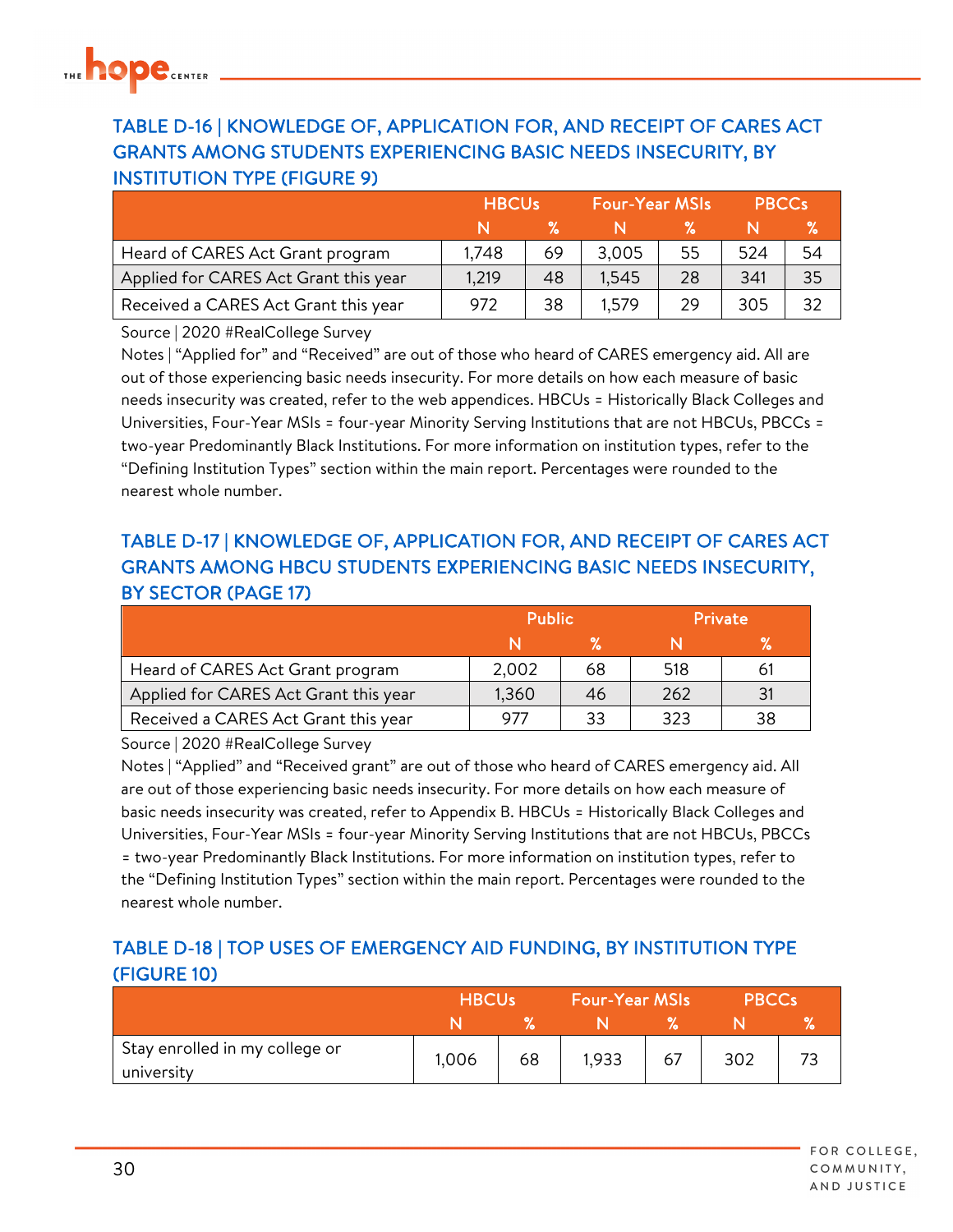| Afford educational materials for my<br>classes | 1,052 | 71 | 1,985 | 69 | 305 | 74 |
|------------------------------------------------|-------|----|-------|----|-----|----|
| Reduced stress                                 | 1,123 | 74 | 2,171 | 75 | 296 | 72 |
| Have more or better food to eat                | 980   | 65 | 1,555 | 54 | 266 | 64 |
| Fix my car/ buy gas/ pay for transit           | 879   | 59 | 1,457 | 50 | 199 | 48 |
| Pay for housing                                | 730   | 49 | 1,237 | 43 | 188 | 46 |
| Support my family members with<br>their bills  | 602   | 40 | 1,074 | 37 | 162 | 39 |
| Buy or improve my laptop/computer              | 631   | 43 | 819   | 29 | 175 | 43 |
| Avoid eviction                                 | 390   | 26 | 491   | 17 | 108 | 26 |
| Afford educational materials for my<br>child   | 169   | 11 | 240   | 8  | 78  | 19 |
| Paid for entertainment/relaxation              | 458   | 31 | 690   | 24 | 94  | 23 |
| Get medical care                               | 283   | 19 | 423   | 15 | 61  | 15 |
| Pay back a loan                                | 286   | 19 | 496   | 17 | 60  | 15 |
| Pay for childcare                              | 130   | 9  | 139   | 5  | 52  | 13 |
| Afford to travel home                          | 520   | 35 | 382   | 13 | 59  | 14 |
| Leave an unsafe living situation               | 172   | 12 | 170   | 6  | 34  | 8  |

hope

Notes | Results are among all respondents who received emergency aid, not only those experiencing basic needs insecurity. Students may have reported more than one use of emergency aid funding. HBCUs = Historically Black Colleges and Universities, Four-Year MSIs = four-year Minority Serving Institutions that are not HBCUs, PBCCs = two-year Predominantly Black Institutions. For more information on institution types, refer to the "Defining Institution Types" section within the main report. Percentages were rounded to the nearest whole number.

#### TABLE D-19 | TOP USES OF EMERGENCY AID FUNDING AMONG HBCU STUDENTS, BY SECTOR (PAGE 18)

|                                           | <b>Public</b> |      | Private |      |
|-------------------------------------------|---------------|------|---------|------|
|                                           | N             | $\%$ | N       | $\%$ |
| Stay enrolled in my college or university | 782           | 69   | 224     | 63   |
| Afford educational materials for my       | 830           | 74   | 222     | 63   |
| classes                                   |               |      |         |      |
| Reduced stress                            | 875           | 76   | 248     | 69   |
| Have more or better food to eat           | 777           | 67   | 203     | 57   |
| Fix my car/ buy gas/ pay for transit      | 703           | 61   | 176     | 49   |
| Pay for housing                           | 598           | 52   | 132     | 37   |
| Support my family members with their      | 474           | 42   | 128     | 36   |
| bills                                     |               |      |         |      |
| Buy or improve my laptop/computer         | 503           | 45   | 128     | 36   |
| Avoid eviction                            | 316           | 28   | 74      | 21   |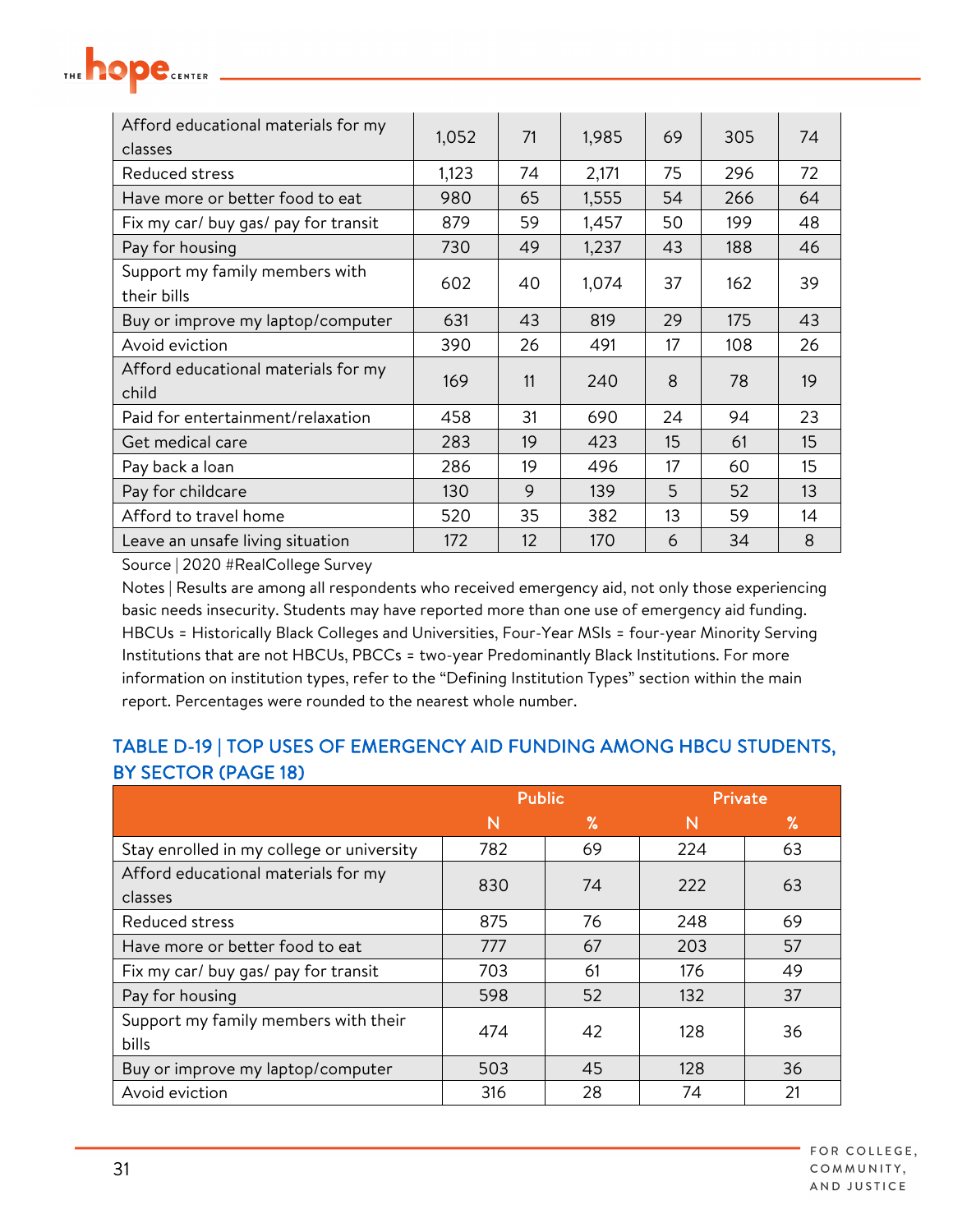

| Afford educational materials for my child | 147 |    | 22  |    |
|-------------------------------------------|-----|----|-----|----|
| Paid for entertainment/relaxation         | 353 |    | 105 | 30 |
| Get medical care                          | 238 |    | 45  |    |
| Pay back a loan                           | 235 |    |     |    |
| Pay for childcare                         |     |    |     |    |
| Afford to travel home                     | 403 | 36 |     | 33 |
| Leave an unsafe living situation          | 144 |    |     |    |

Notes | Results are among all HBCU respondents who received emergency aid, not only those experiencing basic needs insecurity. Students may have reported more than one use of emergency aid funding. HBCUs = Historically Black Colleges and Universities. For more information on institution types, refer to the "Defining Institution Types" section within the main report. Percentages were rounded to the nearest whole number.

#### TABLE D-20 | USE OF PUBLIC BENEFITS AMONG STUDENTS EXPERIENCING BASIC NEEDS INSECURITY, BY INSTITUTION TYPE (FIGURE 11)

|                                                                                                                                                                                                    | <b>HBCUs</b> |                | <b>Four-Year MSIs</b> |                | <b>PBCCs</b> |                |
|----------------------------------------------------------------------------------------------------------------------------------------------------------------------------------------------------|--------------|----------------|-----------------------|----------------|--------------|----------------|
|                                                                                                                                                                                                    | N            | $\%$           | $\mathsf{N}$          | %              | $\mathsf{N}$ | %              |
| Any public assistance                                                                                                                                                                              | 1,158        | 41             | 2,669                 | 46             | 594          | 57             |
| Medicaid or public health insurance                                                                                                                                                                | 451          | 20             | 1,140                 | 22             | 306          | 35             |
| Unemployment<br>compensation/insurance                                                                                                                                                             | 370          | 16             | 940                   | 18             | 214          | 25             |
| SNAP (food stamps)                                                                                                                                                                                 | 450          | 20             | 629                   | 12             | 297          | 34             |
| Tax refunds (including EITC and<br>CTC)                                                                                                                                                            | 292          | 13             | 830                   | 16             | 178          | 20             |
| LIHEAP (Low Income Housing<br>Energy Assistance Program)                                                                                                                                           | 32           | 1              | 90                    | 2              | 95           | 11             |
| WIC (nutritional assistance for<br>pregnant women and children)                                                                                                                                    | 85           | 4              | 152                   | 3              | 63           | $\overline{7}$ |
| Childcare assistance                                                                                                                                                                               | 41           | $\overline{2}$ | 78                    | $\overline{2}$ | 55           | 6              |
| Utility Assistance (e.g. help paying<br>for heat or water)                                                                                                                                         | 77           | 3              | 128                   | 3              | 50           | 6              |
| Housing Assistance (e.g. housing<br>choice voucher, subsidized site-<br>based housing, public or non-profit<br>owned housing, income-based<br>housing or rent, rental or<br>homeowners assistance) | 85           | $\overline{4}$ | 143                   | $\overline{3}$ | 52           | 6              |
| Services or support from a local<br>nonprofit/ nongovernmental agency                                                                                                                              | 44           | $\overline{2}$ | 145                   | 3              | 25           | 3              |
| SSI (supplemental security income)                                                                                                                                                                 | 28           | 1              | 71                    | $\mathbf{1}$   | 30           | $\overline{3}$ |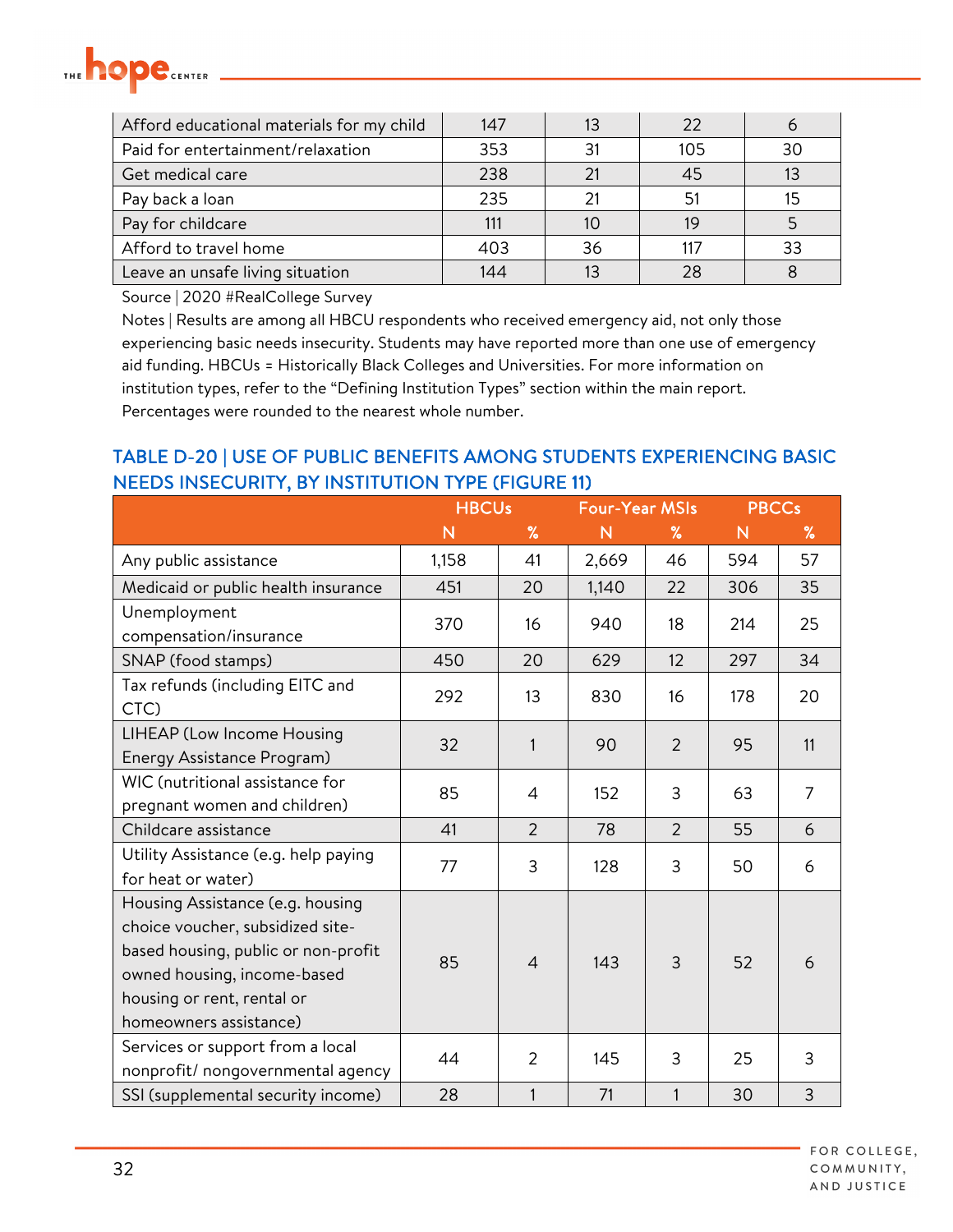| THE ! |  | <b>CENTER</b> |
|-------|--|---------------|
|       |  |               |

| SSDI (social security disability<br>income) | 47  | $\overline{2}$ | 65  |                | 37 | 4              |
|---------------------------------------------|-----|----------------|-----|----------------|----|----------------|
| Health services from an income-             |     |                |     |                |    |                |
| based organization or community             | 74  | 3              | 196 | $\overline{4}$ | 37 | 4              |
| health center                               |     |                |     |                |    |                |
| TANF (public cash assistance;               | 19  |                | 59  |                | 30 | 3              |
| formerly called ADC or ADFC)                |     |                |     |                |    |                |
| Legal services or assistance                | 30  |                | 75  |                | 20 | $\overline{2}$ |
| Transportation assistance                   | 34  | 2              | 97  | 2              | 27 | $\overline{3}$ |
| Veteran benefits (Veteran's                 |     |                |     |                |    |                |
| Administration benefits for a               |     |                |     |                |    |                |
| servicemen's, widow's, or survivor's        | 109 | 5              | 176 | 3              | 17 | $\mathcal{P}$  |
| pension, service disability or the GI       |     |                |     |                |    |                |
| bill)                                       |     |                |     |                |    |                |
| Services or support from a housing          |     |                |     |                |    |                |
| community-based organization or             |     |                |     |                |    |                |
| nonprofit including emergency               | 21  |                | 33  |                | 5  |                |
| shelters or domestic violence               |     |                |     |                |    |                |
| shelters                                    |     |                |     |                |    |                |

Notes | SNAP = Supplemental Nutrition Assistance Program, EITC = Earned Income Tax Credit, CTC = Child Tax Credit, LIHEAP = Low Income Home Energy Assistance Program, WIC = Women Infants and Children, TANF = Temporary Assistance for Needy Families. Students experiencing "basic needs insecurity" is defined as students who experienced food insecurity in the past 30 days, or housing insecurity or homelessness within the last year. For more information on how measures of basic needs insecurity were created, see Appendix B. HBCUs = Historically Black Colleges and Universities, Four-Year MSIs = four-year Minority Serving Institutions that are not HBCUs, PBCCs = two-year Predominantly Black Institutions. For more information on institution types, refer to the "Defining Institution Types" section within the main report. Percentages were rounded to the nearest whole number.

|                                 | <b>HBCUs</b> |      | <b>Four-Year MSIs</b> |    | <b>PBCCs</b> |      |
|---------------------------------|--------------|------|-----------------------|----|--------------|------|
|                                 | N            | $\%$ | N                     | 7% | N            | $\%$ |
| Any campus support              |              |      |                       |    |              |      |
| Have not heard of               | 1,587        | 56   | 3,382                 | 58 | 577          | 55   |
| Heard of but have not used      | 2,010        | 71   | 4,385                 | 75 | 739          | 70   |
| Used                            | 920          | 33   | 1,489                 | 25 | 424          | 40   |
| Help obtaining food stamps/SNAP |              |      |                       |    |              |      |
| Have not heard of               | 715          | 25   | 1,503                 | 26 | 184          | 18   |
| Heard of but have not used      | 1,399        | 50   | 3,400                 | 58 | 481          | 46   |

#### TABLE D-21 | USE OF CAMPUS SUPPORTS AMONG STUDENTS EXPERIENCING BASIC NEEDS INSECURITY, BY INSTITUTION TYPE (FIGURE 12)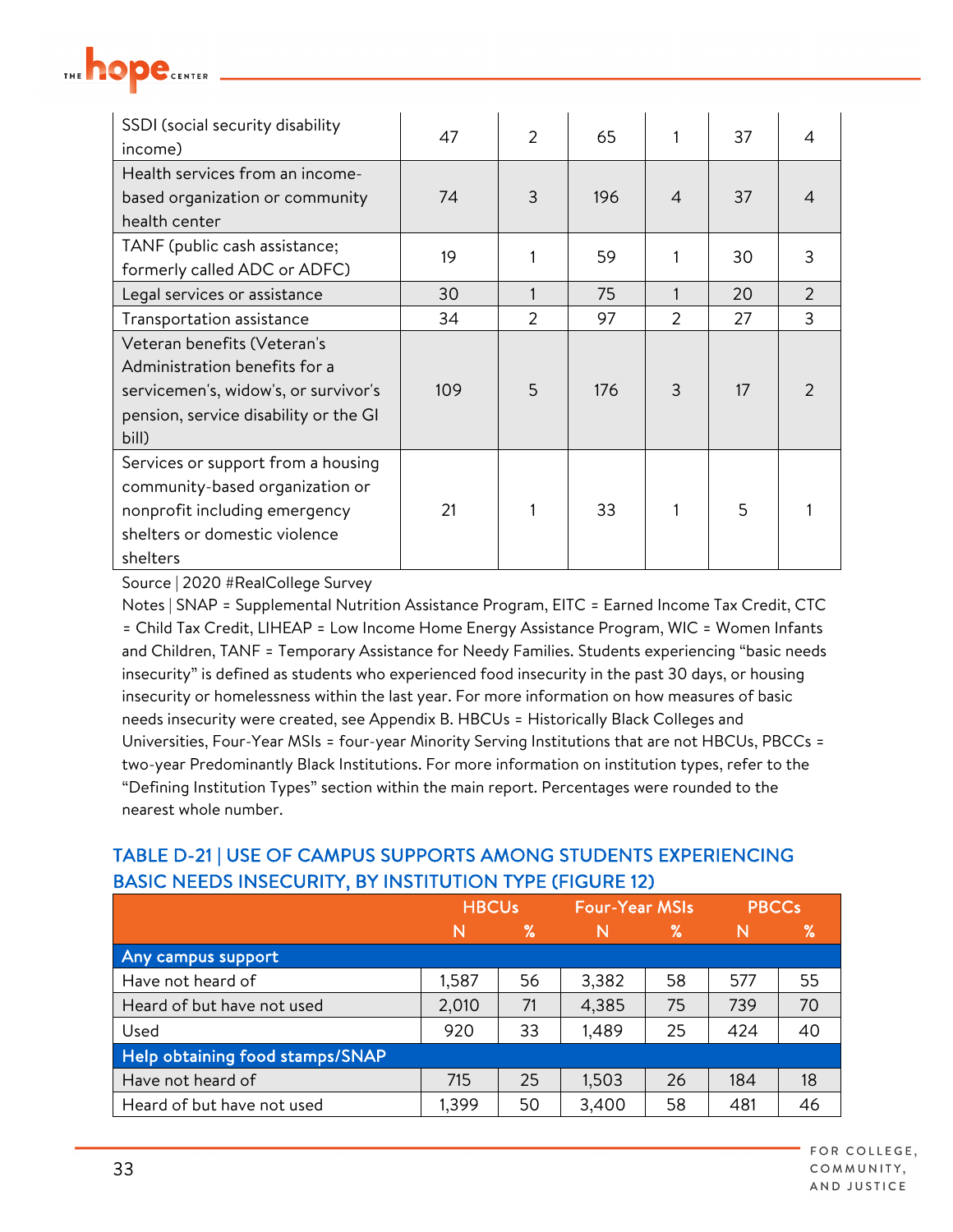| Used                            | 557   | 20 | 757   | 13 | 335 | 32 |
|---------------------------------|-------|----|-------|----|-----|----|
| Help finding affordable housing |       |    |       |    |     |    |
| Have not heard of               | 1,063 | 38 | 2,218 | 38 | 374 | 36 |
| Heard of but have not used      | 1,432 | 51 | 3,139 | 54 | 552 | 53 |
| Used                            | 172   | 6  | 294   | 5  | 71  | 7  |
| <b>Emergency housing</b>        |       |    |       |    |     |    |
| Have not heard of               | 1,253 | 44 | 2,779 | 47 | 439 | 42 |
| Heard of but have not used      | 1,341 | 48 | 2,734 | 47 | 520 | 50 |
| Used                            | 71    | 3  | 132   | 2  | 36  | 3  |
| <b>Emergency financial aid</b>  |       |    |       |    |     |    |
| Have not heard of               | 1,130 | 40 | 2,431 | 41 | 435 | 41 |
| Heard of but have not used      | 1,114 | 39 | 2,417 | 41 | 414 | 39 |
| Used                            | 422   | 15 | 808   | 14 | 149 | 14 |

Notes | Students may have indicated uses of one or multiple campus supports. Rates of using supports are among students experiencing any basic needs insecurity; students experiencing "basic needs insecurity" is defined as students who experienced food insecurity in the past 30 days, or housing insecurity or homelessness within the last year. For more details on how each measure of basic needs insecurity was created, refer to Appendix B. HBCUs = Historically Black Colleges and Universities, Four-Year MSIs = four-year Minority Serving Institutions that are not HBCUs, PBCCs = two-year Predominantly Black Institutions. For more information on institution types, refer to the "Defining Institution Types" section within the main report. Percentages were rounded to the nearest whole number.

#### TABLE D-22 | REASONS WHY STUDENTS EXPERIENCING BASIC NEEDS INSECURITY DID NOT USE CAMPUS SUPPORTS, BY INSTITUTION TYPE (FIGURE 13)

|                                     | <b>HBCUs</b> |    | <b>Four-Year MSIs</b> |    | <b>PBCCs</b> |      |
|-------------------------------------|--------------|----|-----------------------|----|--------------|------|
|                                     | N            | %  | N                     | ℅  | N            | $\%$ |
| I do not think I am eligible.       | 1,786        | 72 | 3,989                 | 74 | 661          | 72   |
| Other people need those programs    | 1,360        | 55 | 3,917                 | 73 | 533          | 58   |
| more than I do.                     |              |    |                       |    |              |      |
| I did not know they existed or were | 1,341        | 54 | 2,758                 | 51 | 461          | 51   |
| available.                          |              |    |                       |    |              |      |
| I do not know how to apply          | 1,383        | 56 | 2,818                 | 53 | 425          | 47   |
| I do not need these programs.       | 734          | 30 | 2,551                 | 48 | 281          | 31   |
| I am embarrassed to apply.          | 404          | 16 | 1,351                 | 25 | 216          | 24   |
| People like me do not use programs  | 287          | 12 | 1,114                 | 21 | 129          | 14   |
| like that.                          |              |    |                       |    |              |      |
| I had difficulty completing the     | 427          | 17 | 684                   | 13 | 135          | 15   |
| application.                        |              |    |                       |    |              |      |

Source | 2020 #RealCollege Survey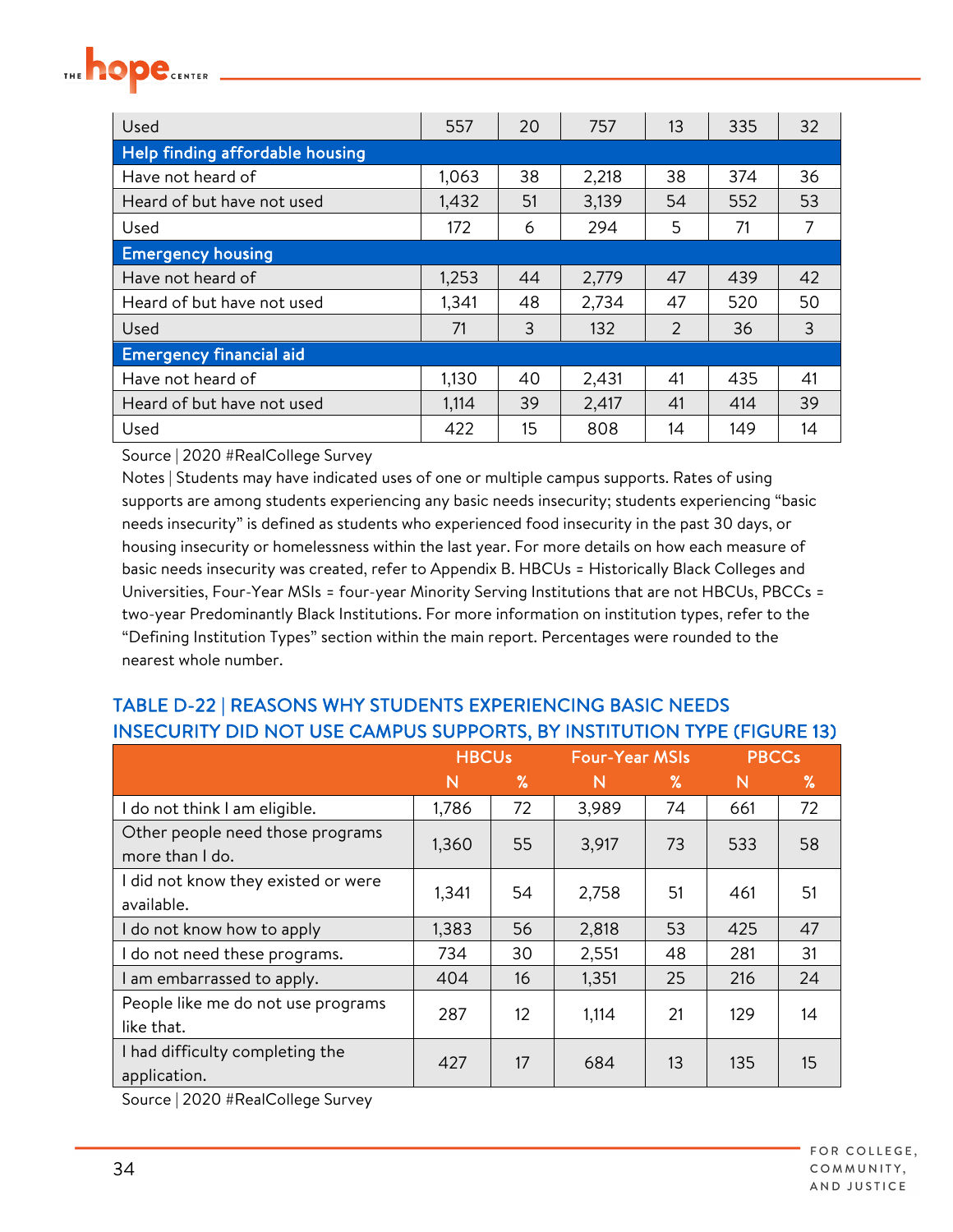<span id="page-34-0"></span>

Notes | Students may have indicated one or more reasons for not using campus supports. Results are among students experiencing basic needs insecurity; students experiencing "basic needs insecurity" is defined as students who experienced food insecurity in the past 30 days, or housing insecurity or homelessness within the last year. For more details on how each measure of basic needs insecurity was created, refer to Appendix B. HBCUs = Historically Black Colleges and Universities, Four-Year MSIs = four-year Minority Serving Institutions that are not HBCUs, PBCCs = two-year Predominantly Black Institutions. For more information on institution types, refer to the "Defining Institution Types" section within the main report. Percentages were rounded to the nearest whole number.

#### TABLE D-13 | DISPARITIES IN GAPS BETWEEN BASIC NEEDS INSECUIRTY AND USE OF ANY CAMPUS SUPPORT AT HBCUs, BY GENDER AND LGBTQ STATUS (FIGURE 14)

|                         |       | <b>Experiencing Basic Needs</b><br>Insecurity |     | Has Used Supports (among those<br>experiencing BNI) |
|-------------------------|-------|-----------------------------------------------|-----|-----------------------------------------------------|
|                         | N     | $\%$                                          |     | $\%$                                                |
| Gender                  |       |                                               |     |                                                     |
| Female                  | 1,771 | 68                                            | 633 | 36                                                  |
| Male                    | 403   | 63                                            | 107 | 27                                                  |
| <b>Student is LGBTQ</b> |       |                                               |     |                                                     |
| Yes                     | 370   | 74                                            | 126 | 34                                                  |
| No                      | 1,845 | 66                                            | 632 | 34                                                  |

Source | 2020 #RealCollege Survey

Notes | Classifications of gender identity are not mutually exclusive. Students could self-identify with multiple classifications. Students experiencing "any basic needs insecurity" is defined as students who experienced food insecurity in the past 30 days or housing insecurity or homelessness within the last year. "Has used supports" refers to students utilizing one or more campus supports. Rates for utilization of supports are out of those experiencing any basic needs insecurity. For details on how basic needs insecurity measures were constructed, refer to Appendix B. Percentages were rounded to the nearest whole number.

Appendix E. Questions Used to Capture Student Background Characteristics in The Hope Center's #RealCollege Survey

- 1. What is your gender? (Mark Yes or No for each item.)
	- a. Female
	- b. Male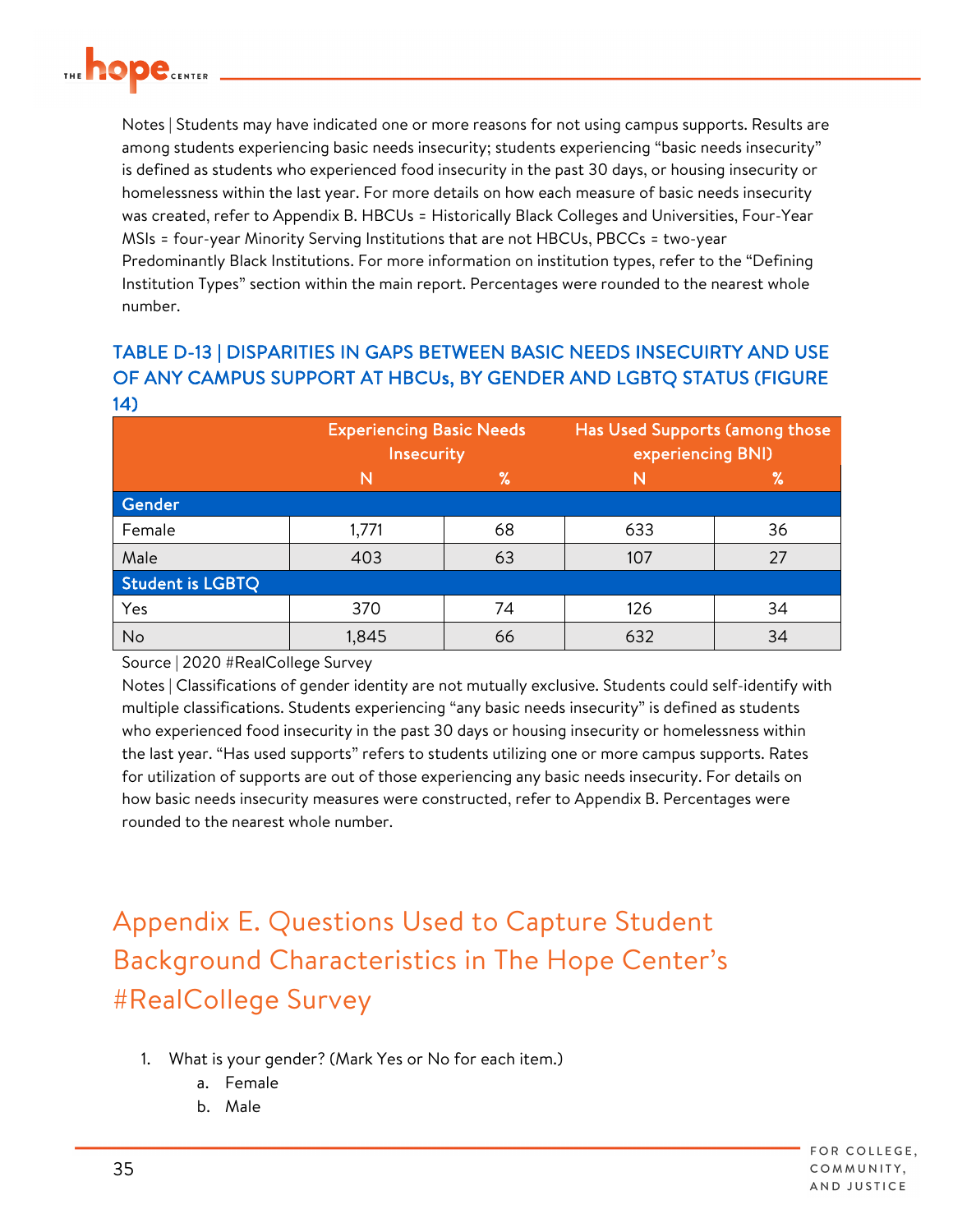

- c. Non-binary/third gender
- d. Prefer to self-describe
- e. Prefer not to answer
- 2. Do you identify as transgender?
	- a. Yes
	- b. No
	- c. Prefer not to answer
- 3. What is your sexual orientation?
	- a. Heterosexual or straight
	- b. Gay or lesbian
	- c. Bisexual
	- d. Prefer to self-describe
	- e. Prefer not to answer
- 4. In what year were you born? (answers by dropdown starting with 2002)
- 5. Are you a U.S. citizen or permanent resident?
	- a. Yes
	- b. No
	- c. Prefer not to answer
- 6. Have you ever served in the U.S. Armed Forces, Military Reserves, or National Guard?
	- a. Yes
	- b. No
	- c. Prefer not to answer
- 7. How do you usually describe your race and/or ethnicity? (Select "Yes" to all that apply if you identify with multiple groups)
	- a. White or Caucasian
	- b. African American or Black
	- c. Middle Eastern or North African or Arab or Arab American
	- d. Southeast Asian
	- e. American Indian or Alaska Native
	- f. Indigenous
	- g. Hispanic or Latinx/Latina/Latino or Chicanx/Chicana/Chicano
	- h. Pacific Islander or Native Hawaiian
	- i. Other Asian or Asian American
	- j. Other (please specify)
	- k. Prefer not to answer
- 8. What is the highest level of education completed by either of your parents/guardians?
	- a. Eighth grade or lower
	- b. Between 9th and 12th grade (but no high school diploma)
	- c. High school diploma
	- d. GED
	- e. Some college (but no college degree)
	- f. College or trade/vocational certificate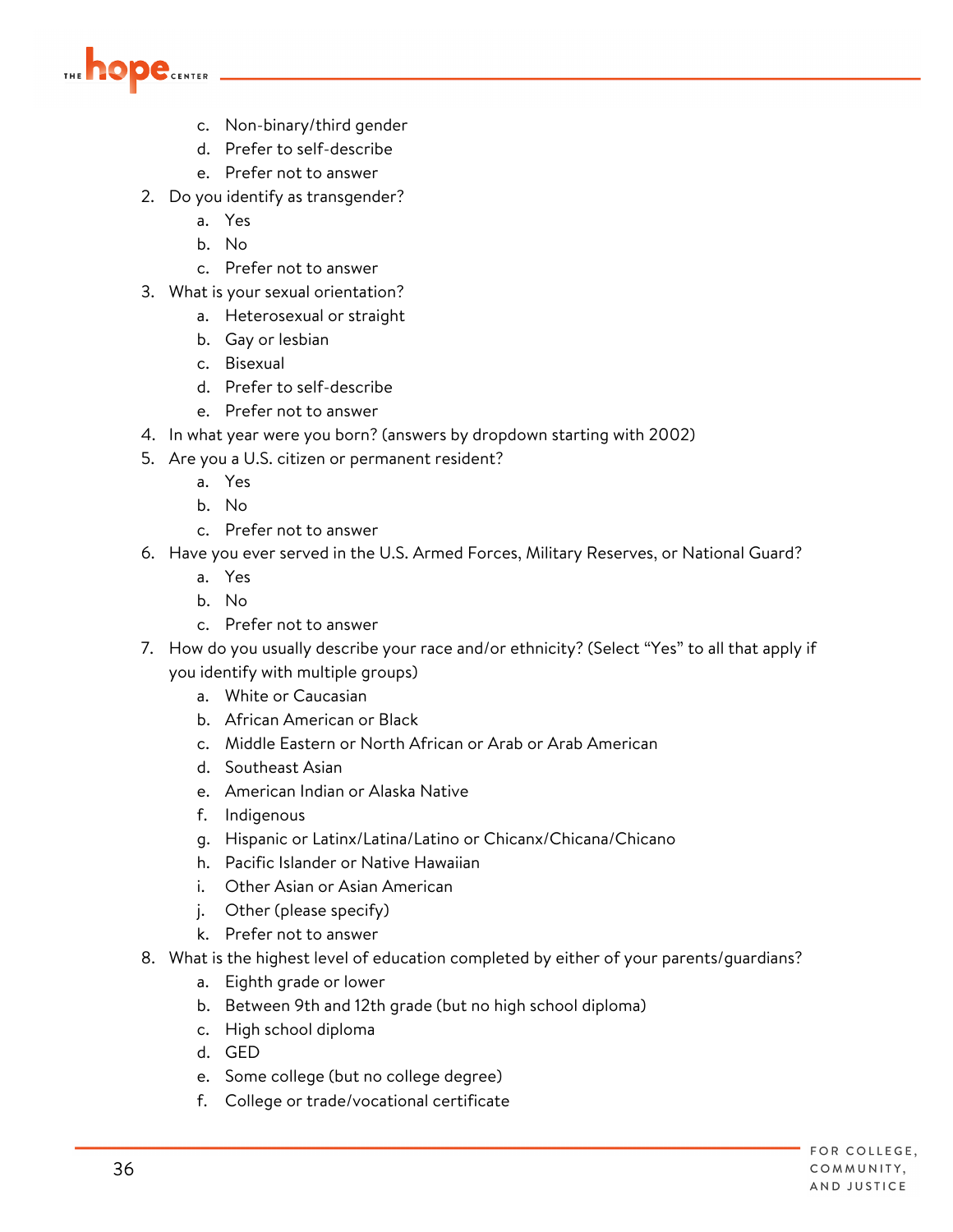

- g. Associate degree
- h. Bachelor's degree
- i. Graduate degree
- j. I don't know
- k. Prefer not to answer
- 9. In the last year, did a parent or guardian claim you as a "dependent" for tax purposes?
	- a. Yes
	- b. No
	- c. I don't know
	- d. Prefer not to answer
- 10. How would you describe your current relationship status?
	- a. Single
	- b. In a relationship
	- c. Married or domestic partnership
	- d. Divorced
	- e. Widowed
	- f. Prefer not to answer
- 11. Do you have a spouse or partner that lives with you?
	- a. Yes
	- b. No
	- c. Prefer not to answer
- 12. Have you ever been in foster care?
	- a. Yes
	- b. No
	- c. Prefer not to answer
- 13. Are you the parent, primary caregiver, or guardian (legal or informal) of any children?
	- a. Yes
	- b. No
- 14. Have you ever been convicted of a crime? (Felony and misdemeanor convictions only. Don't include violations or traffic infractions.)
	- a. Yes
	- b. No
	- c. Prefer not to answer
- 15. Do you have any of the following disabilities or medical conditions? (Mark Yes or No for each item.)
	- a. Cognitive, learning, or neurological disorders/disabilities (dyslexia, ADHD, autism spectrum disorder, epilepsy, etc.)
	- b. Physical disability (speech, sight, mobility, hearing, etc.)
	- c. Chronic illness (asthma, diabetes, autoimmune disorders, cancer, etc.)
	- d. Psychological disorder (depression, anxiety, PTSD, etc.)
	- e. Other: (fill in)